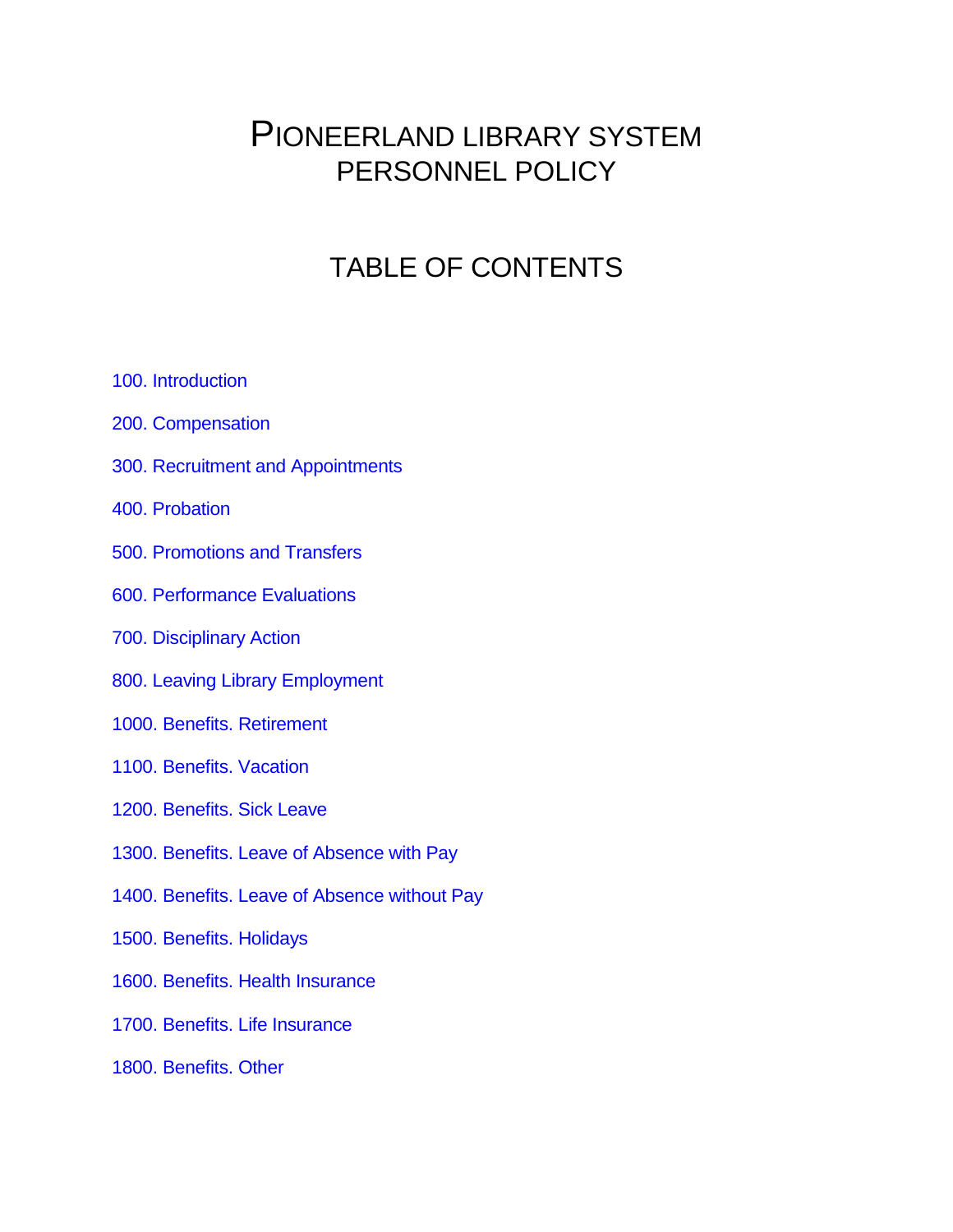[1900. Injury on Job](#page-35-0)

- [2000. Disability](#page-36-0)
- [2100. Grievance](#page-37-0)
- [2200. Outside Employment](#page-37-1)
- [2300. Harassment](#page-39-0)
- [2400. Staff Development and Continuing Education](#page-48-0)
- [2500. Data Privacy and Records Retention](#page-50-0)
- [2600. Working Conditions](#page-51-0)
- [2700. Non-Pioneerland Library System Employees](#page-57-0)
- [2800. Amendments](#page-57-1)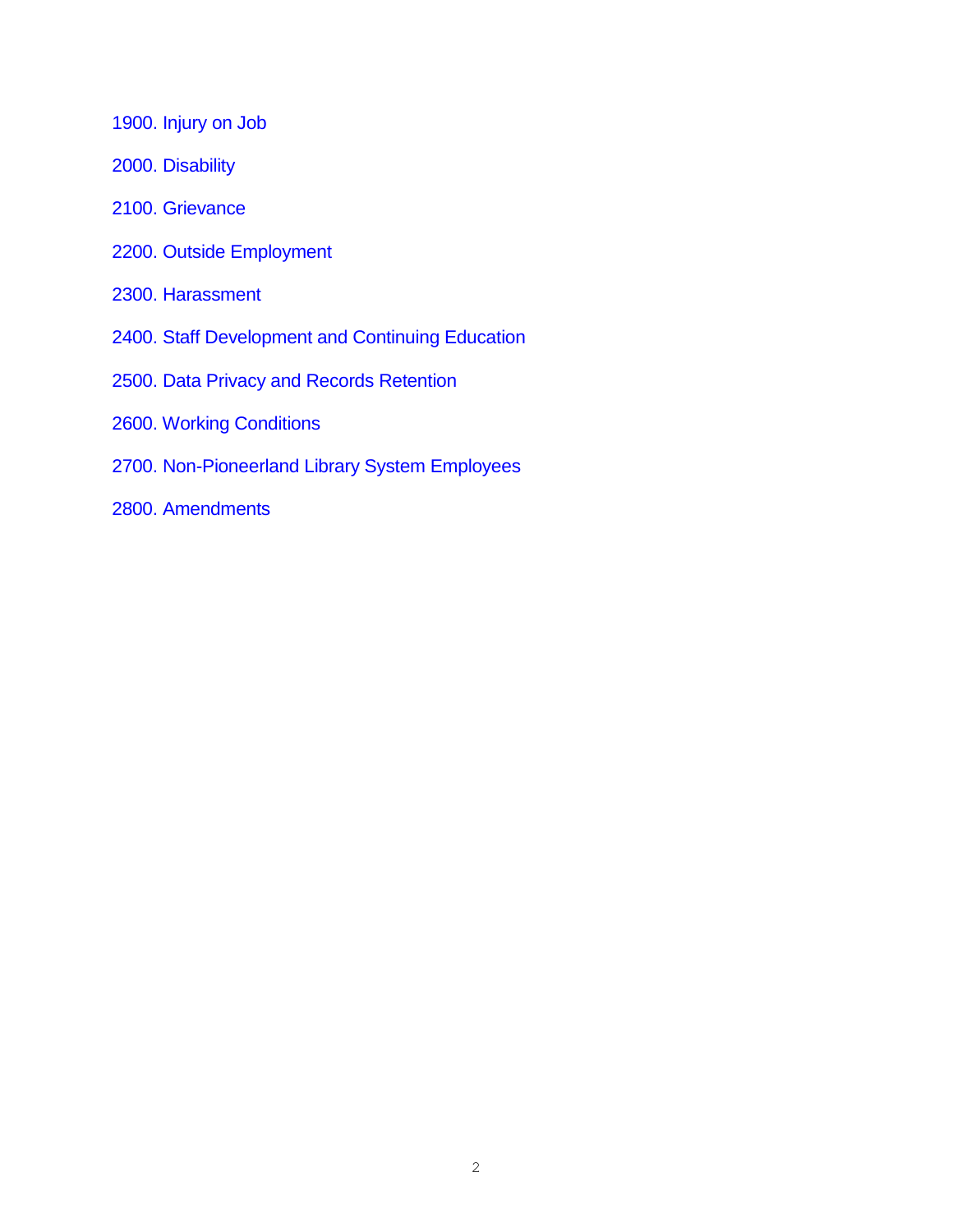# PIONEERLAND LIBRARY SYSTEM PERSONNEL POLICY

This personnel policy is presented as a matter of information only and is not to be construed as a promise or contract between the Pioneerland Library System and employees.

# <span id="page-2-0"></span>**100. Introduction.**

Pioneerland Library System presents its personnel policies as a matter of information only. Personnel policies, as presented, are not to be construed as a promise or contract between Pioneerland Library System and its employee(s). 5/18/2006

# **101. Employment.**

Pioneerland Library System will comply with all applicable laws governing equal employment opportunity. This policy extends to all applicants and employees and to all aspects of the employment relationship including, but not limited to: recruiting, hiring, promotion, transfer and compensation. 5/18/2006

# **102. Employment Relationship.**

This policy presents information only and does not serve as a promise or contract between Pioneerland Library System and its employees. It provides a short description of the working conditions of Pioneerland Library System.

For PLS employees who are also members of AFSCME Local No. 1826, the agreement between Pioneerland Library System and AFSCME Local No. 1826 takes precedence over this policy.

5/18/2006

# **103. Updating Policy.**

Policies contained in the PLS Personnel Policy Manual are current at the time of adoption by the Pioneerland Library System Board. Changes in law or policy may result in modifications of the PLS Personnel Policy Manual. Contact the Pioneerland Library System headquarters office for the most current information.All policies will be reviewed periodically and may be amended at any regular meeting of the Pioneerland Library System Board.

# **Procedures:**

- 1. Changes (additions, amendments, deletions) to PLS personnel policies will be discussed and reviewed by the Personnel Committee.
- 2. The Personnel Committee will present its recommendations to the full board at any regular meeting of the Pioneerland Library System Board.
- 3. The PLS Board will vote to approve, modify, or disapprove any recommended changes to personnel policies.
- 4. Upon approval by the PLS Board, changes to personnel policies will become effective and the approved policy will be placed in the PLS Personnel Policy Manual.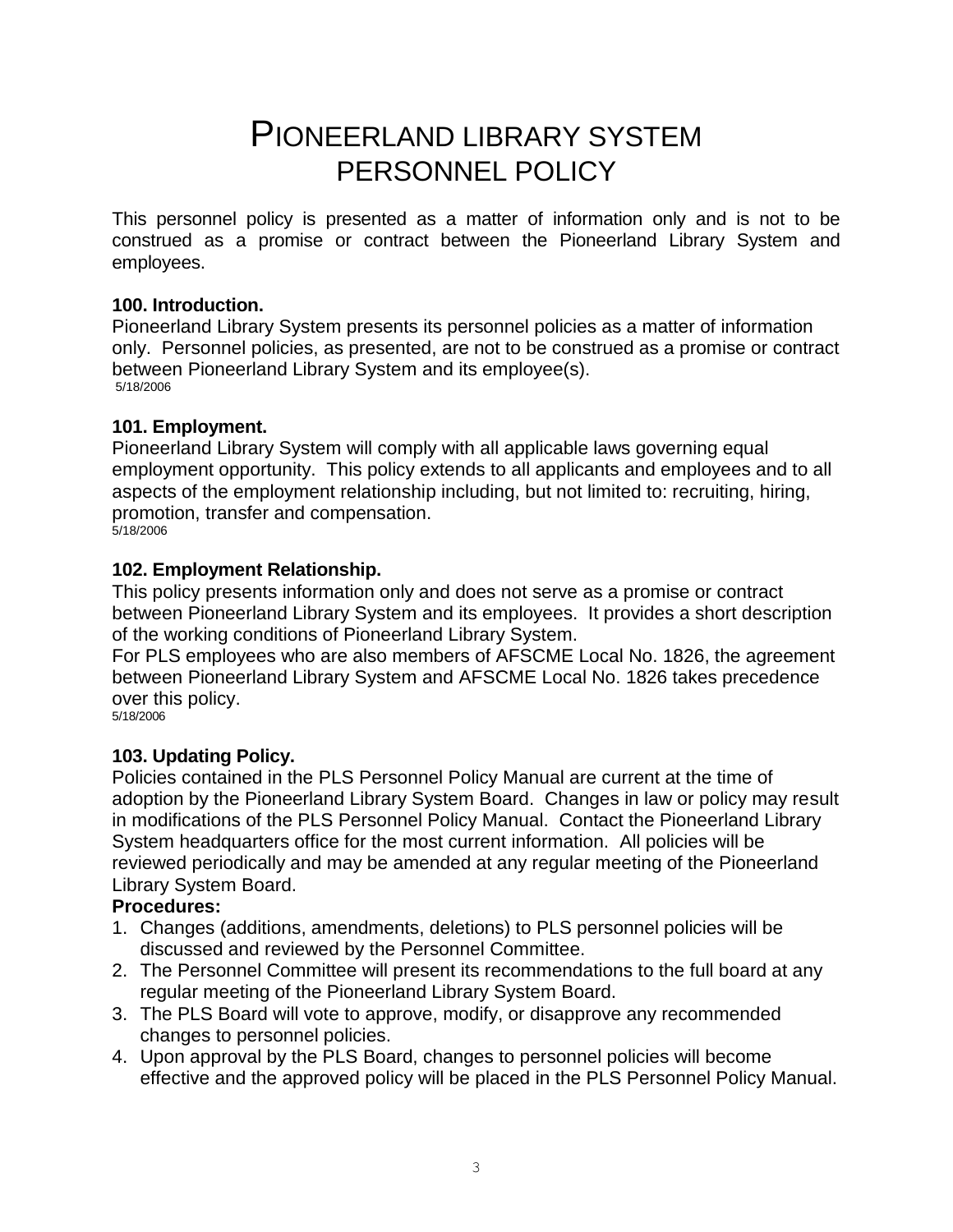5. PLS will communicate all changes to the PLS Personnel Policy Manual to member library staff in a timely manner.

5/18/2006

# **104. Library Board.**

The Pioneerland Library System Board follows the bylaws regarding its organization, mission, and duties. The following standing committees assist the PLS Board: Executive Committee, Finance Committee, Labor Management Committee, Negotiation Committee, Nominating Committee, Personnel Committee, Policy Committee, SAMMIE Governing Board, and the Technology Committee. Special or ad hoc committees, appointed by the chair at the direction of the full board, serve until the completion of the task for which they were appointed.

# **Procedures:**

Procedures governing board and committee membership are found in the Pioneerland Library System Board bylaws. 5/18/2006

# **105. Administrative Structure.**

Pioneerland Library System is administered by the Director, who is responsible to the board. In the absence of the Director, designated staff may act for the Director. At the next level of administration are staff who are responsible to the Director, including the following positions:

- Service Center Coordinator, who supervises processing, cataloging, interlibrary loan and service center staff;
- Technology Coordinator, who supervises technicians and/or technical staff;
- Office Manager, who supervises office staff;
- Administrative Specialist; and
- Head Librarians, who supervise local library staff. Local library boards serve in an advisory and support capacity to head librarians but lie outside the PLS administrative structure. Similarly, local library groups (e.g., Friends groups) advise, support, and assist local library staff but are also exist outside the PLS administrative structure.

5/18/2006 .

# **106. Job Description.**

Each Pioneerland Library System position has a job description, including:

- Job title
- Administrative information (name of immediate supervisor, positions for which accountable, division and department, FLSA status and pay grade assignment, and job classification history)
- General description
- Duties and responsibilities
- Knowledge, skills & abilities
- Minimum qualifications
- Certification and/or licensing requirements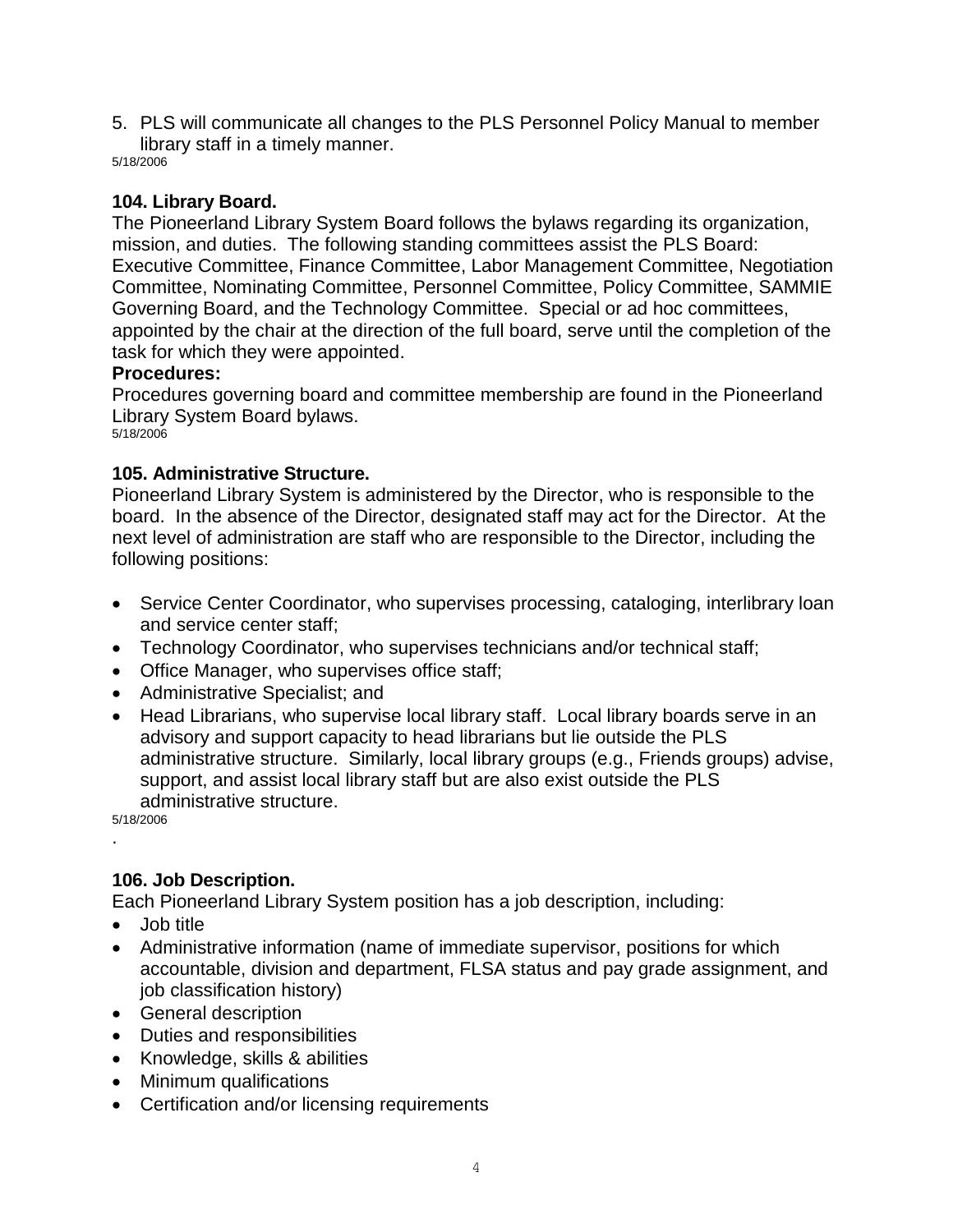• Physical and/or other requirements

Job descriptions are kept on file at Pioneerland Library System offices and a copy will be given to each new employee. 8/17/2006

### **107. Code of Ethics.**

Pioneerland Library System will follow the American Library Association's Code of Ethics as a guide to principles of employee conduct. 5/18/2006

#### **108. Acknowledgement.**

New employees will receive a copy of the PLS Personnel Policy and will be required to sign an acknowledgment of having read and understood the policy and any future updates.

**Procedures***:* Each new employee will sign a form that they have read and understand the PLS Personnel Policy. Supervisors and Head Librarians will distribute revisions and updates and get each employee's signature stating they have received the revision. 8/17/2006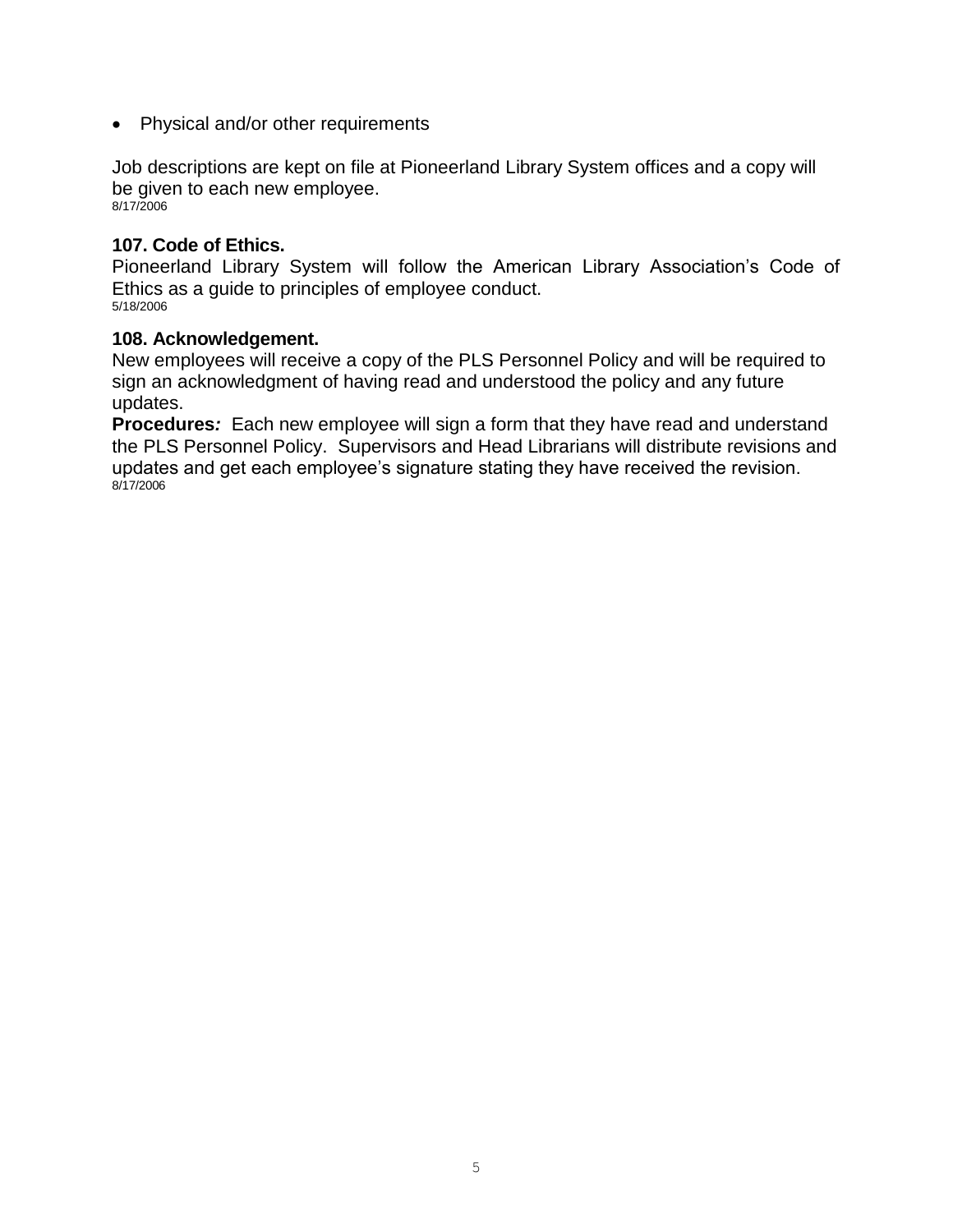# <span id="page-5-0"></span>**200. Compensation**

# **201. Salary Schedule.**

Pioneerland Library System Board approves salary schedule annually as part of budget development process. Wages for all employees are determined by the position held and their placement on the schedule. 4/17/1997

# **202. Placement on Salary Schedule.**

Initial placement on the salary schedule is determined by PLS and supervisor at time of appointment. Placement is based on job description, relevant experience, education, training, specialized expertise, difficulty in filling position, unavailability of qualified candidates at the beginning rate of pay, and labor market considerations. 11/15/2001

# **202A. Non-Union Step Increases.**

Unless there is an existing condition from the time of their hiring, new non-union employees (those employed for less than a year) who qualify for a step increase will become eligible for the new wage increase on the first anniversary of their hiring. 11/16/2006

# **203. Criteria for Salary/Wage Increases.**

*Non-Represented Employees:*The Pioneerland Library System Board approves all salary/benefit increases for all non-represented employees annually. Salary/benefit increases will be made at the discretion of the PLS Board, and will be based upon, but not limited to, the following:

- 1. Financial/budgetary constraints
- 2. Poor performance review
- 3. Disciplinary action
- 4. Current placement/step on the set pay schedule
- 5. Other considerations which fall within the discretion of the PLS Board

*Employees Not on Pay Schedule:*The Pioneerland Library System Board does not grant annual wage increases of any kind to these employees. Employees whose hourly wage rate exceeds the top step on the salary grade they are assigned are not eligible for any wage increase, or portion thereof, that results in their hourly rate exceeding the top step of their pay grade. This limit on wage increases includes COLA, MN Voluntary Certification Program, step increases or any other increase.

# **Procedures:**

# *Non-Represented Employees:*

- 1. Employees who receive a satisfactory or better performance review will be eligible for step salary/benefit increases.
- 2. Annually, the Finance Committee will determine what dollar amounts are available for salary/benefit increases, based upon financial and budgetary constraints.
- 3. The Finance Committee will make its recommendation to the full board which will consider the recommendation and vote to approve or disapprove.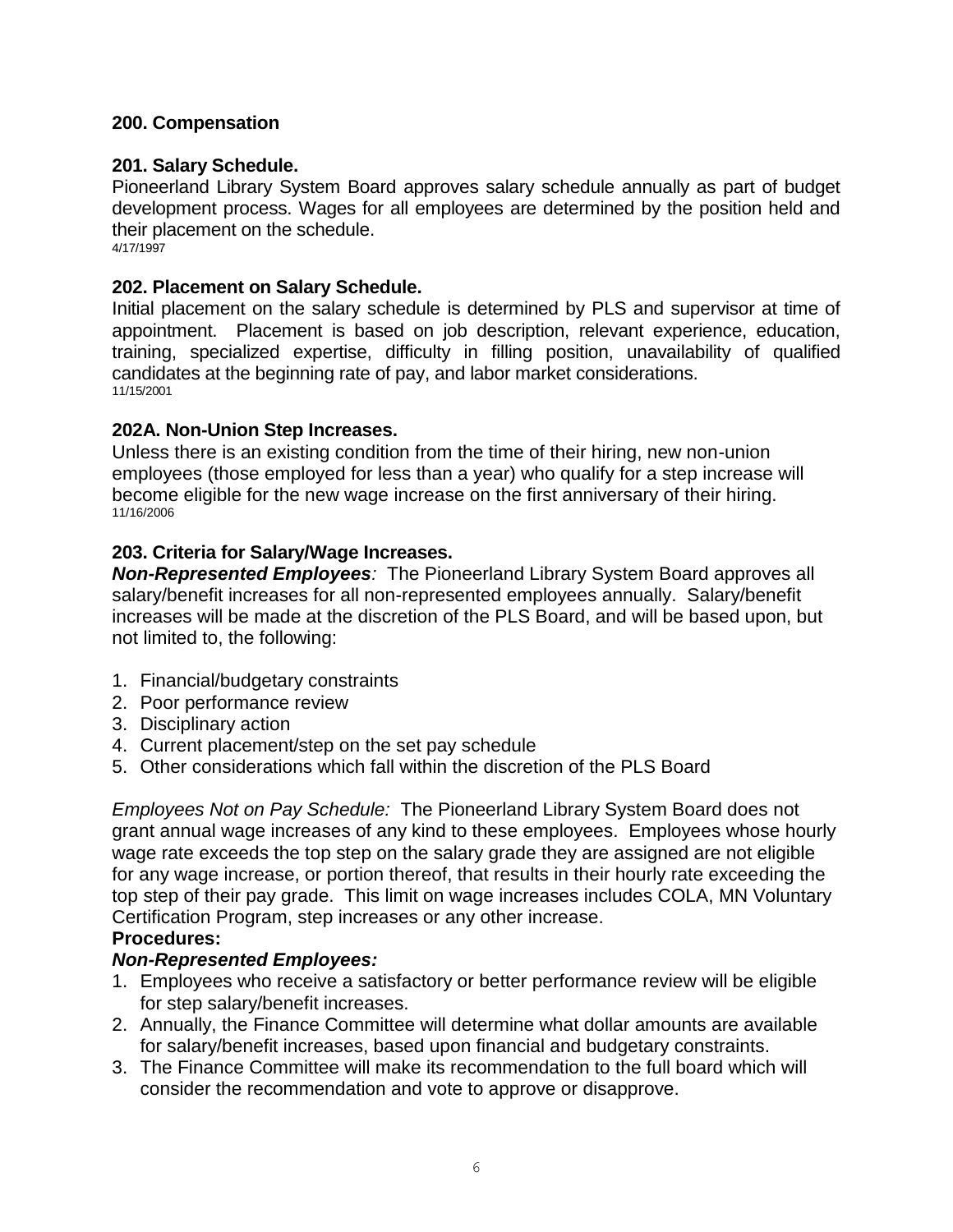4. The decision of the board will be communicated to affected staff by the Pioneerland Library System Director.

# *Employees Not on Pay Schedule:*

1. Employees who are ineligible for a wage increase because they are at the top of the pay schedule may receive an increase if the pay schedule is changed in such a way that would entitle the employee to part or all of the increase.

11/17/2005

### **204. Continuing Education**

Employees who complete an American Library Association (ALA) accredited Master's Degree in Library Science will advance one (1) step on the salary schedule beginning the first pay period following receipt of formal notification to PLS Administration of their completion of the program.

Employees who complete the ALA Library Support Staff Certification (LSSC) Program will advance one (1) step on the salary schedule beginning the first pay period following receipt of formal notification to PLS Administration of their completion of the program.

Employees who complete the LSSC program and choose to continue their education to receive an ALA accredited Master's Degree in Library Science will advance an additional step on the salary schedule upon completion of the degree. Employees in possession of a Master's Degree in Library Science are not eligible for a step increase for completion of Library Support Staff Certification. 4/17/2014

# **205. Different Wage Rates.**

Employees may have more than one job description and more than one pay rate if they are filling different positions. The employee's placement on the salary schedule will reflect their job description.

11/15/2001

# **206. Recording of Hours Worked.**

All employees will accurately record hours worked for each pay period. 4/17/1997

# **206A. Non-Represented Employee Hours.**

Non-represented employee hours will be set for the purposes of determining holiday pay, health insurance eligibility, and maximum accrued vacation and sick leave. Employee hours will be set at the time of hire but may be changed at the request of the employee with the approval of the Pioneerland Library System Director. Employee hours may also be changed by the Director due to circumstances including, but not limited to, permanent transfer of employee to another member library, demotion (voluntary or other), economic reasons, state and federal laws, permanent changes in hours worked, and other significant reasons.

#### **Procedures:**

Employee hours for determining holiday pay, health insurance benefits, and maximum accrued vacation and sick leave may differ from employee's budgeted, scheduled and actual hours. Budgeted hours are generally estimated annual hours used in developing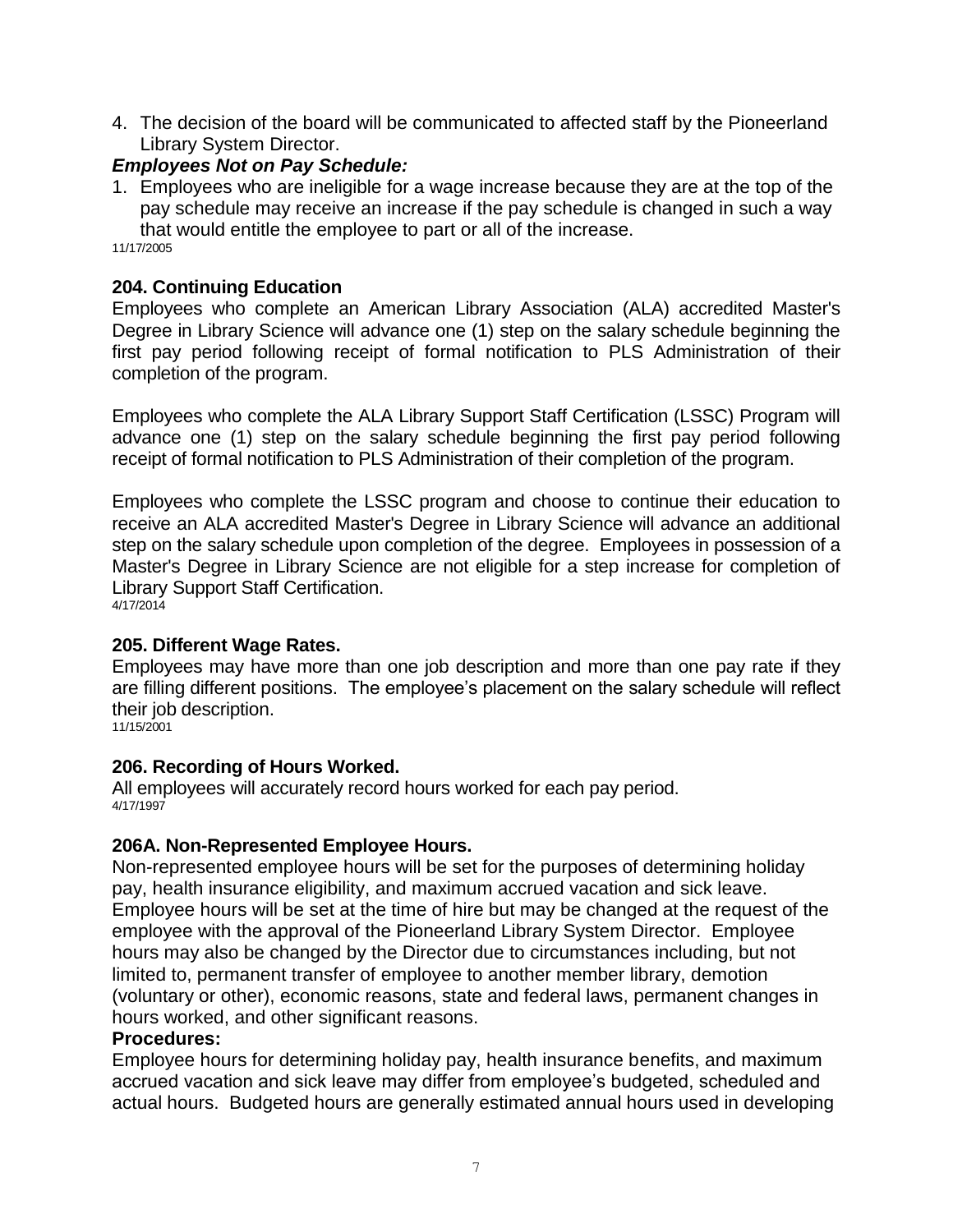the library's budget. Scheduled hours are planned work hours for a specific period of time such as a week, month or longer. Actual hours are the total hours worked during a specific period of time such as a week, month, year, etc.

At the time of hire, the Pioneerland Library System Director will set the employee's hours. These hours will be noted on a form and kept as part of the employee's personnel file. Determination of employee's hours will be based on criteria such as union agreements, previous employee's hours (if applicable), local input, needs of the library, the employee's duties, the library's budget, and other pertinent considerations. 9/20/2006

# **207. Payroll.**

Employee payroll checks will be delivered by Direct Deposit on pay date. All Pioneerland Library System employees will be paid every two weeks. Net pay per pay period is determined after deductions taken from gross pay. Authorized deductions include federal withholding, social security, Medicare, PERA, state withholding, and court-ordered judgments of garnishments. Other deductions must be authorized in writing by the employee and may include health and life insurance, tax-deferred annuity, charitable contributions, or other programs authorized by Pioneerland Library System. 1/20/2011

# **210. Exempt/Nonexempt Employees.**

Following positions are exempt from overtime pay: Director, Assistant Director, Information Technology manager, Technical Services Coordinator. 1/01/2004 Union Agreement

# **211. Overtime.**

Overtime will be paid within the pay period in which it occurs to nonexempt employees working over 40 hours per week. It will be paid at a rate 1 1/2 times the regular rate of pay for each hour exceeding 40 hours in one work week (F.L.S.A. 29 U.S.C.). All overtime will be authorized in advance by the Director or the Director's designee. 1/1/2004 Union Agreement

# **212. Pay Equity.**

Pay Equity Compliance Reports will be updated and filed as required by the State of Minnesota. 10/22/2009

# **213. Head Librarian Hours.**

Head Librarian hours will be set for the purposes of determining holiday pay, health insurance eligibility, union dues and maximum accrued vacation and sick leave. Head Librarian hours will be set at the time of hire but may be changed at the request of the Head Librarian with the approval of the Pioneerland Library System Director. Librarian hours may also be changed by the Director due to circumstances including, but not limited to, permanent transfer of the head librarian to another member library, demotion (voluntary or other), economic reasons, requirements of the union agreement, state and federal laws, permanent changes in hours worked, and other significant reasons. **Procedures:**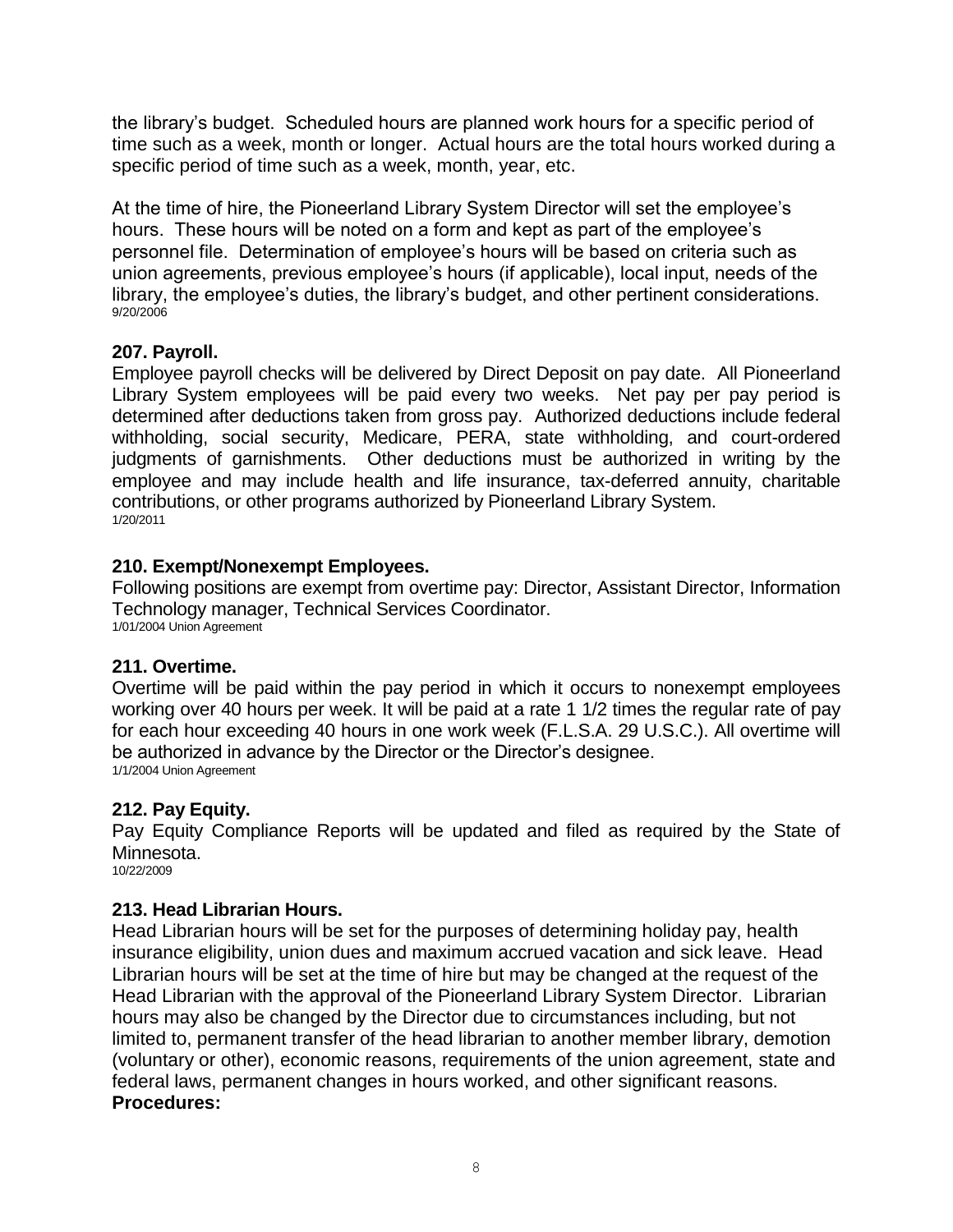- 1. Librarian hours used to determine holiday pay, health insurance benefits, union dues and maximum accrued vacation and sick leave may differ from librarians budgeted, scheduled, and actual hours.
- 2. At the time of hire, the Pioneerland Library System Director will determine the Head Librarian hours. These hours will be documented and kept as part of the employee's personnel file.
- 3. Determination of Head Librarian hours will be based on criteria such as, but not limited to: union agreements, previous head librarian's hours, local input, needs of the library, the librarian's duties, the library's budget and other pertinent considerations.

11/17/2005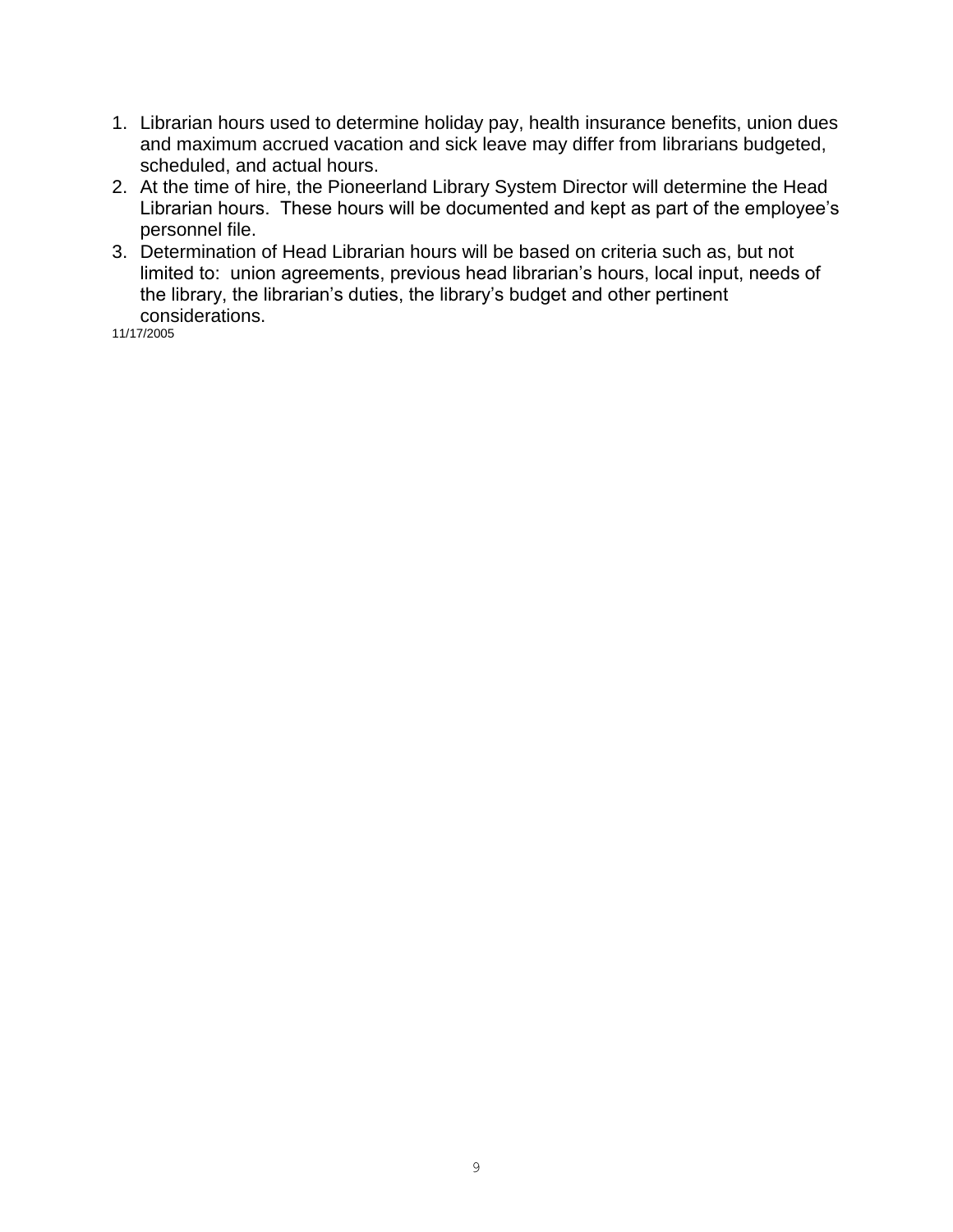# **300. Recruitment and Appointments**

# **301. Employment of Minors.**

Pioneerland Library System will not employ individuals under age 14.

*Minors under age 16 may not work*:

- During school hours on school days
- Before  $7:00$  a.m. or after  $9:00$  p.m.
- More than 40 hours/week or more than 8 hours in a 24-hour period

*Minors under age 18 may not work*:

After 11:00 p.m. before a school day or before 5:00 a.m. on a school day

Home-schooled students are exempt.

Proof of age is required for all employees under age 18.

# **Procedures:**

Proof of age may be copy of birth certificate, driver's license, or age certificate issued by school district.

(MN Statutes 181.A).  $9/15/2005$ 

# **302. Veterans Preference.**

The provisions of Sections 197.455 and 197.46 of Minnesota Statutes shall apply in hiring and dismissal of veterans.

# **Procedures:**

# **Interviewing/Hiring:**

- 1. When interviewing and hiring new employees, veterans who apply shall be shown preference when considering two candidates of equal qualifications.
- 2. If an eligible veteran isn't selected for a positioned interviewed for, he/she shall be notified in writing within 7 days with the reasons stated for not being selected.

# **Discipline and Discharge**

- 1. Any veteran, who has been separated from military service under honorable conditions, shall not be removed from their position except for misconduct, or incompetence following a hearing and a recommendation by the Personnel Committee to the Pioneerland Library System Board of Directors and their subsequent approval.
- 2. The veteran shall be notified in writing of the Board's decision to discharge him/her from employment and inform the veteran of the right to request a hearing within 60 days of the notice of intent to terminate their employment. The notice shall also explain that failure to request a hearing within 60 days will automatically waive their right to a hearing and waive all other legal remedies for reinstatement. The veteran's request for a hearing must be made in writing and submitted to the Pioneerland Executive Director. The hearing will be conducted by the Personnel Committee within 30 days of the receipt of the written request and their recommendation will be made to the full Board and acted on at the Board's next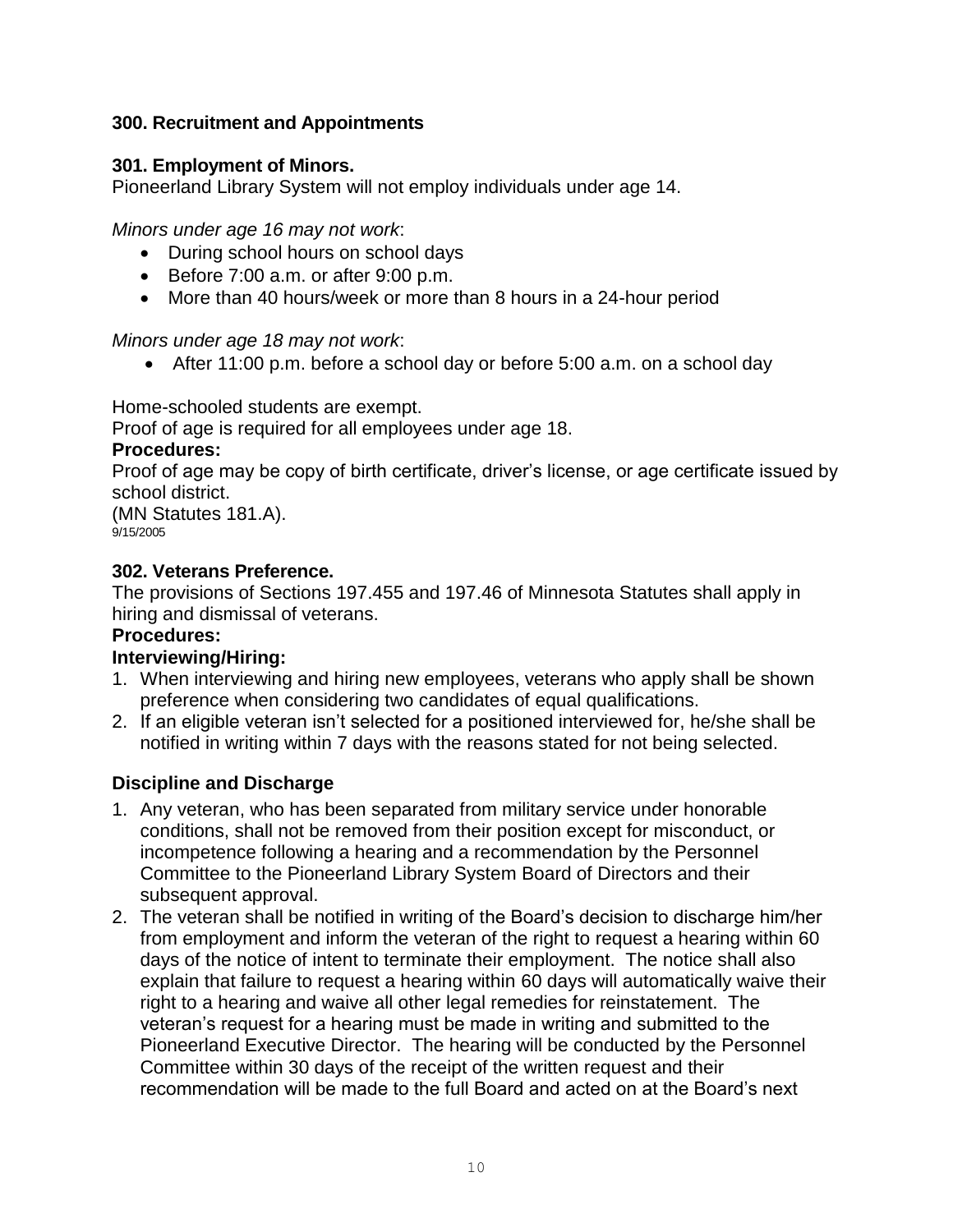regularly scheduled meeting. The veteran will receive a written response from the Board indicating their decision within 7 days of the meeting.

# **Non-Disciplinary Layoff or Demotion**

1. The veteran may be laid off or demoted if they are the least senior person and their position is being abolished. The layoff notice should state that the employee has 60 days to petition the district court for a writ of mandamus if they believe the layoff is being done to avoid their rights under the Veteran's Preference Act. (MN Statutes 197.455 and 197.46)

6/16/2005

#### **303. Interviewing and Hiring Head Librarians.**

For a designated time period, Pioneerland Library System will provide an opportunity for its current employees to apply for newly vacated or created positions before advertising positions to the public. Within this time period, Pioneerland employees will be given first consideration, based on qualifications and seniority.

Interviewing and selection of personnel to fill the position will be done by a team made up of the Pioneerland Administrator and one or more representatives from the community in which the library position is located.

**Procedure:**Pioneerland Library System will follow procedures for posting and filling a newly created or vacated position from within, as described in the current Union Contract Agreement. If, after the designated time period, the position has not been filled from within PLS, job descriptions will be posted elsewhere in an effort to recruit suitable candidates.

After a suitable number of candidates for a Head Librarian position vacancy has been found, the Regional Library System Director, or his/her designate, will contact the city office of the community for which the vacancy is being filled. The interview team will consist of the Regional Library Director, Assistant Director or an alternate appointed by the Director, a member of the local library board if available, and an individual appointed by the city in which the library is located.

After conducting the interviews, team members will recommend to the Director their choice to fill the vacancy or if new candidates should be sought. The Director will then make a decision based on the team's recommendations. Pioneerland's Board has final approval on the hiring of all employees. 9/15/2005

# **303A. Reimbursement of Interview and/or Moving Expenses.**

Candidates for positions on Pioneerland Library System's salary schedule of grade 7 or higher are eligible for consideration for reimbursement of their interviewing and/or moving expenses.

# **Procedures:**

1. Approval of eligible interviewing/moving expenses for non-headquarters staff may be given as outlined below. Proposed amounts higher than the caps will move to the appropriate levels below for approval: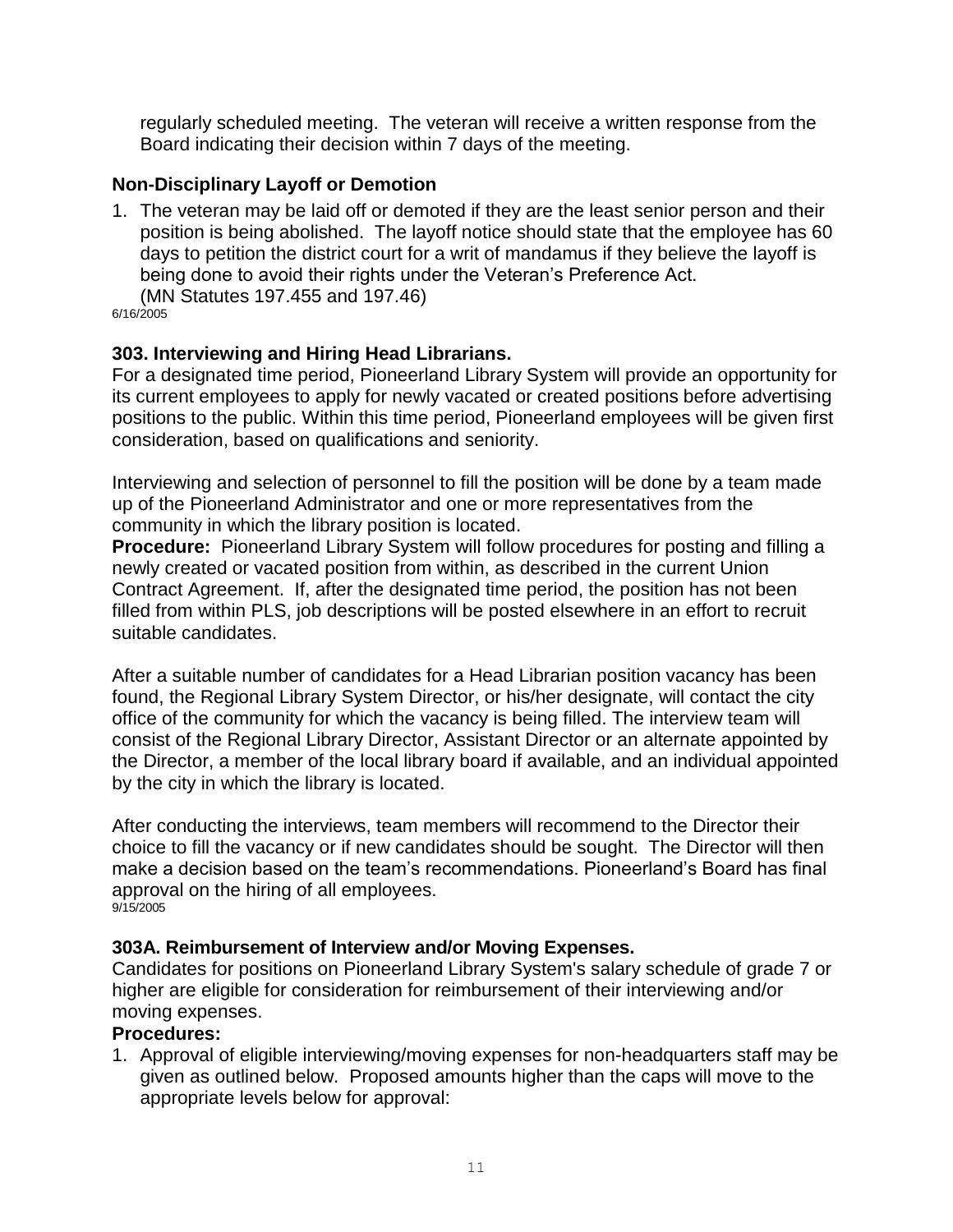- Head Librarians reimbursement amount up to \$300 per candidate
- PLS Assistant Director up to \$500 per candidate
- PLS Director up to \$1,000 per candidate
- Executive Finance Committee over \$1,000 per candidate
- 2. If approved, interviewing or moving expenses cannot exceed the actual costs incurred for travel, meals, lodging and/or moving expenses. A statement of expenses, along with receipts, shall be submitted to Pioneerland Library System within seven working days of the interview or move to be considered for reimbursement. This information will be given to the candidate at the time the interview is scheduled or employment offer is made.
- 3. Payment for moving expenses will be made to the employee with their first compensation for employment.
- 4. PLS Director is responsible for approving moving and interviewing expenses for all eligible head librarian and headquarters positions.
- 5. Moving expenses for headquarters and head librarian positions in excess of \$1,000 require approval of the Executive/Finance Committee. Payment for moving expenses will be made to the employee with their first compensation for employment.

6. Executive/Finance Committee is responsible for approving interviewing and moving expenses for candidates for the Director's position. 4/20/2011

# **303B. Criteria for Combining Head Librarian Positions**

At the time a head librarian position becomes vacant for any reason, PLS Director will try to fill that vacancy by combining it with another head librarian position. In combining library positions, PLS director may follow any or all of the following procedures or options:

# **Procedures:**

1. When head librarian position becomes vacant, PLS Director will seek a currently employed qualified PLS head librarian to fill the vacancy along with their current position (14.1 Union Agreement, 2006-08)

If qualified candidate is not available (14.3 Union Agreement, 2006-08) and the position is not filled, the position may stay open indefinitely until a qualified candidate is hired.

2. If a qualified applicant is not hired, PLS Director may appoint any qualified head librarian that didn't apply to fill the vacant position along with their current position (14.6 Involuntary Transfers, Union Agreement, 2006-08).

3. If PLS Director doesn't fill the position under Options #1 or #2, PLS Director may leave the head librarian position vacant until the position can be filled at a later time again following either of those two options.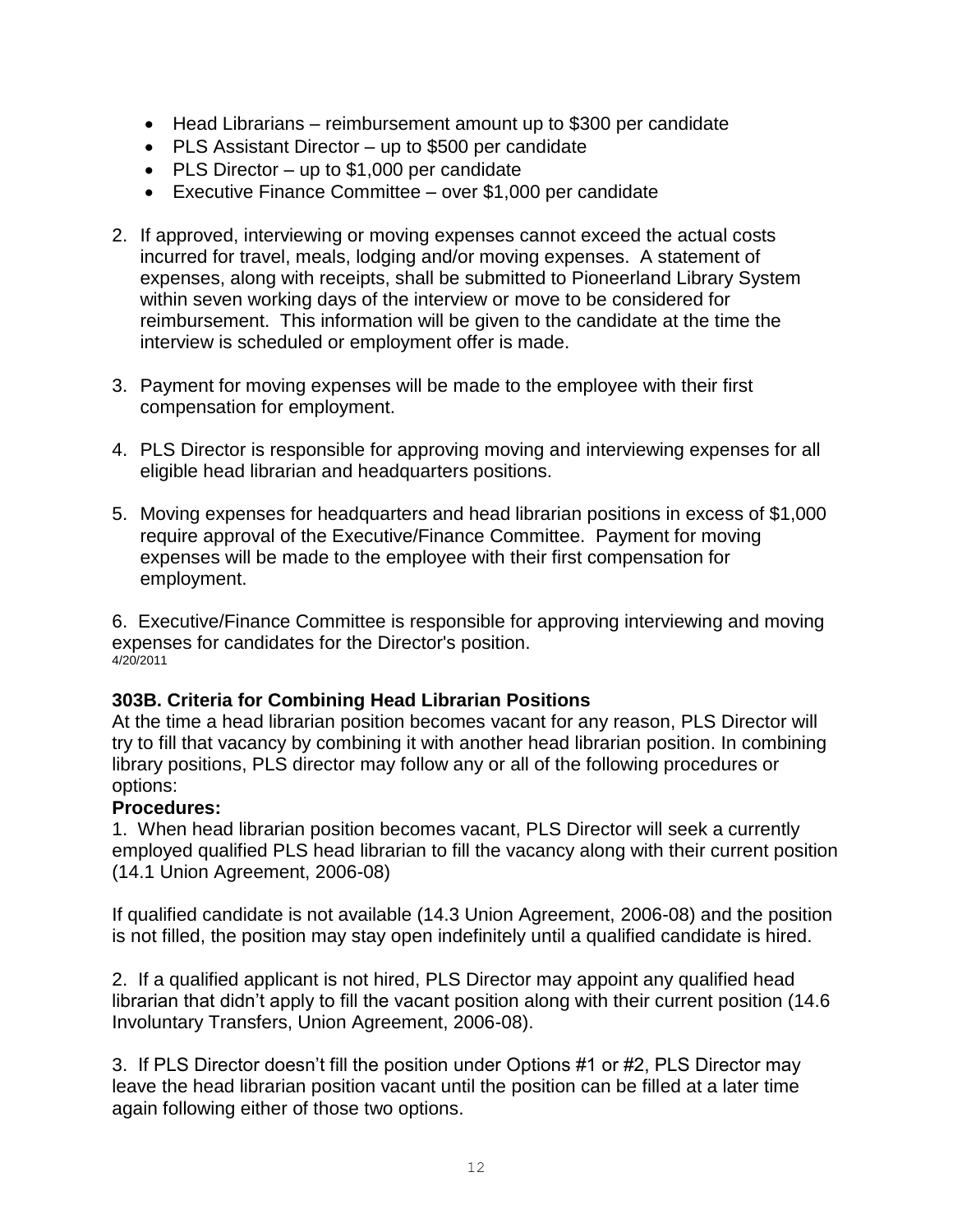4. PLS Administrative Office will send announcement by mail or email of all head librarian vacancies to the local city and county where that vacancy occurs. The date of the email or postage date (which ever is earlier) of that notification will be considered the announcement date.

5. Within 30 days of the announced vacancy, a representative of the city or county may give written notice via mail or email to PLS administrative office their intent to submit a formal request to Pioneerland Library System for reconsideration in combining its local head librarian position.

6. A formal request for reconsideration must be received by PLS administrative office within 60 days of the announcement date and the request should address the criteria listed under #7 below.

7. In considering requests for reconsiderations, PLS Executive/Finance Committee's criteria may include but is not limited to:

A) Local library can demonstrate that it has minimum working capital (3 months) and resources to maintain at least that minimum level of working capital for 5 or more years.

B) Local library have sufficient funding for head librarian and other staff wages, benefits and future compensation increases for at least 5 years.

C) For the next 5 years, local library commits to be in the top 25% of their library size in the funding of their library material budgets (books, periodicals and videos)

D) That local library has sufficient funding to pay the ongoing PLS administrative and automation costs for the next 5 years.

E) Local library can demonstrate that retention of the head librarian position will not be detrimental to or interferes with the overall operations, services and management of the PLS System or its mission.

8. If at any time the library is unable to meet any one of criteria 7A-7E, PLS Board retains its right to combine local head librarian position.

9. Criteria 1-8 are to be reviewed by PLS Board on or before January 1, 2010.

Note: For purposes of this policy, a qualified librarian is one who possesses the required skills, education or work experience described in the job description. Also, to be qualified, the candidate must meet or exceed local community qualifications that are accepted by the PLS administration on behalf of the PLS Board. Furthermore, the qualified librarian must successfully complete the head librarian selection process as required by Pioneerland Library System policy. 6/18/2009

# **304. Interviewing and Hiring Non-Represented and Headquarters Staff.**

For a 7-day posting period, Pioneerland Library System will provide an opportunity for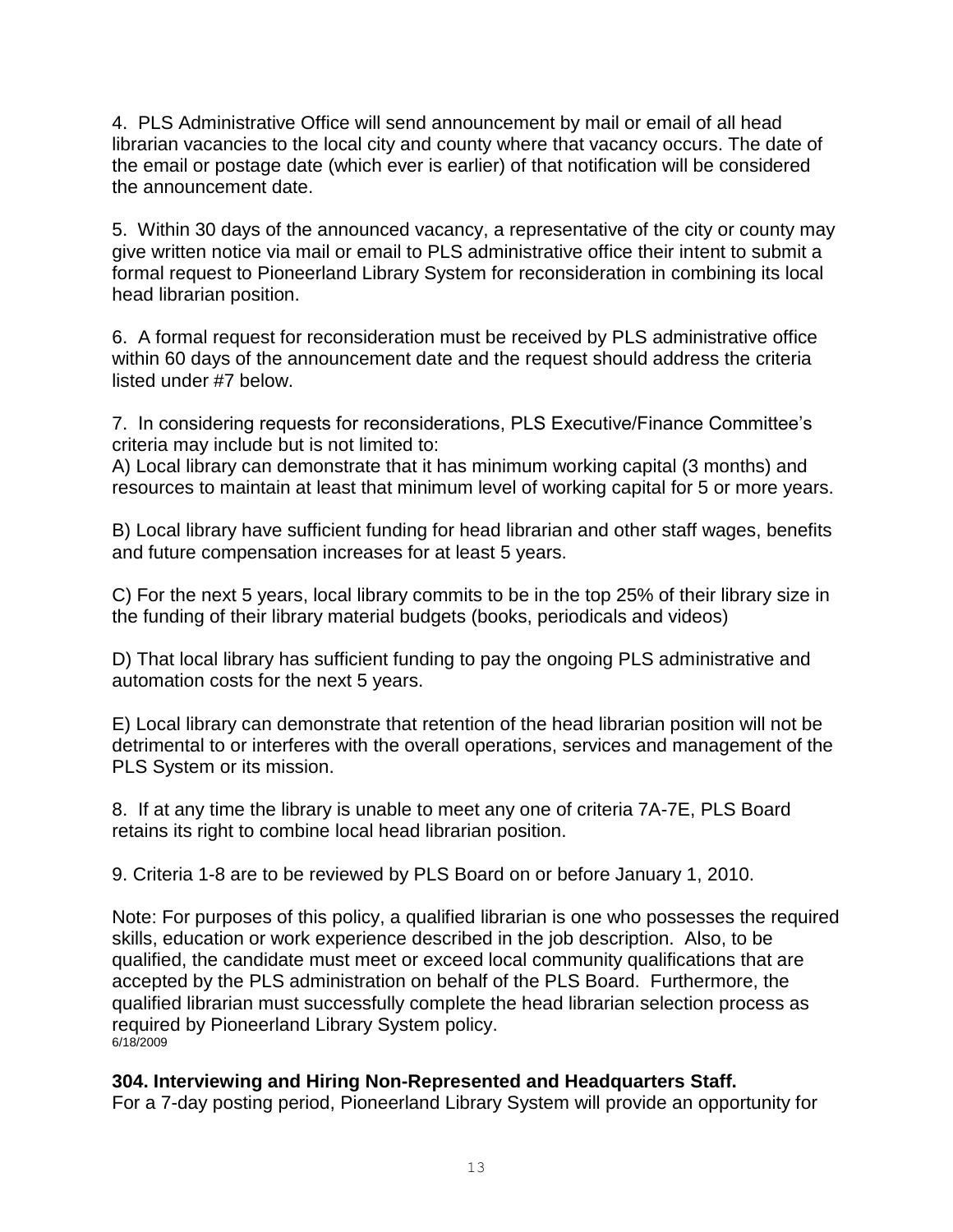its current employees to apply for newly vacated or created positions before advertising positions to the public. Within this time period, Pioneerland employees will be given first consideration, based on qualifications and seniority.

Interviewing and selection of personnel to fill the non-represented positions within each library will be done by that library's Head Librarian. Appointments must receive the approval of the Director and the PLS Board.

Interviewing and selection of personnel to fill PLS Administrative and Service Center positions will be done by the Pioneerland Administrator and designated department heads. Appointments must receive the approval of the Director and the PLS Board. **Procedure:**

Pioneerland Library System will follow procedures for posting and filling a newly created or vacated position from within, as described in the current Union Contract Agreement. If, after the designated time period, the position has not been filled from within PLS, job descriptions will be posted elsewhere in an effort to recruit suitable candidates. 9/15/2005

# **305. Executive Director Search.**

The PLS Executive Committee is charged with the responsibility of establishing a search committee to recruit, interview, and recommend to the full PLS Board, an individual for the position of Pioneerland Library System Director.

# **Procedures**:

- 1. Upon notification that the position of Library Systems Director will be vacated, the PLS Chair will call a meeting of the PLS Executive Committee for the purpose of establishing a Library Systems Director search.
- 2. The PLS Search Committee shall be made up of one representative each from the Personnel, Finance, and Policy committees, and three at-large appointees from the PLS Board.
- 3. The Search Committee shall establish the procedure for the search, the necessary credentials of the applicants, and a time frame for the selection process.
- 4. The Search Committee may utilize various options to recruit applicants, including but not limited to national library publications and organizations, newspapers, and the PLS web site.
- 5. The Search Committee shall screen the applicants and select individuals to interview. (Any number of candidates can be selected to interview, but there must be at least two.)
- 6. The interview process shall include a predetermined list of questions that will be asked of each candidate. The interview team's notes and the candidates' responses to the slate of questions will be kept on file in the PLS office a minimum of two years following the interview process.
- <span id="page-13-0"></span>7. The Search Committee shall check the references and credentials of the final candidate prior to recommending that individual to the full PLS Board. 4/19/2012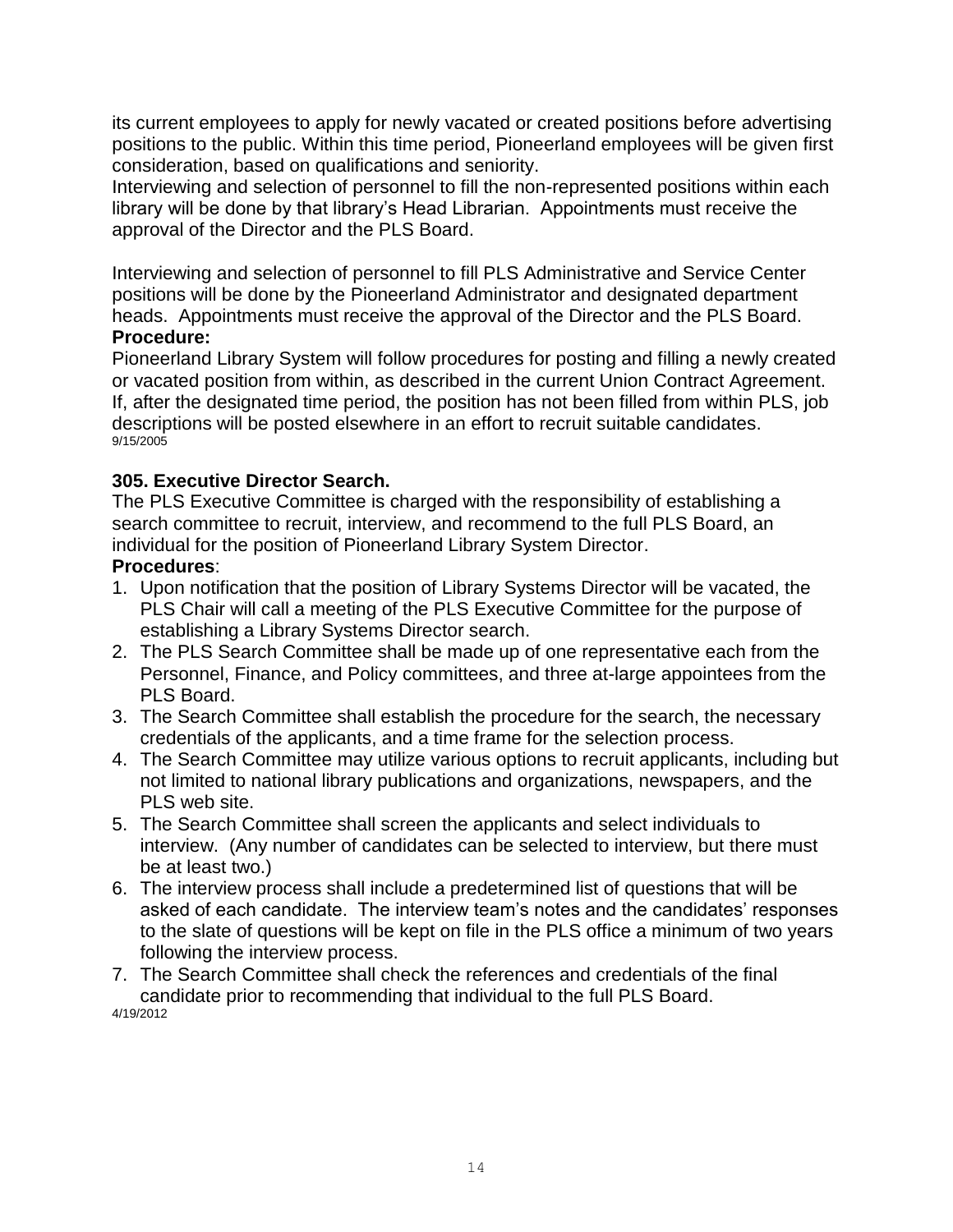#### **306. Employment of Close Relatives.**

Pioneerland Library System recognizes that close relatives of currently employed staff are entitled to be considered for employment based on the relative strength of their individual qualifications. Pioneerland Library System also recognizes that the employment of close relatives can be inconsistent with certain desirable supervisory practices and may even, upon occasion, become disruptive to the working environment. These concerns notwithstanding, Pioneerland Library System will permit the employment of such relatives as long as that employment:

- 1. Results from standard screening and interviewing processes.
- 2. Provides the best available candidate for the position.
- 3. Does not constitute a direct superordinate/subordinate relationship for the purposes of supervision and/or evaluation.

4/20/2011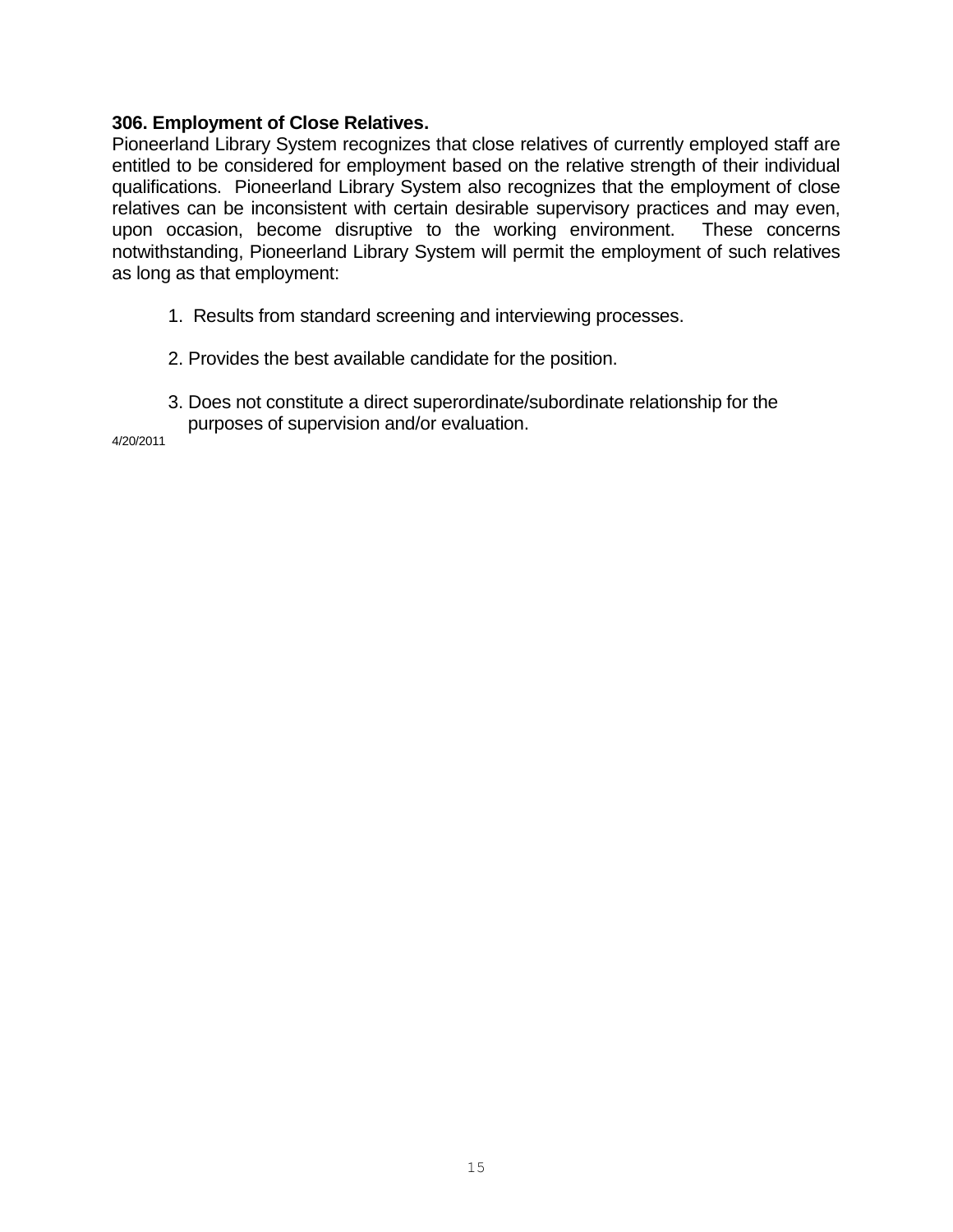# **400. Probation**

# **401. Probationary Period.**

All new and promoted Pioneerland employees will be on probationary status during their first six months of employment with Pioneerland Library System or following their promotion within Pioneerland Library System. During this period of time the employee is expected to learn the routine and responsibilities associated with their position. **Procedures:** 

- 1. During the employee's first month in their new position, and monthly thereafter, the supervisor shall meet with the probationary employee to review their performance, discuss any concerns that are held by either party, and establish any training needs that become evident.
- 2. A formal performance review shall be conducted at the end of the probationary period and, if the employee's performance is deemed satisfactory, they will achieve permanent employment status.
- 3. If the supervisor feels it is in the best interest of the employee and Pioneerland Library System the supervisor can request in writing, to the Personnel Committee, that the employee's probation be extended for up to two months. The chair of the Personnel Committee can act on this request immediately if the committee is not scheduled to meet, but must bring the matter to the full Board for formal consideration. If the Personnel Committee acts on the request, their decision must also be brought to the full Board for action. The employee shall be informed in writing the reason(s) for the extension if one is granted and what, if any, conditions must be met during the extended period for the individual to attain permanent employment status.
- 4. During the probationary period, an employee may be discharged without cause and without access to a grievance procedure.
- 5. During the probationary period the employee shall be eligible for insurance benefits equivalent to their employment condition.
- 6. During the probationary period the employee will accumulate vacation and sick leave but is not eligible to use accrued vacation leave until their probationary period is satisfactorily completed. An employee will not be compensated for accumulated vacation and sick leave if they have not completed one year of service prior to their separation from employment.
- 7. If an employee leaves prior to the completion of one year of service, all pay for vacation approved and already taken will be deducted from the employee's final check.
- 8. Permanent employees who receive promotions are subject to a probation period of up to six months, but are not subject to the same leave conditions as new employees. However, their performance will be evaluated in the same manner as the new employee. Pioneerland Library System may approve a probationary extension for 6 months.

6/16/2005

# **402. Benefits During Probation.**

Eligible employees on probation will accrue vacation and sick leave. Vacation cannot be used until employee has worked for six months. Director may authorize exceptions.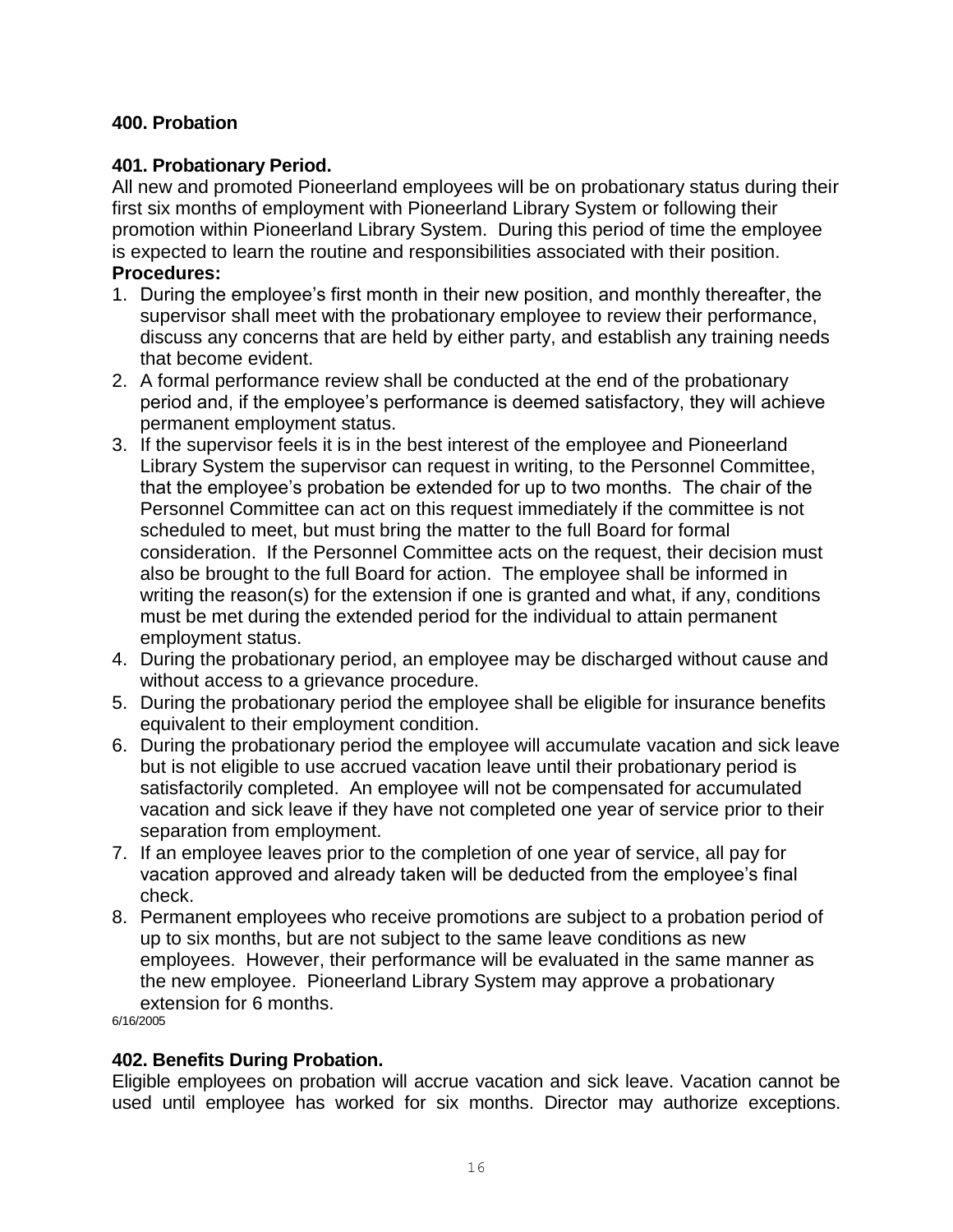Accrued sick leave may be used during probation. Probationary employees who leave Pioneerland Library System employment prior to six months employment will not receive terminal pay for accrued vacation and sick leave. Probationary employees will receive paid holidays if eligible immediately upon employment and may receive pay increase if authorized.

11/15/2001

#### **403. Evaluation.**

Prior to end of probation period, employees are given a performance evaluation by supervisor and a letter is placed in personnel file indicating end of probation period. 4/17/1997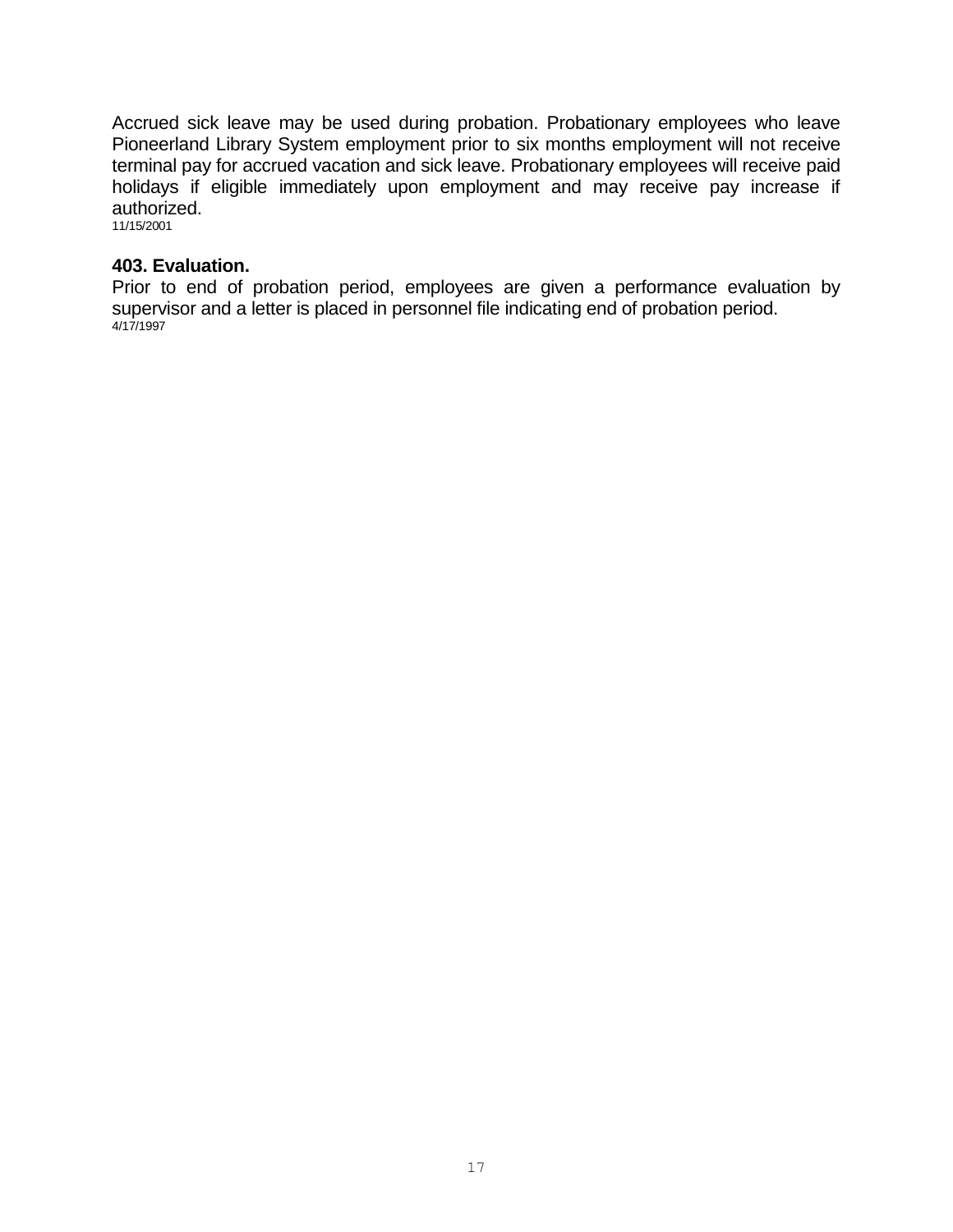### <span id="page-17-0"></span>**500. Promotions and Transfers**

#### **501. Promotion.**

Employees may apply for position openings for which they meet qualifications. Their application will be considered along with other applicants. Placement on the salary schedule as a result of promotion is determined at the time of promotion. Placement is based on job description, relevant experience, education, training, specialized expertise, difficulty in filling position, unavailability of qualified candidates at the beginning rate of pay, labor market considerations, and previous salary of the candidates. 11/15/2001

#### **502. Transfer.**

Employees may be transferred from one work site to another work site. Transfers must be made in writing by Director at least ten calendar days prior to the effective date of the transfer.

4/17/1997

#### **503. Disability Transfer.**

Pioneerland Library System will comply with the applicable laws regarding temporary and permanent disabilities. Each employee must notify his supervisor as soon as reasonably possible in the event of a disabling condition. 4/17/1997

18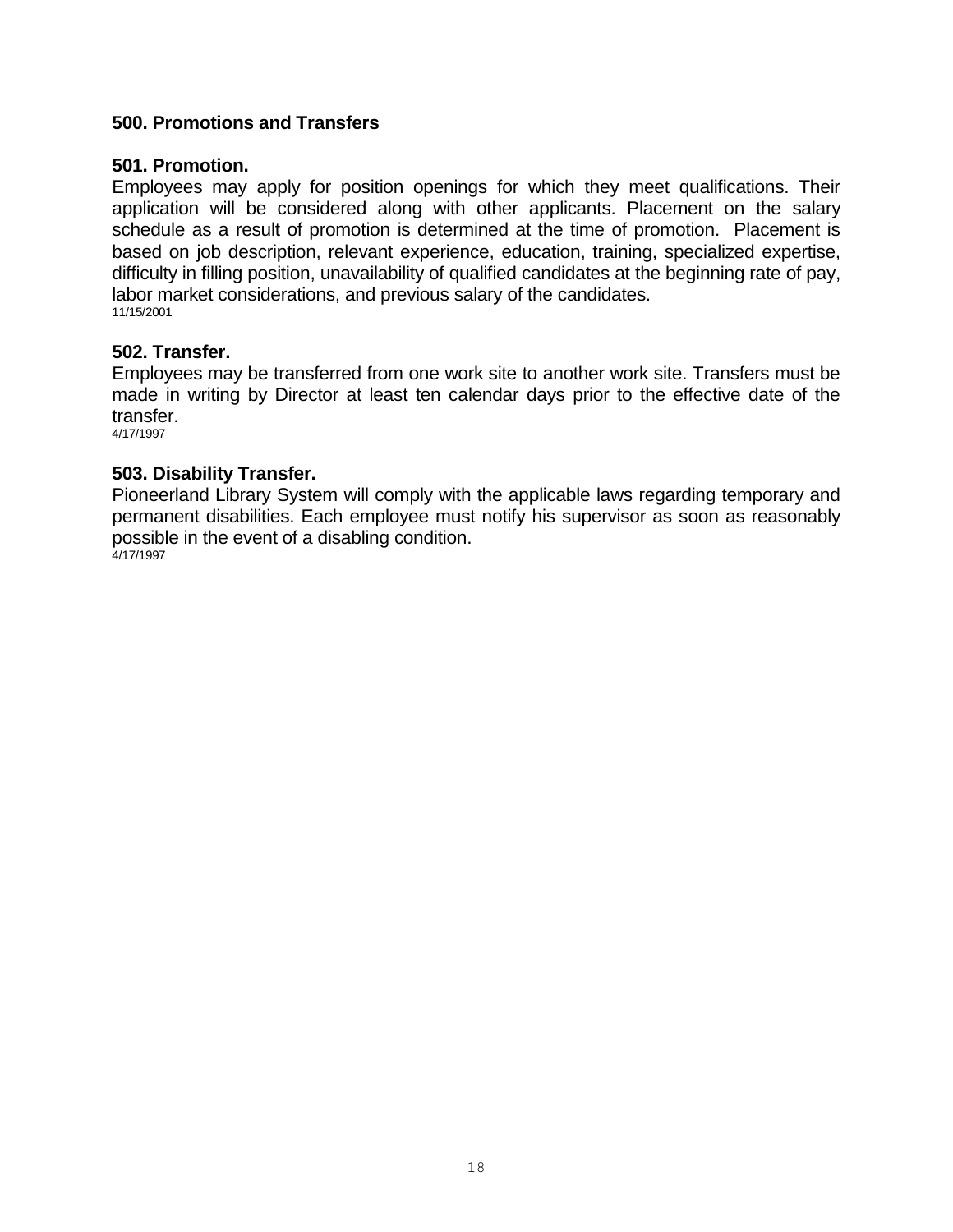## <span id="page-18-0"></span>**600. Performance Evaluations**

#### **601. Procedure.**

Supervisors will annually prepare and discuss a written performance evaluation with each employee. Copies of written performance evaluation are sent to Pioneerland Library System office and placed in employee's personnel file. Evaluation should be signed and dated by supervisor and employee. 4/17/1997

**602. Performance Evaluations. Content.**

Performance evaluation will focus on duties, responsibilities, achievements, goals, and an improvement plan if needed.

11/15/2001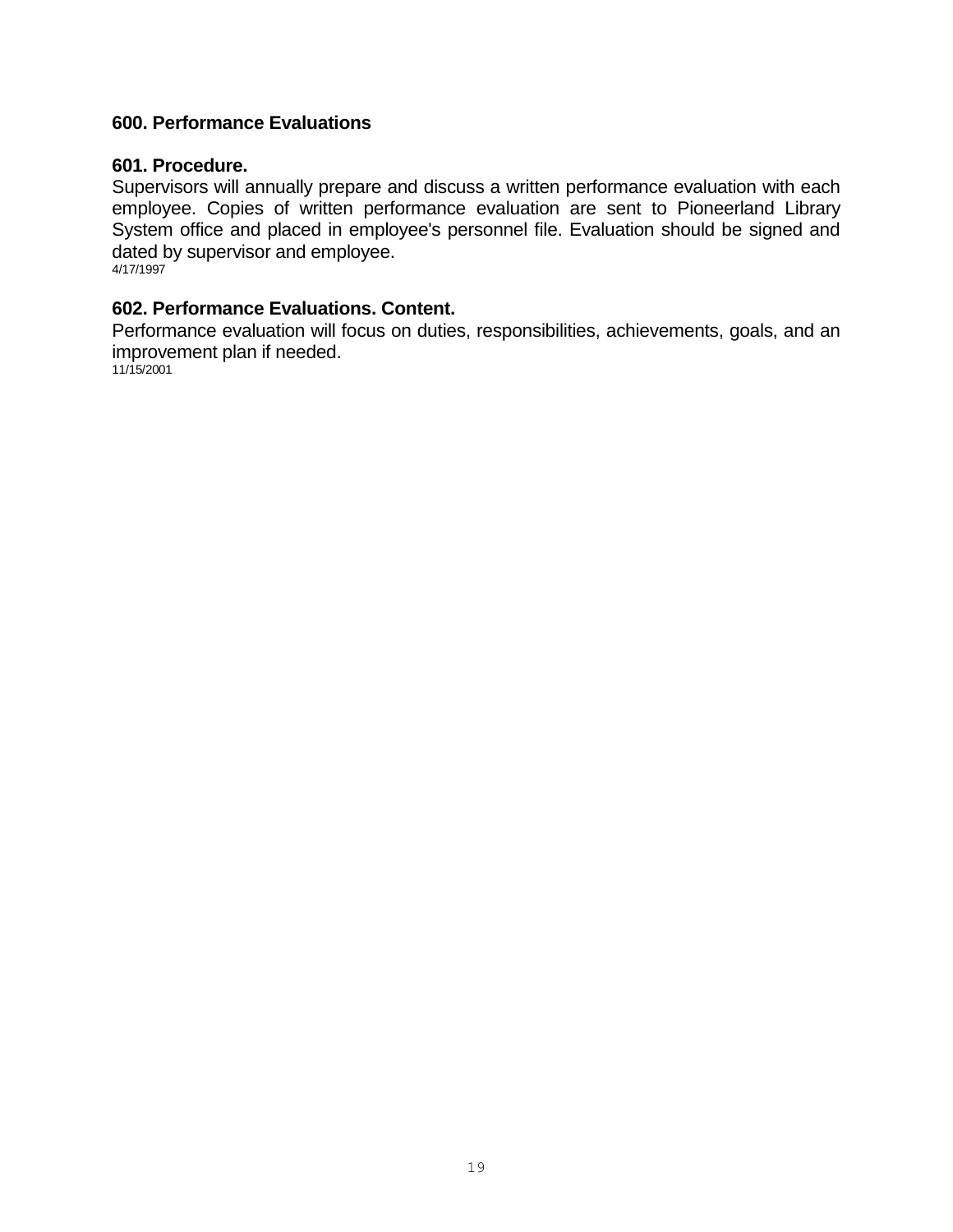#### <span id="page-19-0"></span>**700. Disciplinary Action**

The discipline policy stated below is intended to be a guideline for action, but Pioneerland Library System reserves the right to accelerate the discipline process or to immediately terminate an employee if warranted.

#### **701. Discipline: Non-represented employees.**

When an employee's job performance or action as an agent of the library is not satisfactory the employee's supervisor shall document infractions by gathering written information (e.g. names, dates, detailed description, preceding and following events, and witnesses) and follow the procedures described below.

#### **Procedures (for Misconduct):**

Misconduct is the action of an employee who engages in unauthorized activities that are contrary to established employee's job performance and library's policies and procedures.

1. Supervisor and employee will discuss the infraction and employee will receive oral warning to improve performance or actions. A written record of oral warning signed by employee and supervisor will be placed in employee's personnel file in Pioneerland Library System office. Upon receipt of a written request from the employee, the written record of oral warning shall be removed from an employee's record two years from the date of the written record provided no other disciplinary action for any reason was instituted during the two years following the disciplinary action.

2. If second infraction occurs within six months of employee receiving an oral warning, the employee will receive a written warning and suspension without pay for three work days if suspension is deemed warranted by the Director. Written warning will be signed by supervisor and employee and placed in employee's personnel file in Pioneerland Library System office. Upon receipt of a written request from the employee, the written record of disciplinary action shall be removed from an employee's record two years from the date of the written record provided no other disciplinary action for any reason was instituted during the two years following the disciplinary action.

3. If a third infraction occurs within six months of the employee receiving a written warning, the employee may be discharged by Director or Director may impose sanctions other than termination of employment. Conference will be held with employee and written letter of dismissal or report listing alternative sanction will be filed in employee's personnel file in Pioneerland Library System office.

4. If another infraction occurs within six months of the third infraction, the employee will be discharged and a written letter of dismissal will be filed in employees personnel file in Pioneerland Library System office.

#### **Procedure for Gross Misconduct:**

Gross misconduct is the action of an employee who engages in unauthorized activities that are contrary to the interests of the employer or jeopardize the safety of other employees. Examples of gross misconduct include, but are not limited to: criminal damage to work property; being under the influence of drugs or alcohol during work hours;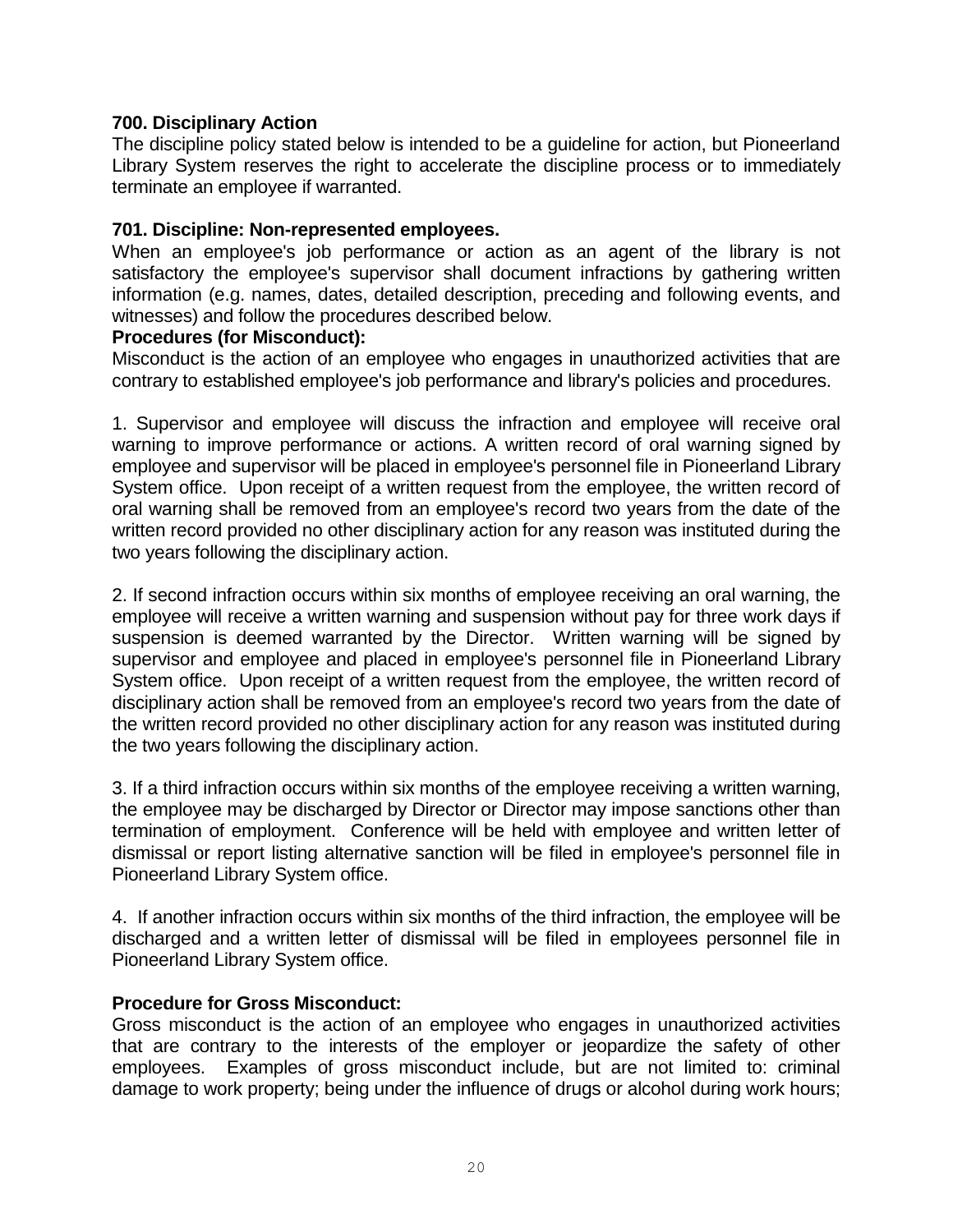theft or fraud; harassment or discrimination towards other employees, customers or employer; negligence; repeated absenteeism without due cause; inappropriate or illegal use of email, telephones or the internet; insubordination; leaking confidential information. An employee may be suspended without pay for ten calendar days by Director for gross misconduct. The ten calendar day suspension may be used by Director to review and gather information regarding misconduct and to prepare a written report of investigation. At the same time, employee may use ten calendar days to file grievance (PLS Policy 2100, Non-Union Grievance Procedure.) After ten additional calendar days and completion of investigation or completion of grievance procedure, Director may terminate employment due to employee's gross misconduct. **However, in cases of gross misconduct or incompetence, and at the discretion of the Director, discipline need not be progressive and may for a first offense involve an appropriate suspension, demotion or discharge.**

1/21/2010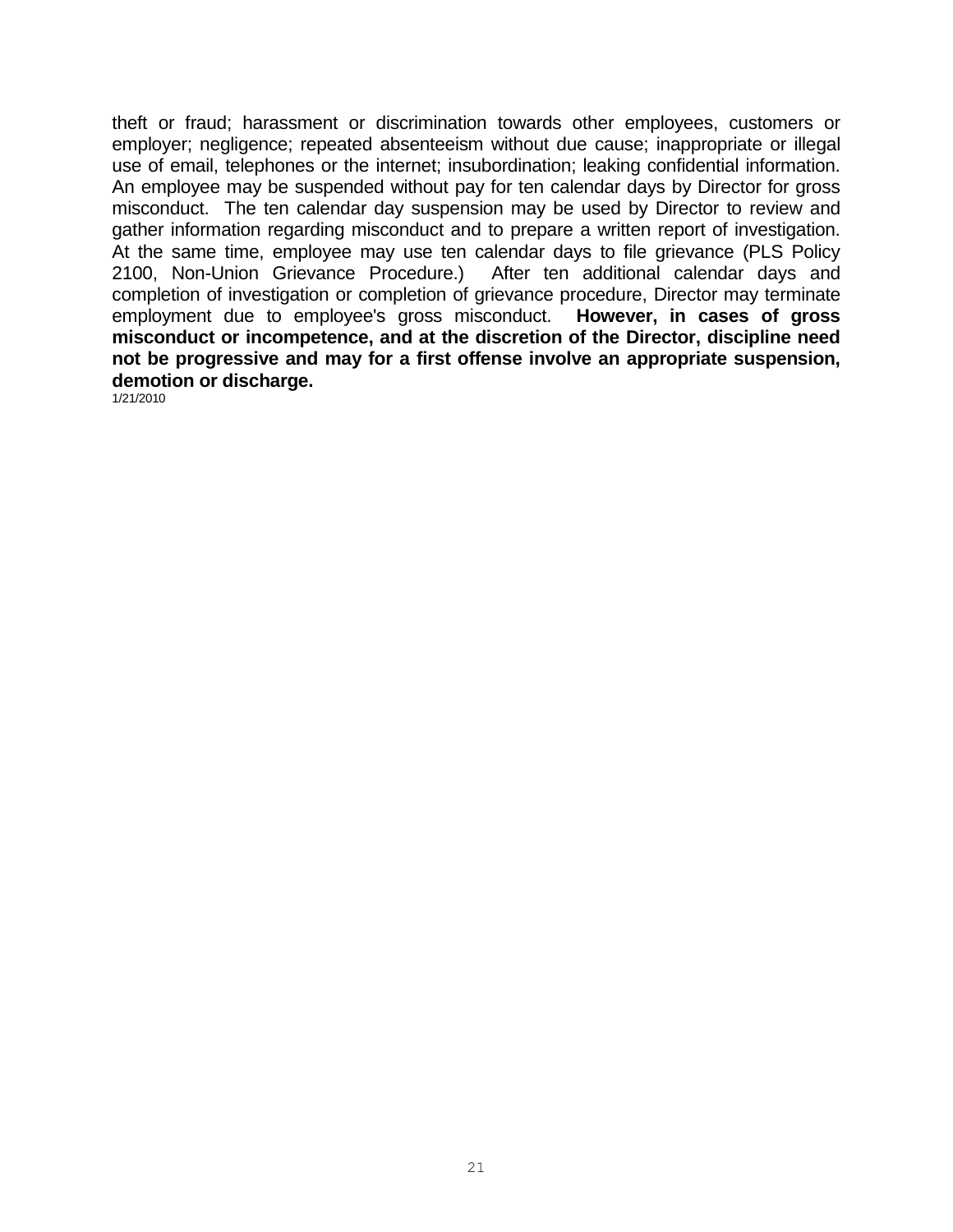# <span id="page-21-0"></span>**800. Leaving Library Employment.**

#### **801. Layoff and Termination.**

Pioneerland Library System may lay off or terminate an employee by reason of abolishing a position, changes in organization, shortage of funds, shortage of work, or any other legitimate reason deemed necessary by the employer.

#### **Procedures – Layoff:**

Director will give notice in writing and employee will receive pro-rated pay for next ten days scheduled to work.

#### **Procedures – Termination:**

1. Director will give ten calendar day's notice in writing to employees whose employment is to be terminated. An employment termination agreement listing terms of separation may be signed by employee and employer.

2. Eligible employees whose employment by Pioneerland Library System is terminated due to withdrawal of city or county from membership in Pioneerland Library System will receive payment for 25% of accrued unused sick leave (see #1204) and all of their accrued unused vacation (see #1106).

3. Eligible employees whose employment is terminated due to the dissolution of Pioneerland Library System will receive payment for 25% of accrued unused sick leave (see #1204) and all of their accrued unused vacation (see #1106).

4. Termination of employment may be appealed by employee following grievance procedure (see #2100).

5. Pioneerland Library System will comply with current state and federal unemployment compensation laws. 10/22/2009

#### **806. Employee Resignation.**

An employee leaving employment with Pioneerland Library System must file with supervisor a written resignation letter stating effective date and reasons for leaving. Supervisor and employee may determine acceptable resignation date for all positions. Copy must be sent to Pioneerland Library System office to be placed in employee's personnel file.

10/22/2009

#### **807. Death of Employee.**

If an employee dies while in employment of Pioneerland Library System, wages owed and terminal pay for eligible employees will be paid to employee's named beneficiary. 4/17/1997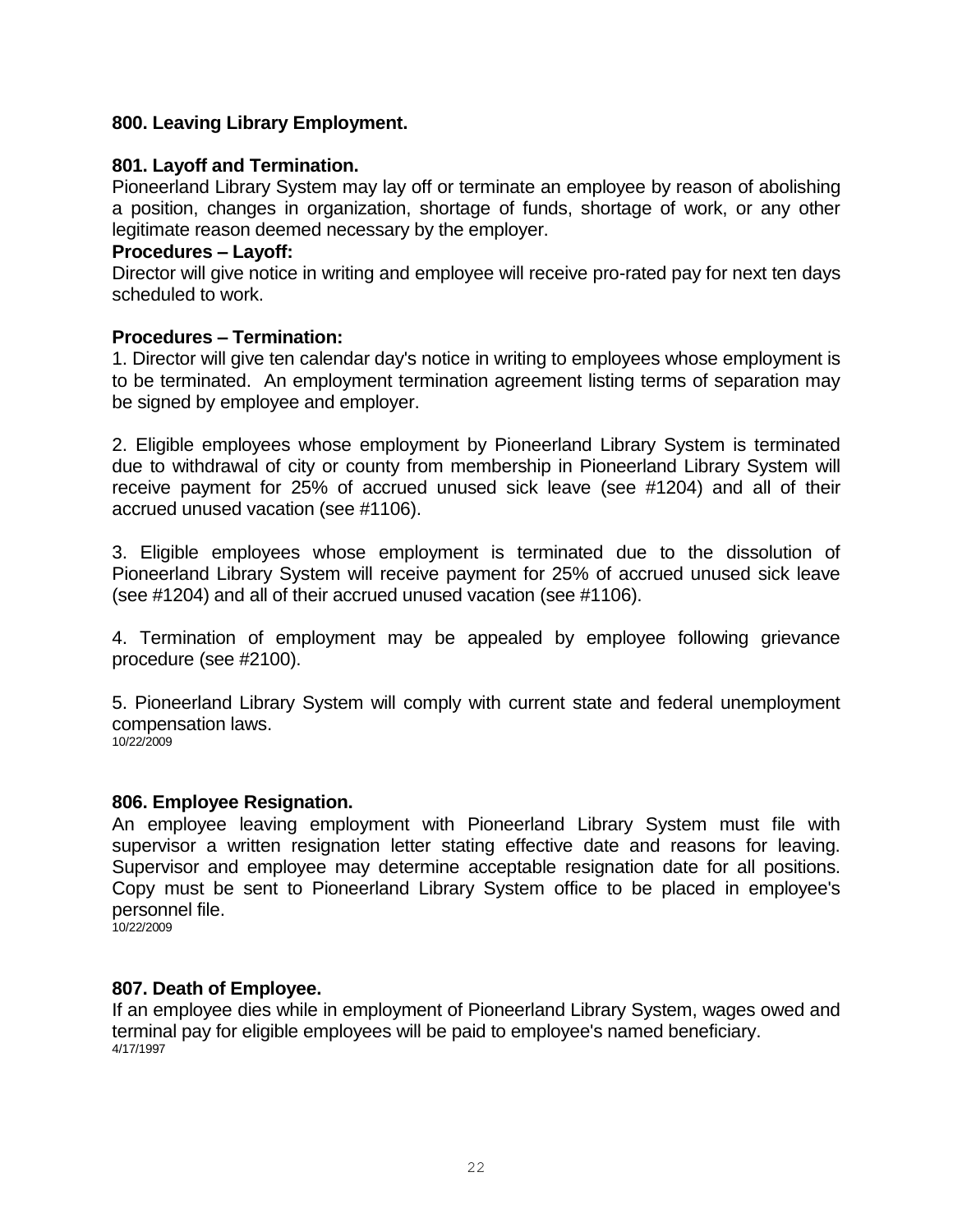#### <span id="page-22-0"></span>**1000. Benefits. Retirement.**

#### **1001. PERA Membership.**

Employees must become members of Public Employees Retirement Association (PERA) if their monthly or annual salary meets or exceeds mandated limit set by PERA. Employees and employer each contribute a percent of salary. Contribution rates may change. Current rates are available from PERA or Pioneerland Library System office. PERA contributions are tax deferred until withdrawal. PERA must be notified if an employee has a name change, address change, or beneficiary change. 4/17/1997

#### **1002. PERA Exemption.**

Employees who are estimated to earn less than amount mandated for PERA membership must complete PERA exemption form at beginning of calendar year. 4/17/1997

#### **1003. PERA Annuity.**

Retired PERA members are eligible for PERA annuity. Eligibility and benefits may change. Current information is available from PERA or Pioneerland Library System office. Minnesota legislature may authorize early retirement incentives. Pioneerland Library System Board may recommend participation in these incentives. 4/17/1997

#### **1004. Procedure.**

Employee will notify supervisor in writing minimum of two weeks prior to retirement date and must notify PERA.

4/17/1997

#### **1005. Returning to Pioneerland Library System Employment.**

Retired Pioneerland Library System employees who are PERA annuitants may return to work for Pioneerland Library System after thirty days. Re-hired retired employees will be reclassified to new position. PERA will no longer be withheld from gross salary. 4/17/1997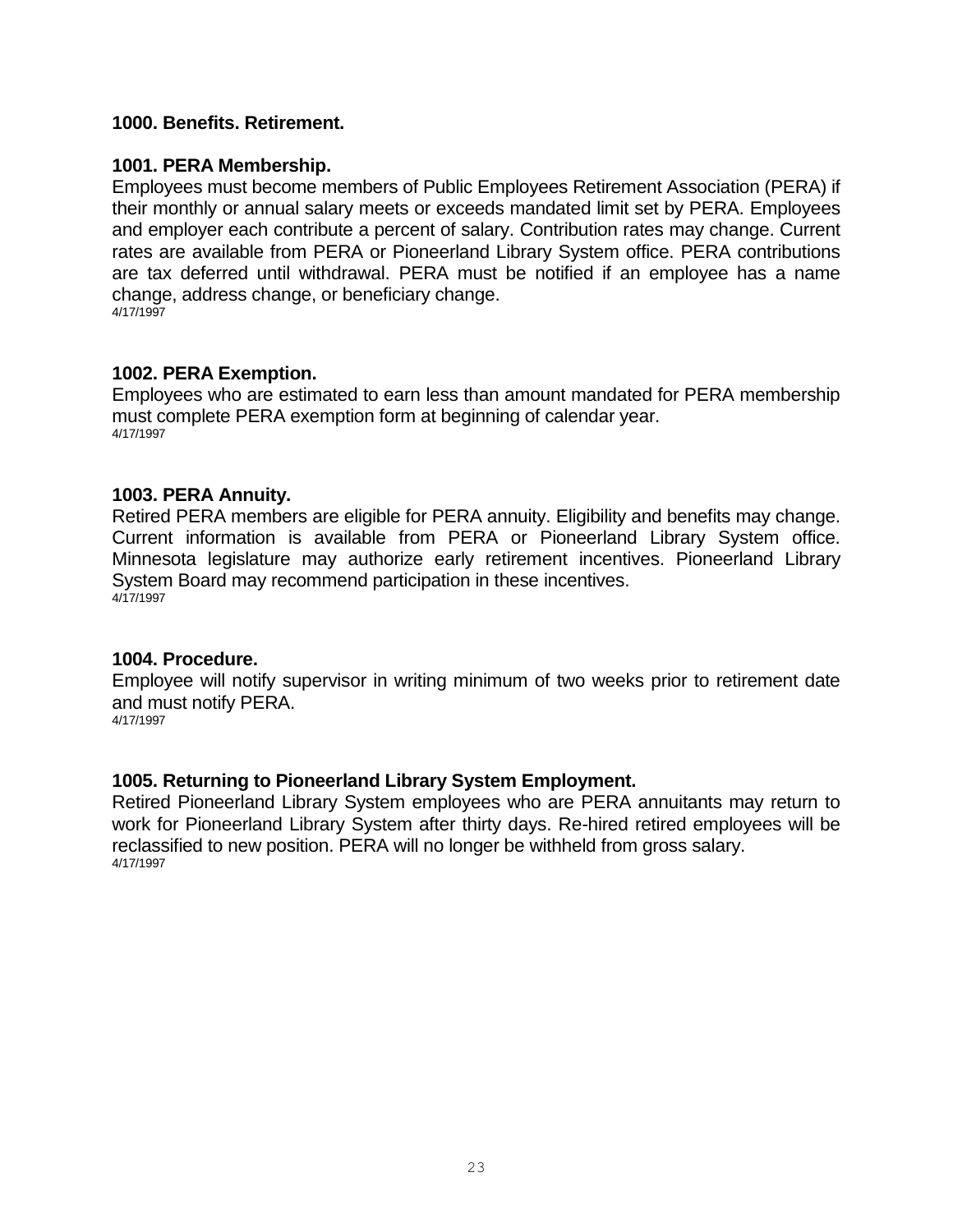# <span id="page-23-0"></span>**1100. Benefits. Vacation.**

#### **1101. Eligibility.**

Paid vacation shall be accrued by all head librarians and those employees who are paid for a minimum average of 20 hours a work week (Sunday - Saturday) in any one quarter. If an employee who is not a head librarian is not paid for a minimum average of 20 hours a work week (Sunday - Saturday) in any one quarter, they will not accrue vacation for that quarter.

12/13/2001

#### **1102. Accrual.**

Vacation shall be accrued at the following rate for eligible employees:

*Professional librarians* (appointed to a position requiring MLS degree) from first year on: .0769 hours per hour worked.

#### *All other employees*:

From first year through fifth year: .0462 hours per hour worked. From sixth year through tenth year: .0615 hours per hour worked. From eleventh year on: .0769 hours per hour worked.

The anniversary date for computing accrued vacation is the first day of the month eligible for the vacation benefit. 12/13/2001

#### **1103. Maximum Accrual.**

Employees are encouraged to take vacation within the year in which accrued. Beginning in 2005, eligible employees may carry over to the next year a maximum of fifty percent of the vacation they earn during the preceding calendar year. 1/17/2002

#### **1104. Using Vacation.**

Accrued vacation may not be taken until employee has been in the continuous employment of Pioneerland Library System for a period of six months. Requests for use of accrued vacation should be made to employee's supervisor. Employees must report all use of vacation on the monthly payroll voucher. 12/13/2001

#### **1105. Holiday During Vacation.**

If a paid Pioneerland Library System holiday occurs during an employee's scheduled vacation, a holiday is not charged to vacation leave. 4/17/1997

#### **1106. Compensation for Unused Leave Upon Separation – Non-Represented Employees**

An employee of Pioneerland Library System who retires or resigns in good standing is entitled to be compensated for their unused leave at their current salary at the following rates: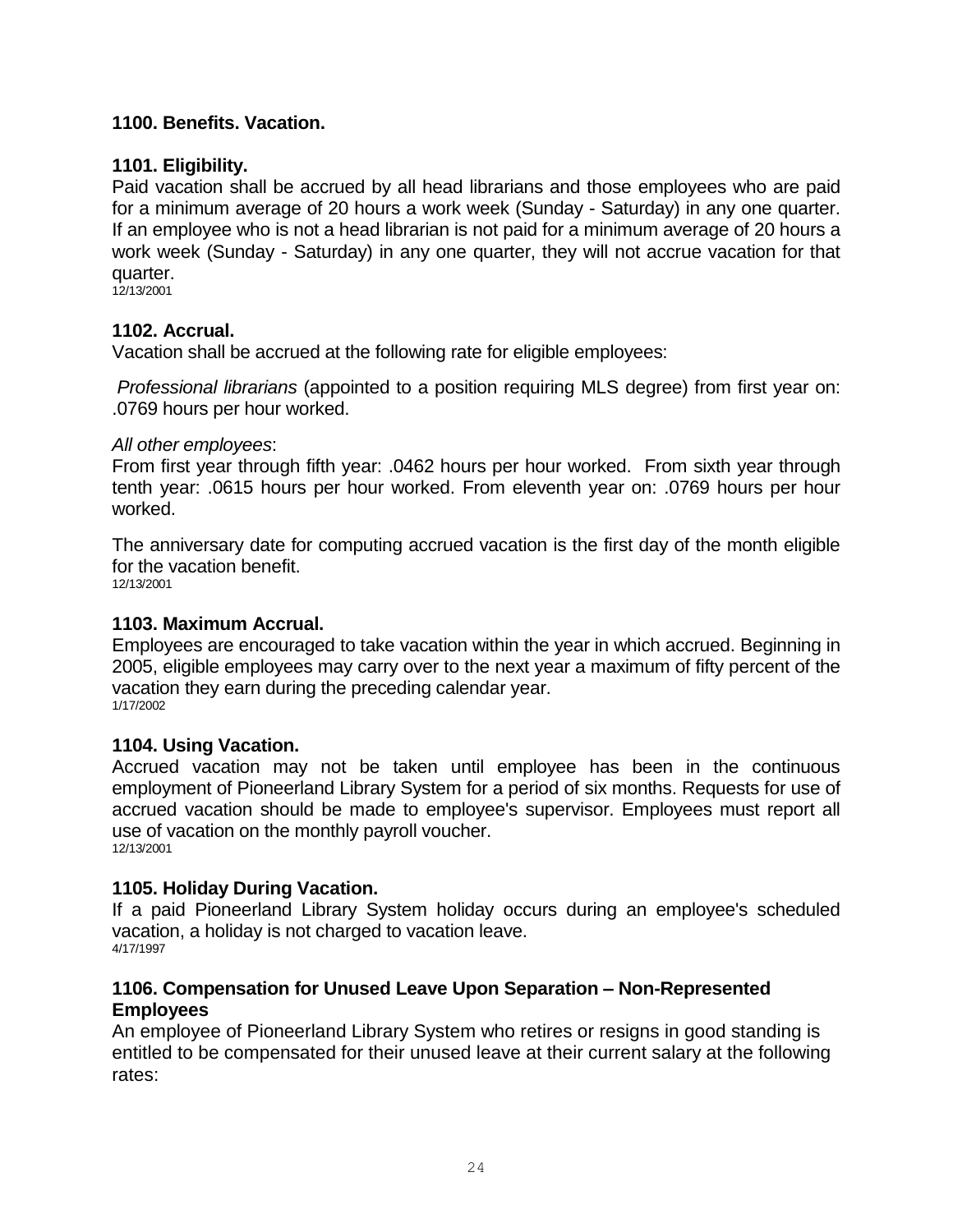Unused Vacation Pay: 100% Unused Sick Pay: 25%

However, an employee who retires with more than twenty (20) years of service is entitled to compensation at their current annual wage for fifty (50%) percent of their accrued unused sick leave.

# **Procedures:**

Vacation Pay:

- 1. To be eligible for compensation under this provision, the employee must have satisfactorily completed one year of service with Pioneerland Library System and resigned or retired in good standing.
- 2. Pioneerland Library System shall reconcile the employee's accumulated vacation leave balance with the employee prior to the day of separation.
- 3. The employee shall be compensated for 100% of this reconciled amount at his/her current hourly rate of pay, up to the maximum number of hours allowed. The maximum number of hours for which an employee can be compensated cannot exceed the number of hours they are eligible to earn in one year.
- 4. An employee who retires may elect to have vacation leave compensation deposited into a health savings account.

# Sick Pay:

- 1. Pioneerland Library System shall reconcile the employee's accumulated sick leave balance with the employee prior to the day of separation.
- 2. The employee shall be compensated for the reconciled amount at his/her current hourly rate of pay.
- 3. An employee who retires may elect to have sick leave compensation deposited into a health savings account.

6/17/2010

# **1107. Advanced Use of Vacation.**

Vacation may not be used prior to accrual. 4/17/1997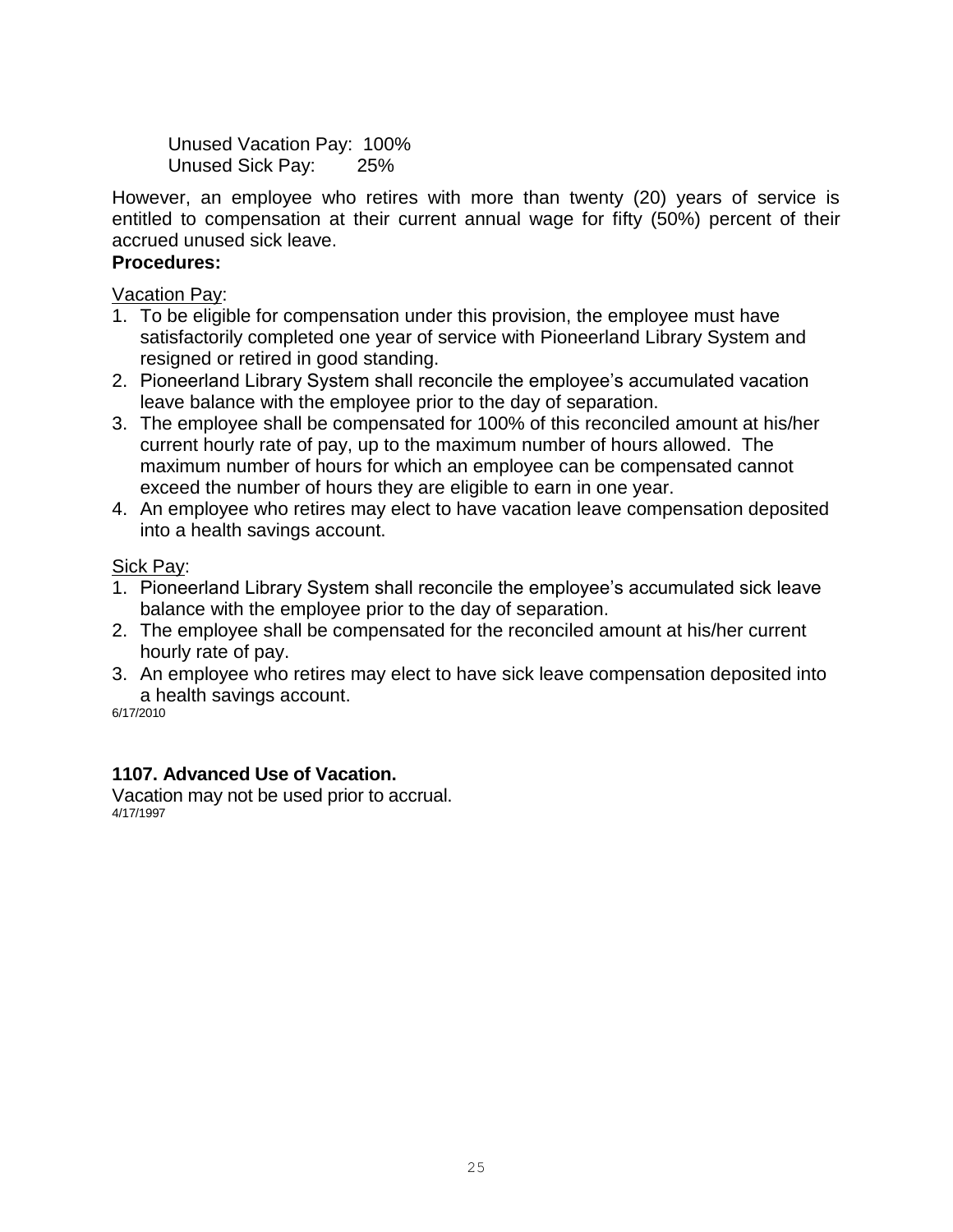# <span id="page-25-0"></span>**1200. Benefits. Sick Leave.**

# **1201. Benefits. Sick Leave. Eligibility.**

Sick leave shall be accrued by all head librarians and those employees who are paid for a minimum average of 20 hours a work week (Sunday – Saturday) in any one quarter. If an employee who is not a head librarian is not paid for a minimum average of 20 hours a work week (Sunday – Saturday) in any one quarter, they will not accrue sick leave for that quarter. Sick leave is accrued at rate of .0462 hours per hour worked. Employees working 30-40 hours/week may accumulate up to 800 hours of sick leave and employees working 20-29 hours/week may accumulate up to 400 hours beginning January 1, 2003. Employees must report all use of sick leave on the monthly payroll voucher. 1/17/2002

# **1202. Use.**

Sick leave may be used for absence from work because of employee illness or injury, including pregnancy-related conditions, injury on job, medical appointments, or illness in the immediate family. Immediate family includes spouse, domestic partner, parents, children, siblings of the employee or the employee's spouse, grandparents, grandchildren, and those who occupy similar roles to immediate family. All accrued sick leave may be used with retention of job status and pay. 10/22/2009

# **1203. Notification.**

An employee must obtain supervisor's approval to use sick leave as far in advance as possible.

4/17/1997

# **1204. Funeral Leave.**

Employees shall be allowed up to three (3) days of employer paid bereavement leave for a funeral in their immediate family. Immediate family includes spouse, domestic partner, parents, children, siblings of the employee or the employee's spouse, grandparents, grandchildren, and those who occupy similar roles to immediate family. An employee may be allowed an additional three (3) days of bereavement leave for a funeral in their immediate family to be deducted at their discretion from their sick leave, vacation leave or taken without pay. If requested by the employer, an employee shall provide reasons for requesting the additional leave.

For attendance at funerals other than immediate family an employee may take up to a maximum of six (6) days of sick leave. 1/01/2009 Union Agreement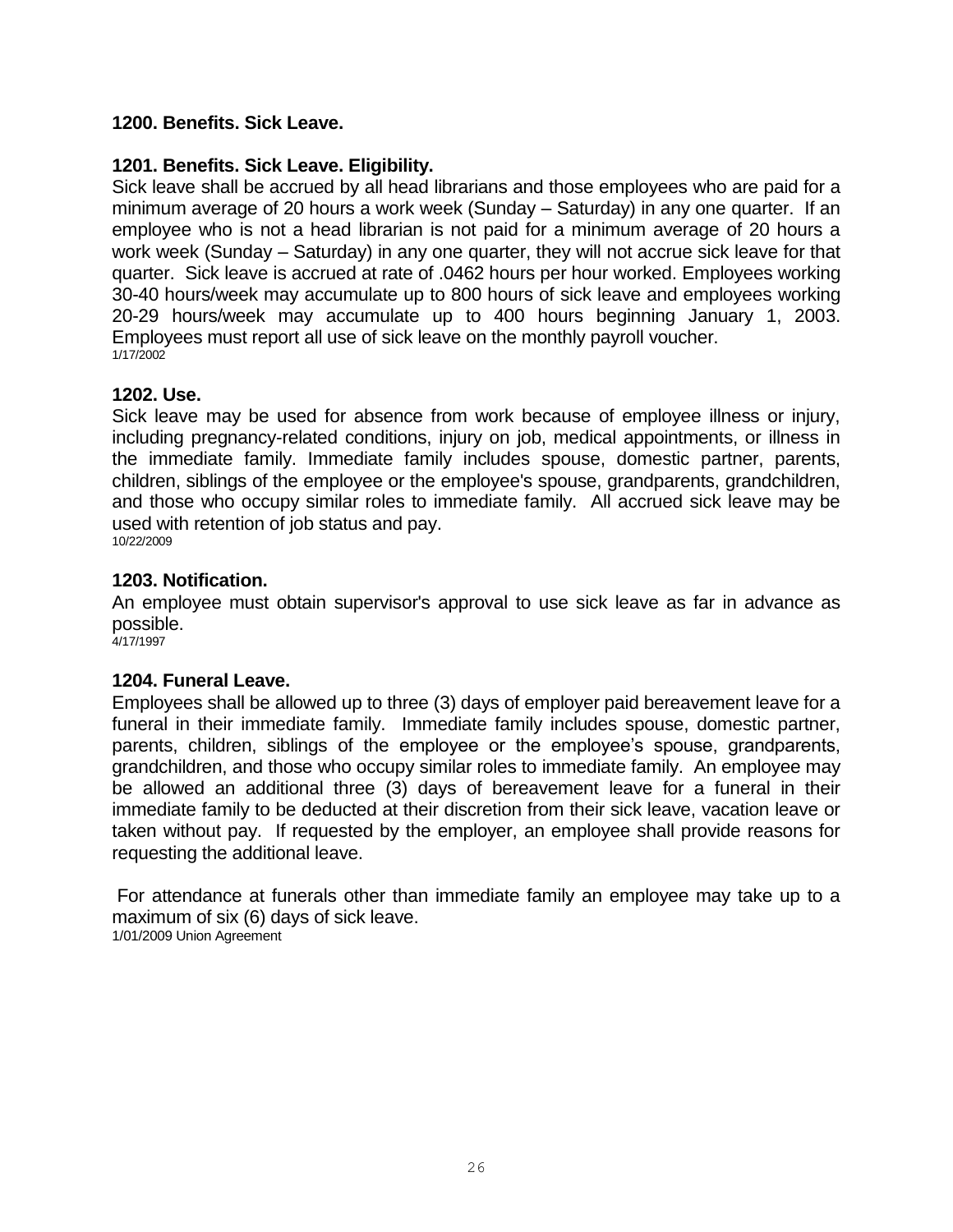### <span id="page-26-0"></span>**1300. Benefits. Leave of Absence with Pay.**

#### **1301. Benefits During Leave of Absence.**

Employees granted leave of absence with pay will continue to accrue vacation and sick leave and continue other benefits if eligible and will retain job status and return at same level of compensation.

4/17/1997

#### **1302. Jury Duty.**

An employee will be granted a leave of absence with pay for hours normally worked that day for serving on a jury or for attending a session for prospective jury service. Employee will submit compensation for jury duty to Pioneerland Library System, and a regular payroll check will be issued for hours normally worked. 4/17/1997

#### **1303. Voting.**

Employees may have leave of absence with pay during morning of Election Day to vote. 4/17/1997

#### **1304. Organ/Bone Marrow Donation.**

Employees working twenty hours per week or more may have paid leave of absence for donation of an organ, partial organ, or bone marrow to another person. Paid leave may not exceed forty hours for each donation. After forty hours, accrued sick leave may be used. The employer may require verification by a physician of the purpose and length of each leave requested by the employee for organ or bone marrow donation. (MN Statutes 181.945 and 181.9456)

6/18/2009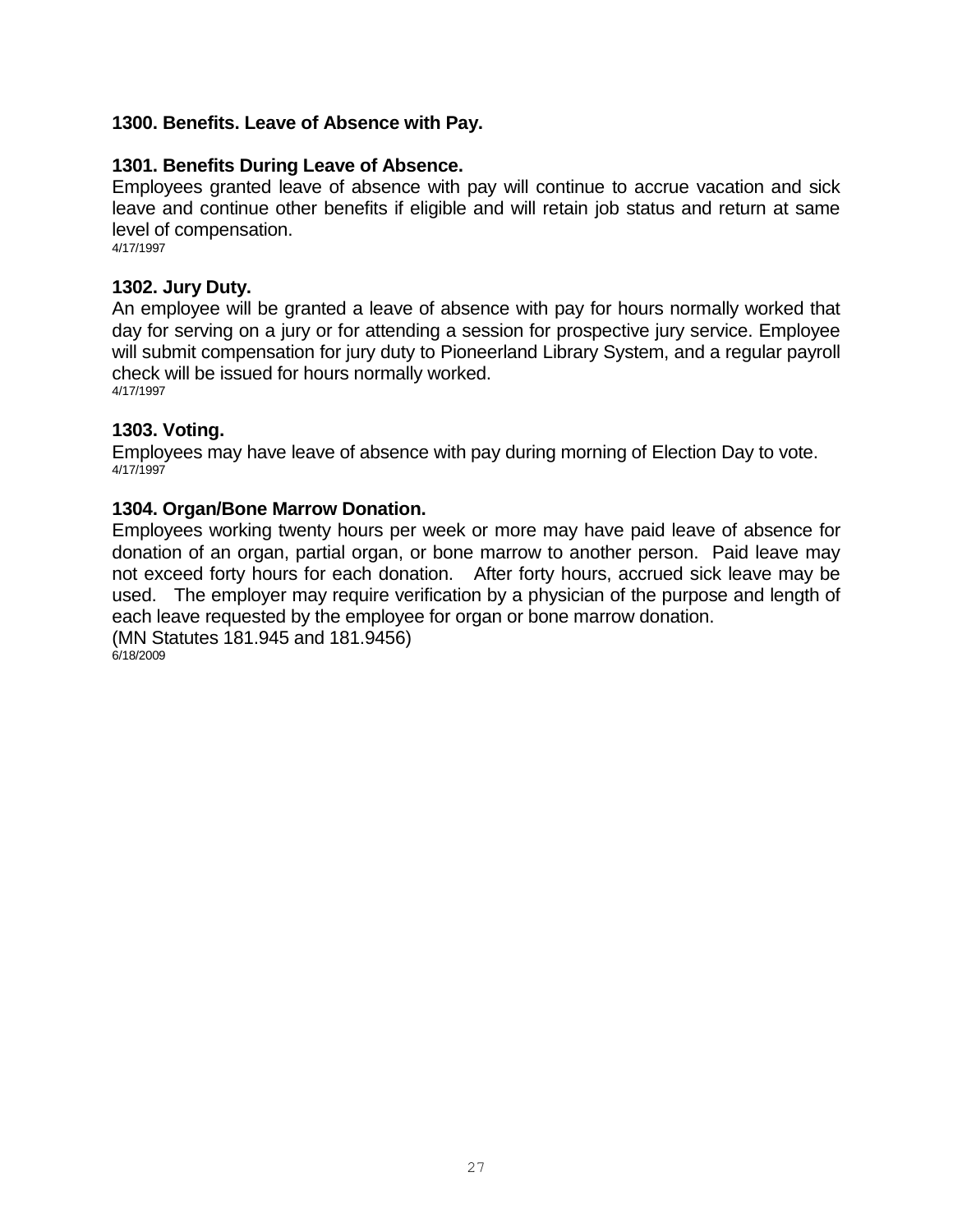# <span id="page-27-0"></span>**1400. Benefits. Leave of Absence Without Pay.**

### **1401. Procedure.**

An employee may be granted a leave of absence without pay by Director. Employees must submit request to Director in writing stating beginning and ending date. A leave of absence without pay cannot exceed one year. Employees on unpaid leave may not claim paid holidays and will not accrue vacation or sick leave. Employees on unpaid leave of absence may retain job and compensation status at discretion of Director. Employees will remain members of health insurance plan but must pay total premium and will continue to be vested in retirement plan. Employees requesting unpaid leave of absence must have been employed by Pioneerland for twelve months prior to leave. 4/17/1997

# **1402. Family and Medical Leave.**

**Types of Leave:** Employees have all of the rights and responsibilities established by the Family and Medical Leave Act of 1993 (FMLA) to the extent provided by the law. The FMLA provides that an eligible employee is entitled to a total of twelve (12) weeks unpaid leave during a rolling twelve (12) month period for any one, or more, of the following reasons:

1. An employee's own health condition that makes the employee unable to perform his/her job (including absences covered by Worker's Compensation, disability, and paid sick days.)

2. Care of a spouse, child (defined as children under the age 18 unless they are incapable of self-care because of mental or physical disability that limits one

or more major life activities), or parent who has a serious health condition (inpatient care or continuing treatment by a health care provider.)

3. Care of a newborn child or a child placed with an employee for adoption or foster care (within twelve (12) months of the birth or placement.)

Employees who are granted FMLA leave will be returned to their previous position, or to an equivalent position upon their return. Group health benefits will be provided during the leave on the same basis as before the leave; employees who are responsible for a portion of the insurance premiums must continue to make those payments or coverage will be canceled.

FMLA leaves are unpaid except to the extent expressly provided otherwise in this Agreement.

# **FMLA Leave Eligibility:**

Employees are eligible for FMLA leaves if they have been employed by the Employer for twelve (12) months and have worked one thousand two hundred fifty (1,250) hours or more during the twelve (12) month period immediately preceding the leave.

# **Determination of FMLA Leave Year:**

The leave year for FMLA purposes shall be a rolling twelve (12) month period. The twelve (12) month period will be measured forward from the date an employee uses any FMLA leave. During this twelve (12) month period the amount of FMLA leave used shall not exceed twelve (12) weeks.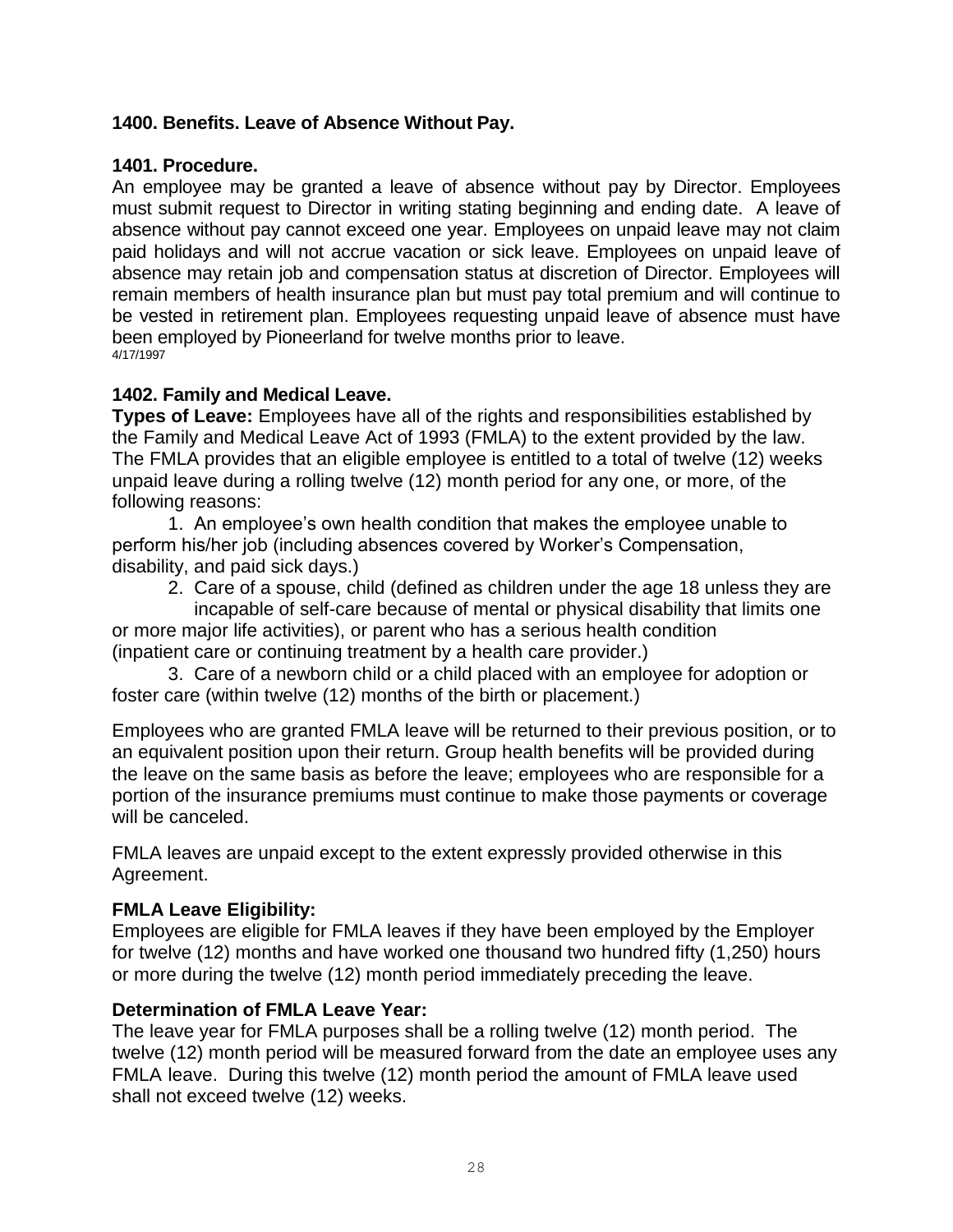# **FMLA Leave on an Intermittent or Reduced Schedule Basis:**

FMLA leave may be scheduled on an intermittent or reduced schedule basis.

### **Using Sick and Vacation Leave in Conjunction with FMLA Leave:**

An employee may use their accrued sick and vacation leave in conjunction with FMLA leave. The use or non-use of sick and vacation leave is at the discretion of the employee.

### **FMLA Notification, Scheduling and Reporting Requirements:**

When FMLA leave due to a serious health condition of the employee or their family is foreseeable, the employee must make a reasonable effort to schedule planned medical treatments so as not to unduly disrupt the operation of the Employer and, if possible, must request a leave for planned medical treatments at least thirty (30) days in advance, or as close to thirty (30) days as possible (e.g., to receive recurring physical therapy or chemotherapy treatment).

In the case of leave related to care of a newborn or child placed with an employee for adoption or foster care, the employee must make the leave request at least 30 days in advance, or as close to thirty (30) days as possible.

Employees may be asked to provide medical certifications of the health conditions requiring the leave. The Employer may require an employee on FMLA leave to report periodically on their status and intention to return to work. 1/01/2009 Union Agreement

#### **1403. Military Duty.**

Employees are eligible for unpaid leave of absence to participate in required military activities, for example, meetings, training sessions, drills, and call to active duty. 4/17/1997

#### **1404. School Conferences/Activities.**

Employees are eligible for unpaid leave of absence of up to sixteen hours during a twelvemonth period to attend school conferences and activities, including child care, prekindergarten, or special education. Leave of absence may be used if conferences and activities cannot be scheduled during non-work hours. Employees must schedule leave with supervisor in advance. 4/17/1997

#### **1405. Religious Observances.**

Pioneerland Library System supervisors must grant unpaid leave of absence to accommodate religious practices of employees. 4/17/1997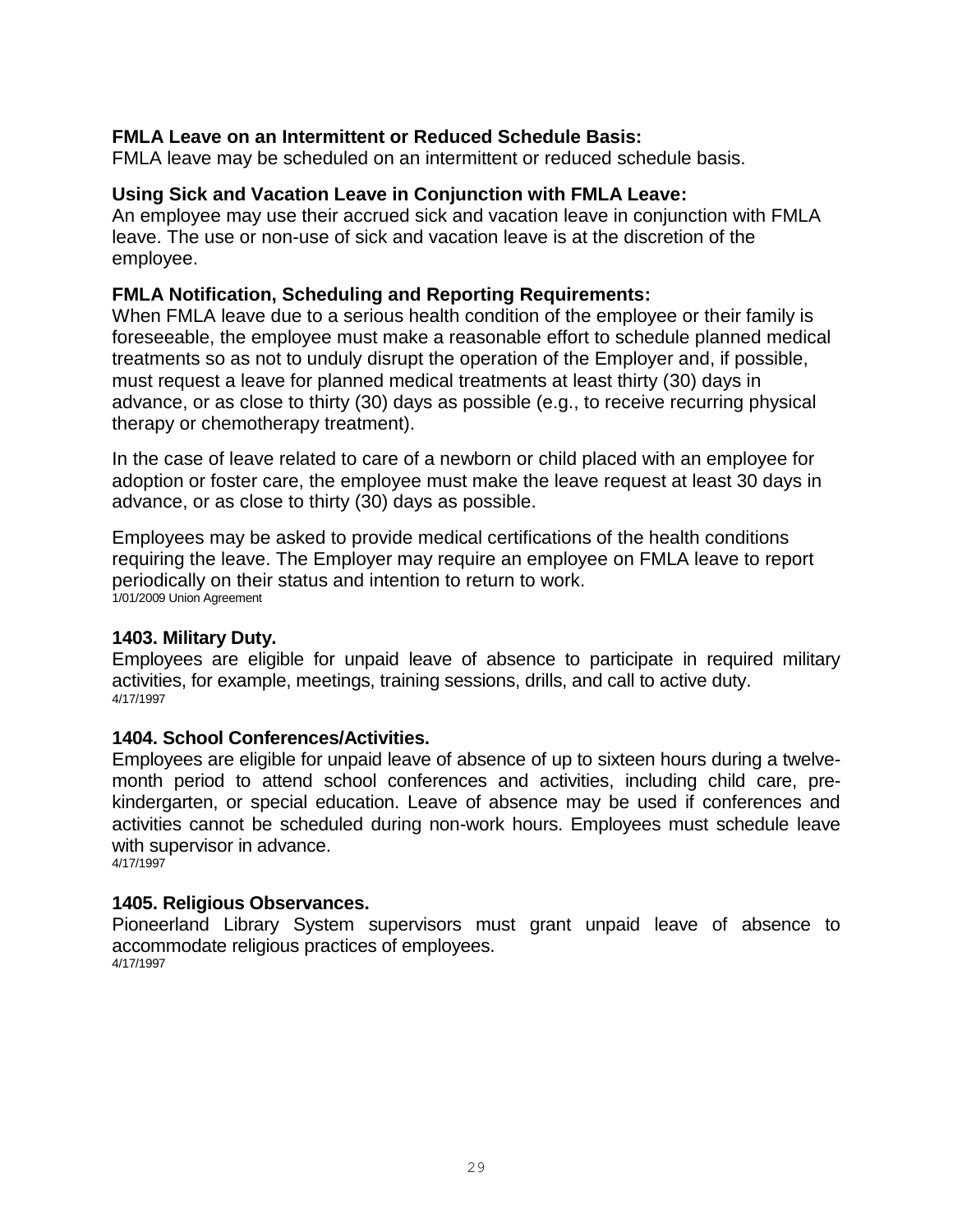# <span id="page-29-0"></span>**1500. Benefits. Holidays.**

*Definitions:* NHWPW – Number of Hours Worked Per Week PRHH – Pro-Rated Holiday Hours

PLS provides holiday pay for all employees regularly scheduled for twenty hours or more per week, and all librarians and branch managers. Employees are eligible for paid holidays immediately upon beginning work. Compensation for paid holidays is pro-rated according to the following calculation:  $(NHWPW / 40) \times 8 = PRHH$ 

The following days are paid holidays:

- New Year's Day (January 1) beginning at 5:00 p.m. on December  $31<sup>st</sup>$
- Martin Luther King Day  $(3^{rd}$  Monday in January)
- **•** President's Day  $(3^{rd}$  Monday in February)
- Memorial Day (last Monday in May)
- Independence Day (July  $4<sup>th</sup>$ )
- Labor Day  $(1<sup>st</sup>$  Monday in September)
- Veteran's Day (November  $11^{th}$ )
- Thanksgiving Day  $(4^{th}$  Thursday in November)
- Christmas Eve Day (December  $24^{th}$ )
- Christmas Day (December 25<sup>th</sup>)
- One personal (floating) holiday

If any paid holidays fall on a Sunday, the holiday will be on the following Monday. If the holiday falls on a day when the eligible employee is normally not scheduled to work, or during approved paid leave of absence, eligible employees will receive pro-rated compensation (see Policy #1501 – Eligibility) for holiday.

If the December  $24<sup>th</sup>$  holiday falls on a Sunday, it will be a paid holiday for eligible employees. 5/18/2006

**1501. Eligibility.** 

*Definitions:* NHWPW – Number of Hours Worked Per Week PRHH – Pro-Rated Holiday Hours

PLS provides holiday pay for all employees regularly scheduled for twenty hours or more per week, and all librarians and branch managers. Employees are eligible for paid holidays immediately upon beginning work. Compensation for paid holidays is pro-rated according to the following calculation: (NHWPW  $/$  40)  $x$  8 = PRHH

The following days are paid holidays:

- New Year's Day (January 1) beginning at 5:00 p.m. on December 31 $^{\rm st}$
- Martin Luther King Day  $(3^{rd}$  Monday in January)
- President's Day  $(3^{rd}$  Monday in February)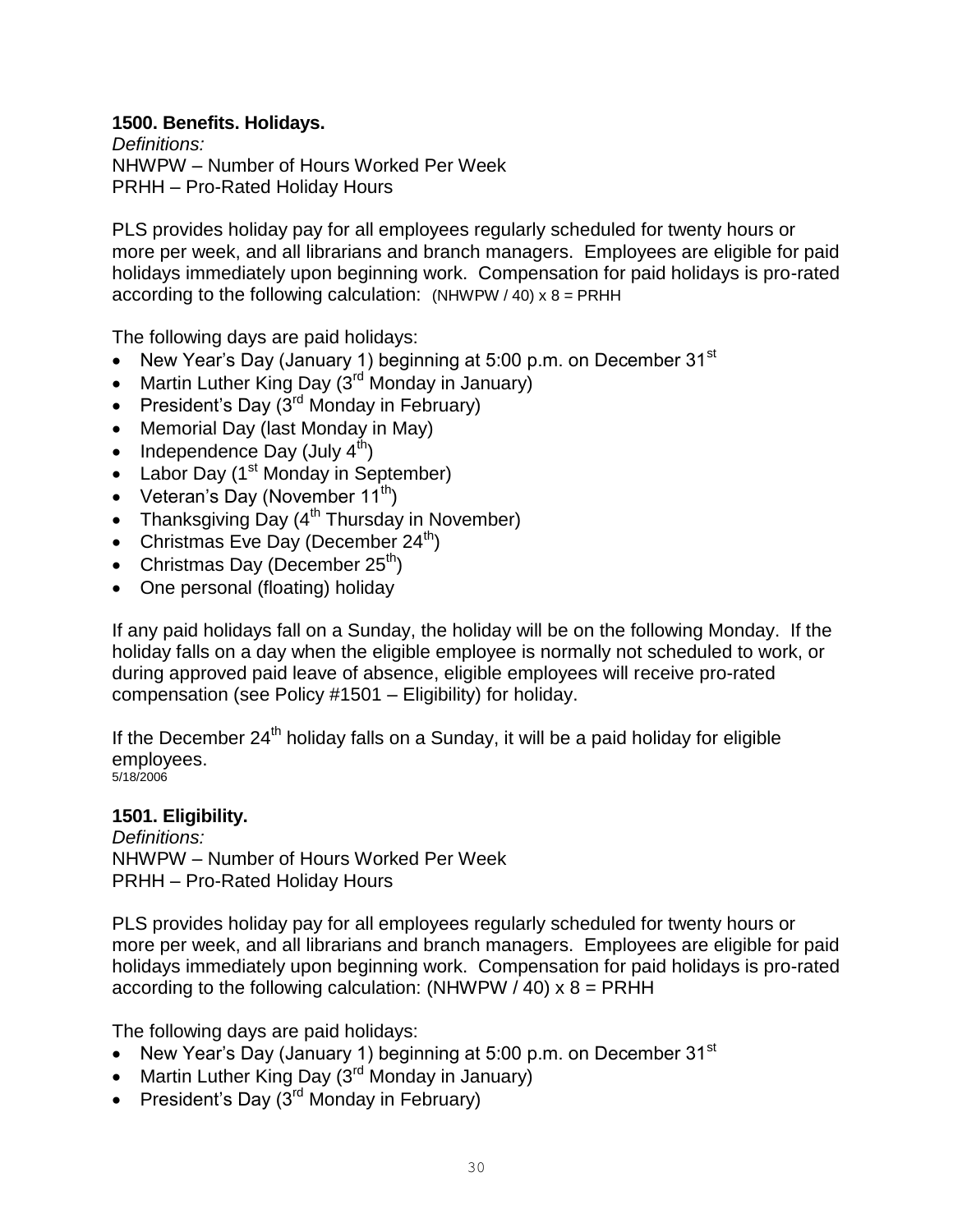- Memorial Day (last Monday in May)
- Independence Day (July  $4<sup>th</sup>$ )
- Labor Day  $(1<sup>st</sup> Monday in September)$
- Veteran's Day (November  $11^{th}$ )
- Thanksgiving Day  $(4^{th}$  Thursday in November)
- Christmas Eve Day (December  $24^{th}$ )
- Christmas Day (December  $25<sup>th</sup>$ )
- One personal (floating) holiday

9/20/2006

# **1502. Compensation.**

If any paid holidays fall on a Sunday, the holiday will be on the following Monday. If the holiday falls on a day when the eligible employee is normally not scheduled to work, or during approved paid leave of absence, eligible employees will receive pro-rated compensation (see Policy #1501 – Eligibility) for holiday.

If the December  $24<sup>th</sup>$  holiday falls on a Sunday, it will be a paid holiday for eligible employees. 9/20/2006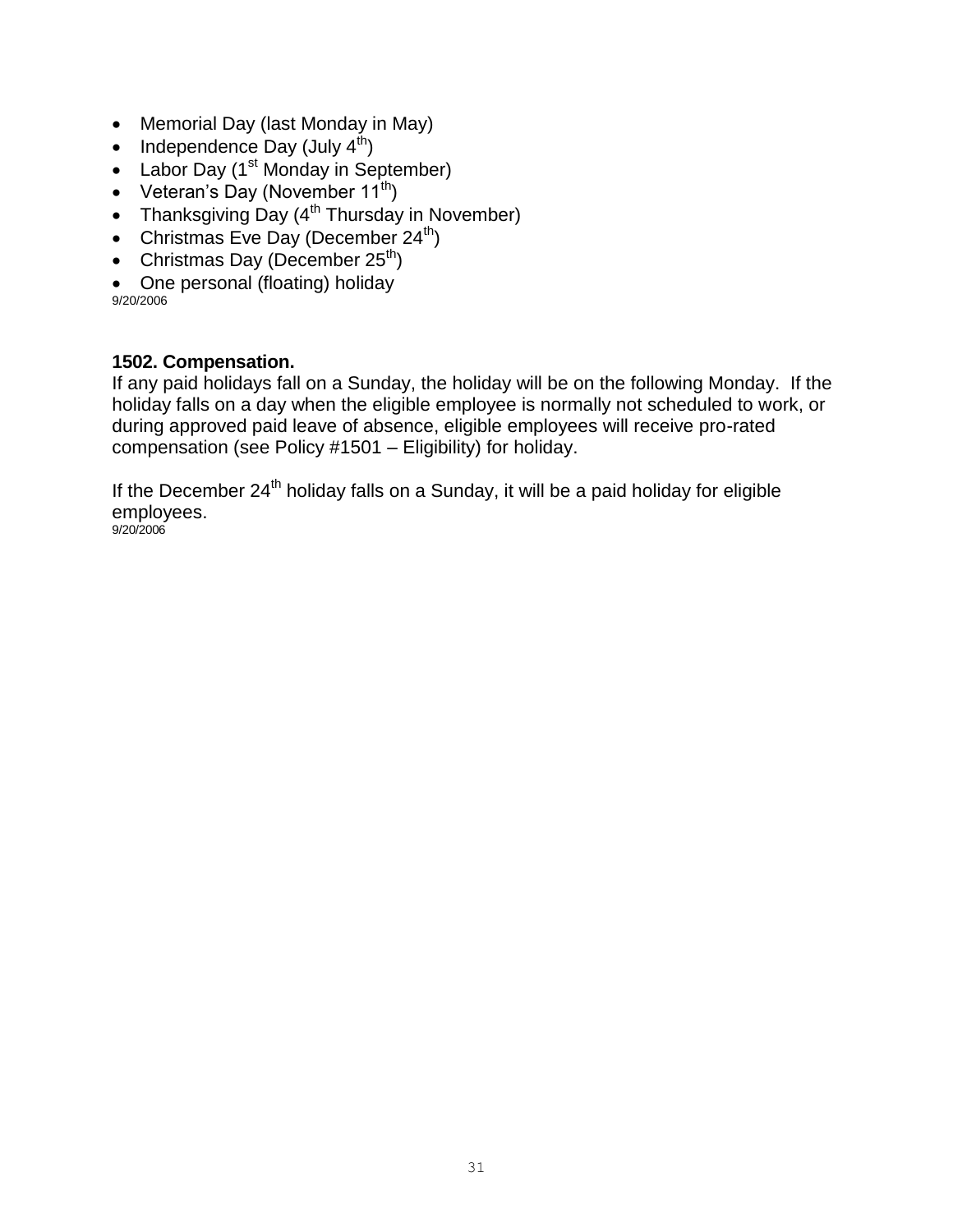#### <span id="page-31-0"></span>**1600. Benefits. Health Insurance.**

Pioneerland Library System head librarians, and all employees regularly scheduled to work 30 hours per week or more, are eligible for participation in group health insurance.

Rates and coverage may vary. Current rates are available from the Pioneerland Library System office.

Employer contribution and employee premium payment amounts may vary. Current contribution amounts are available from the Pioneerland Library System office.

Employee premium payment is deducted from employees payroll check. Rates may vary. Current rates are available from the Pioneerland Library System office.

#### **Procedures:**

Each participating employee will receive a copy of the health insurance policy covering benefits and restrictions.

6/17/2010

#### **1603. Voluntary Insurance.**

Pioneerland Library System head librarians; and all employees scheduled to work 30 hours a week or more and meeting the minimum wage requirement set by the insurance carrier; are eligible to participate in voluntary insurance programs. Participation is optional and all premiums are employee-paid through payroll deduction. Voluntary insurance options may include, but are not limited to: Long Term Disability, Dental, and Long Term Care insurance.

Rates and coverage may vary. Current rates are available from the Pioneerland Library System office. 6/18/2009

#### **1605. Bids.**

Pioneerland Library System will solicit health insurance bids every five years (1994, 1999, 2004, etc.) according to MN Statutes 471.6161. Bids must provide coverage mandated by law.

4/17/1997

#### **1606. Relation to Medicare.** (Under review)

Employees or dependents over age 65 may have option to convert coverage to a Medicare supplement policy with employer paying same percentage of premium. 4/17/1997

#### **1607. COBRA.**

Eligible employees will be notified of COBRA option when hired. Under COBRA, former employee, spouse, and dependents may continue to be part of health insurance group after leaving employment or as result of qualifying event. Employee is responsible for notifying Pioneerland Library System immediately when qualifying event (such as divorce, separation, eligibility for Medicare, dependent marriage, dependent reaches maximum age, dependent changes student status) occurs during employment. 4/17/1997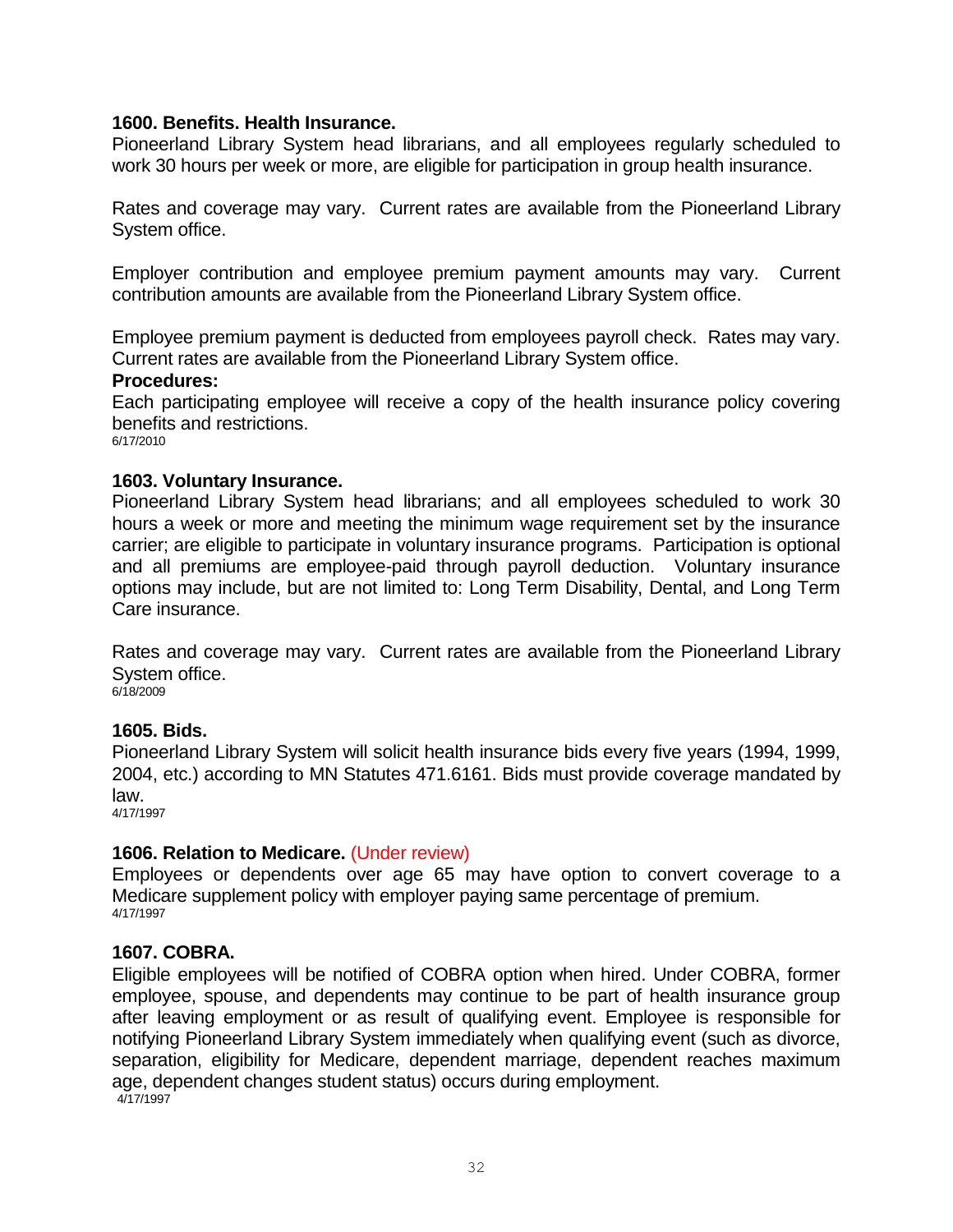# **1608. Application for Enrollment.**

Newly eligible employees must apply for health insurance coverage during health insurance carrier's specified open enrollment period. Eligible new employees may apply immediately upon employment.

4/17/1997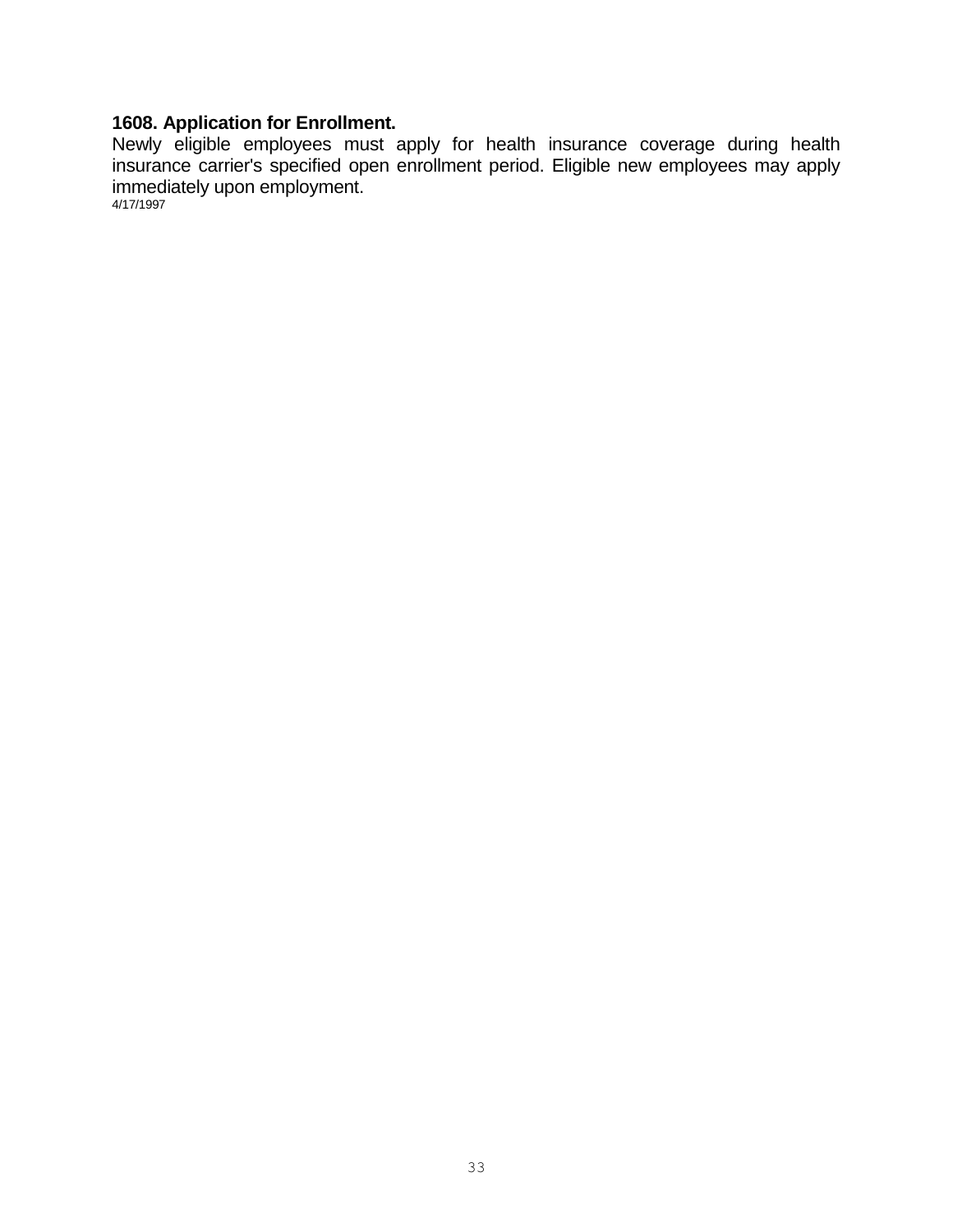#### <span id="page-33-0"></span>**1700. Benefits. Life Insurance.**

#### **1701. Eligibility.**

Employees scheduled to work 30 hours a week or more are eligible to participate in group life insurance program. Employer shall provide and pay for term life insurance in the amount of \$10,000 for each eligible permanent full-time employee. Employees shall have such options to purchase additional insurance as are offered by the existing insurance program. Newly-eligible employees must apply during company's specified open enrollment period. Eligible new employees may apply immediately upon employment. Rates and coverage may vary. Current rates are available from Pioneerland Library System office.

1/01/2004 Union Agreement

#### **1702. PERA Life Insurance.**

PERA has an optional employee paid group term life insurance plan with accidental death and dismemberment through Prudential Insurance Company available to employees participating in PERA. Rates may vary. Current rates are available from PERA or Pioneerland Library System office. Newly-eligible employees must apply during company's specified open enrollment period. Eligible new employees may apply immediately upon employment. PERA's Notice of Change form must be completed if a change in beneficiary is requested.

4/17/1997

# **1703. Optional Employee-Paid Life Insurance.**

Eligible employees may apply for additional employee-paid life insurance. Policy may be converted to an individual plan upon leaving employment. Premiums are a payroll deduction. Rates and coverage may vary. Current rates are available from Pioneerland Library System office. Newly-eligible employees must apply during company's specified open enrollment period. Eligible new employees may apply immediately upon employment.

4/17/1997

#### **1704. Policy.**

Employees participating in group life insurance programs receive a copy of certificate of insurance.

4/17/1997

#### **1705. COBRA.**

Employees participating in group life insurance program have option of continuing participation upon termination of employment through COBRA for maximum of eighteen months. PLS will notify former employees of their COBRA options upon termination of employment. Former employee has sixty days to notify insurance company whether they will continue in program. Former employees have option of converting to individual policy when COBRA ends.

4/17/1997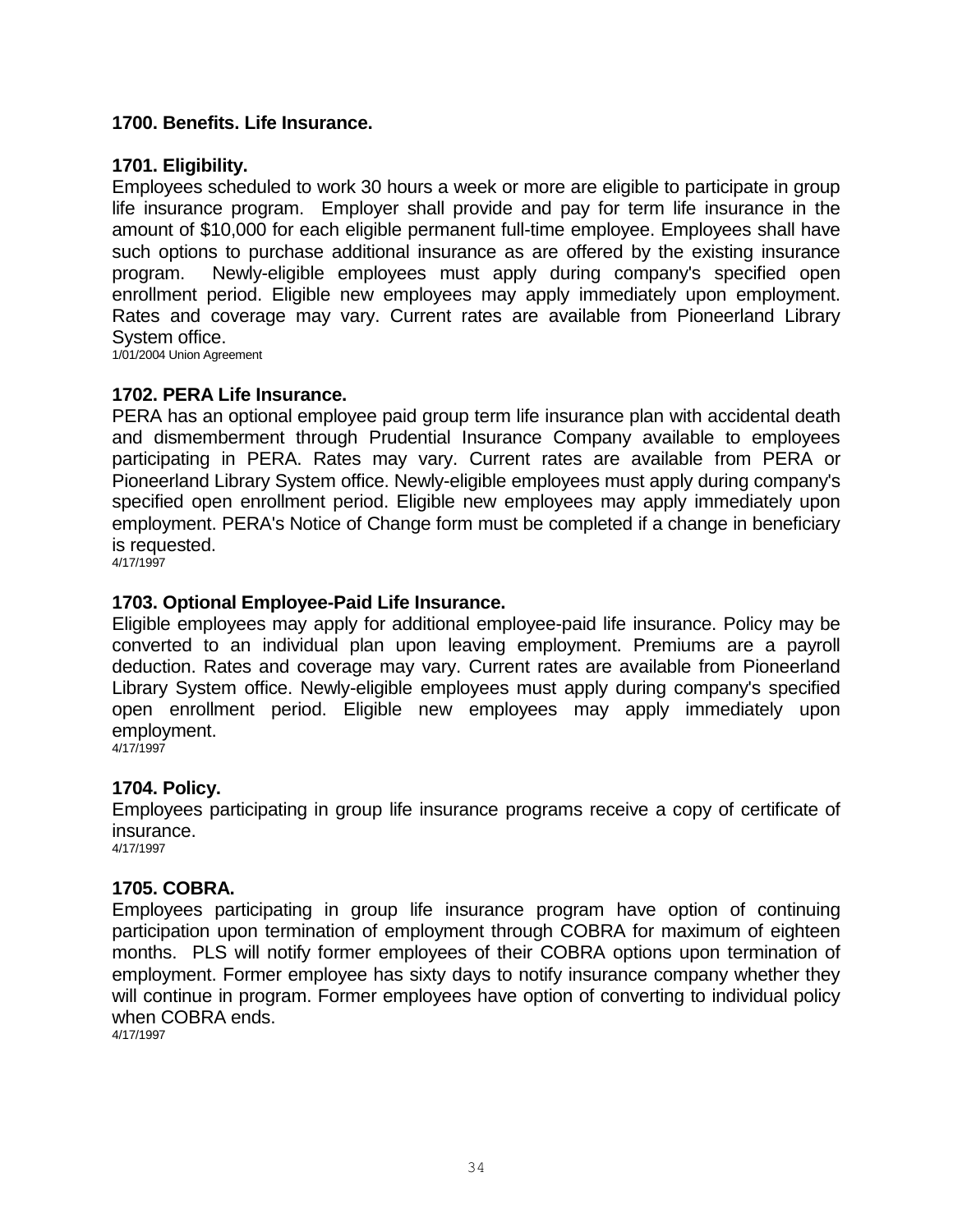### <span id="page-34-0"></span>**1800. Benefits. Other.**

#### **1801. Social Security/Medicare.**

Employer and eligible employees contribute for Social Security and Medicare at mandated rates.

4/17/1997

#### **1802. Deferred Compensation.**

Employee-paid qualified tax-sheltered deferred compensation plans are available to all employees as a payroll deduction. 4/17/1997

#### **1803. Savings Bonds.** (Under Review)

Pioneerland Library System has a payroll deduction plan for purchase of savings bonds. 4/17/1997

#### **1804. Charitable Contributions.**

Pioneerland Library System makes available an optional payroll deduction plan for United Way or other charitable contributions. 4/17/1997

#### **1805. EIC.**

Federal Earned Income Credit is available to eligible employees. Enrollment form must be completed and sent to Pioneerland Library System office ten calendar days prior to effective pay date.

4/17/1997

#### **1806. Flexible Benefit Plan.**

Any employee who is on the payroll is eligible to participate in a flexible benefit plan under I.R.S. 125 Plans. Under this plan, employees may set aside money through payroll deduction on a pre-taxed basis to pay expenses for insurance premiums, child care, and out-of-pocket medical and other expenses that qualify under the I.R.S. Plan. The employer agrees to continue this plan and maintain it consistent with I.R.S. rules. 1/01/2004 Union Agreement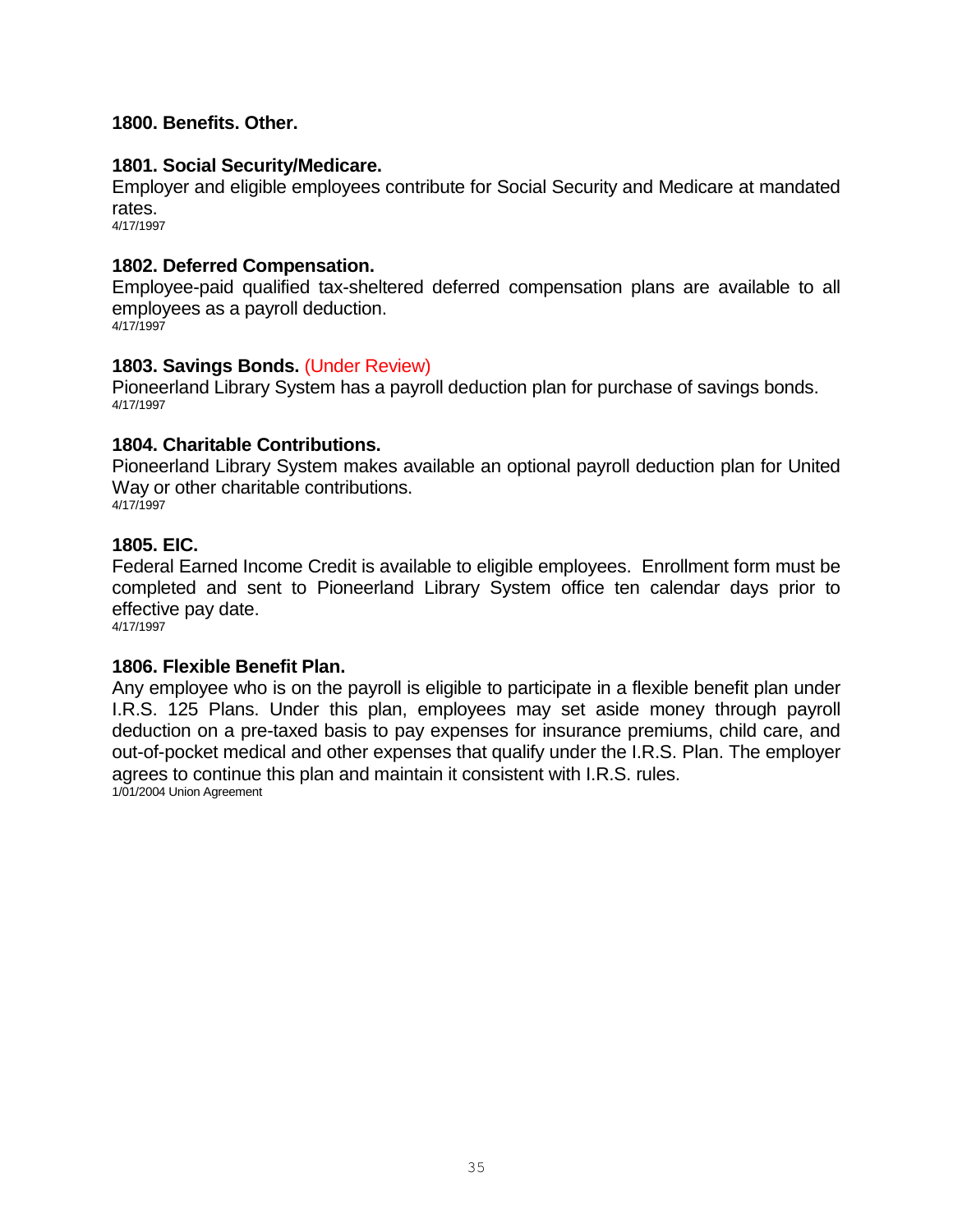#### <span id="page-35-0"></span>**1900. Injury on Job**

#### **1901. Procedure.**

Employees who are injured on the job must report all injuries immediately to their supervisor. Supervisor must complete "First Report of Injury" form within 24 hours of notice of the injury and send it to Pioneerland Library System office immediately. Employee should immediately make an appointment with a doctor and specify that it is a worker's compensation claim. Doctor's report, bills, and prescription claims should be sent to Pioneerland Library System office who will forward them to insurance carrier. 4/17/1997

#### **1902. Insurance.**

Pioneerland Library System carries worker's compensation insurance for all employees. Pioneerland Library System will comply with Minnesota laws regarding workers' compensation for work related injuries. 4/17/1997

#### **1903. Records.**

Pioneerland Library System office maintains record of all work-related injuries and complies with federal and state record keeping and reporting requirements. 4/17/1997

#### **1904. Safety.**

It is the policy of the Pioneerland Library System to provide a safe and healthy work place for employees consistent with requirements of Occupational Safety and Health Act of 1970. Member libraries maintain emergency equipment in working order. Supervisors are aware of local safety and health hazards and proper work practices and communicate these to all library employees. An employee injured on the job will follow doctor's orders until doctor's release is received. 4/17/1997

36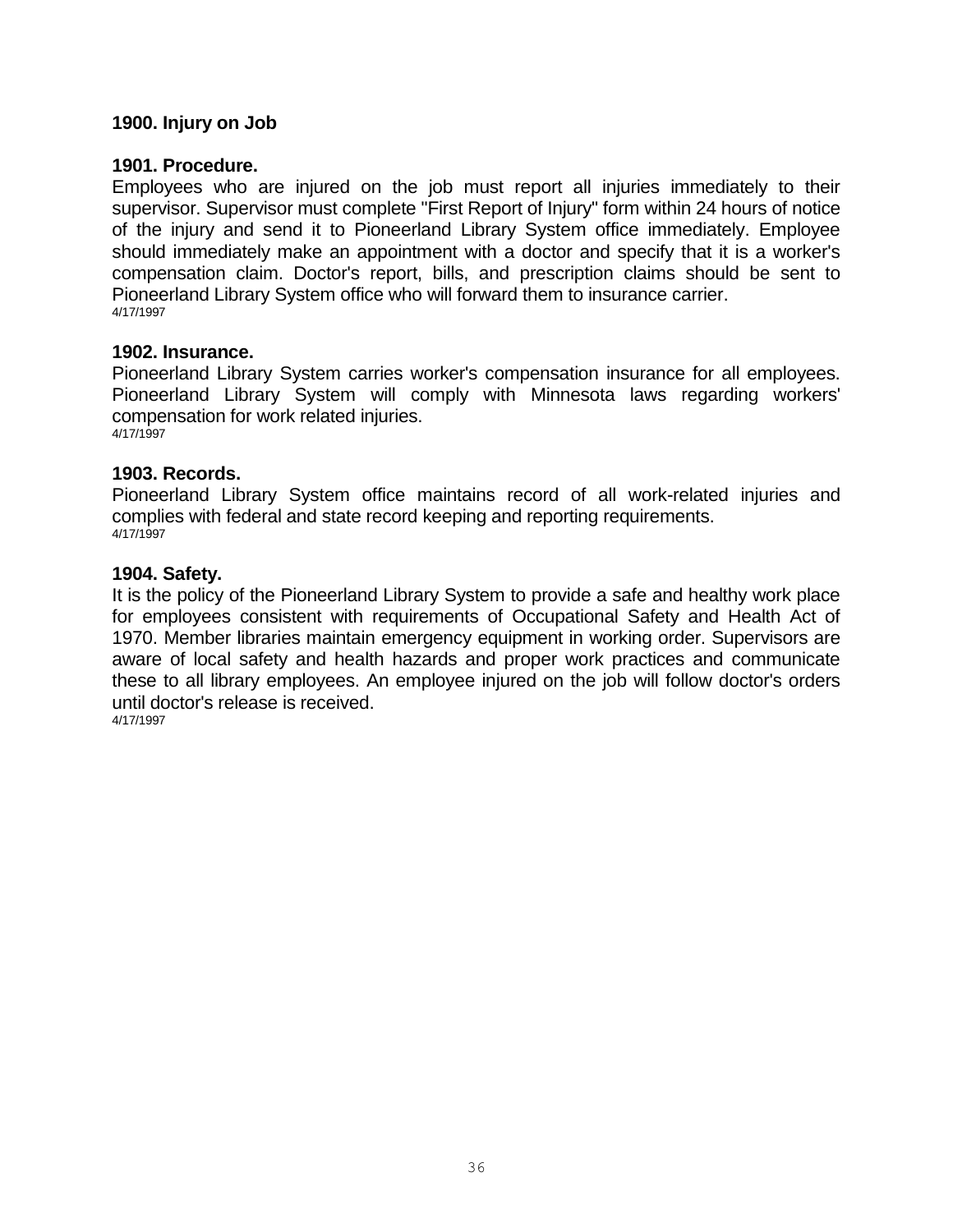# <span id="page-36-0"></span>**2000. Disability**

#### **2001. Changes to Accommodate.**

Disability is defined as a physical, mental, or emotional impairment which substantially limits one or more major life activities. Pioneerland will comply with the provisions of the Americans with Disabilities Act and the Minnesota Human Rights Act relating to disabilities. An employee must notify Pioneerland of a disability and request reasonable accommodation of work conditions. 4/17/1997

#### **2002. Benefits.**

If an employee becomes disabled, PERA members may be eligible for a disability annuity. Social Security and Medicare may provide disability benefits for eligible employees. 4/17/1997

#### **2003. Disability Leave of Absence.**

After an eligible employee has used all available sick leave, an unpaid disability leave of absence is available not to exceed one year, including FMLA leave. Employees will retain similar position, compensation level, and membership in group health and life insurance plan and must return to work when physically able to do so. Employees are responsible for payment of full premium for group health and life insurance during any unpaid leave of absence.

4/17/1997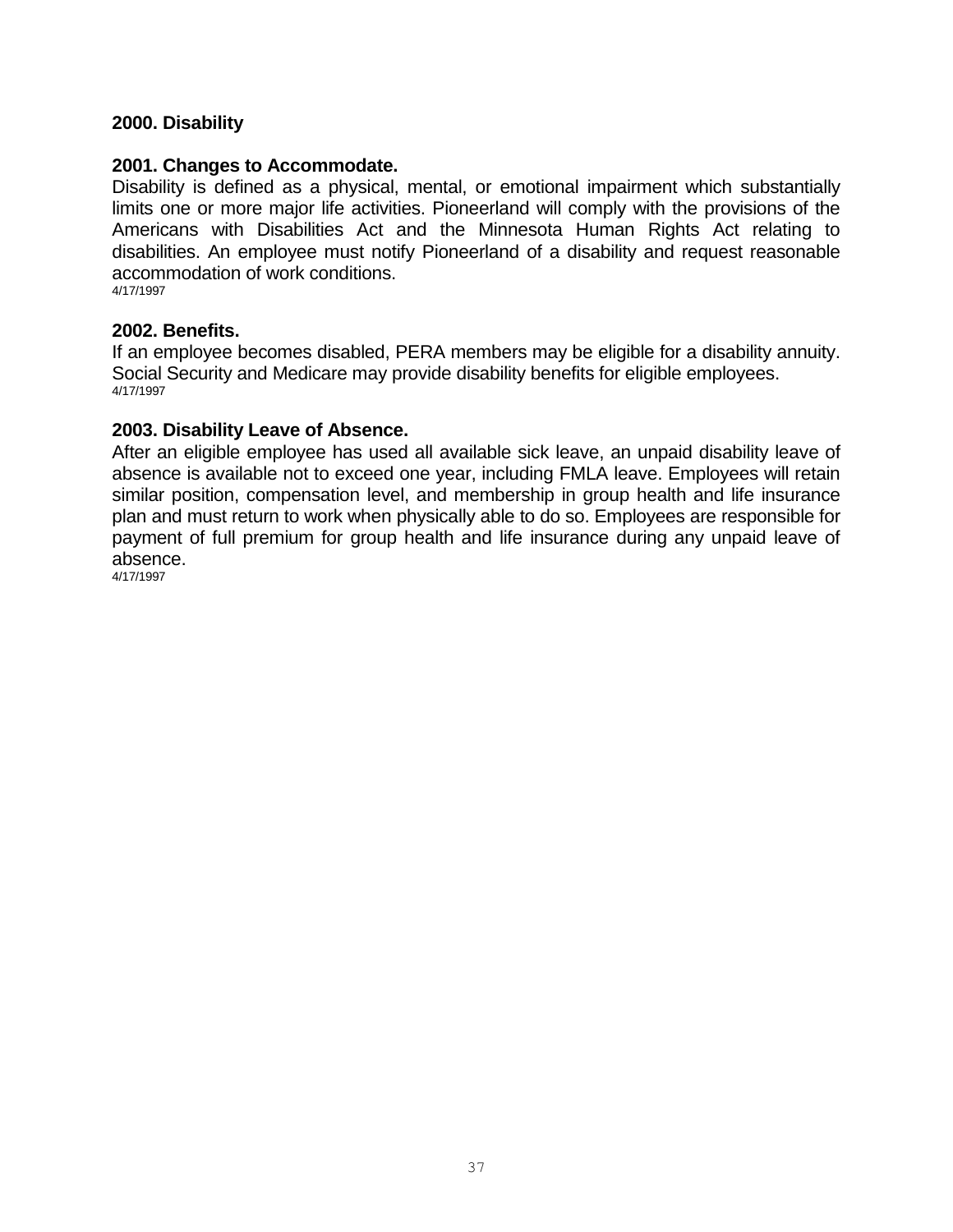# <span id="page-37-0"></span>**2100. Non-Union Grievance Procedure.**

- 1. When an employee has a grievance relating to his/her employment, s/he shall request an appointment with his/her supervisor, unless the supervisor is party to the grievance, within fourteen (14) calendar days of the alleged violation, for the purpose of resolving the matter in question. If the supervisor is a party to the grievance it automatically advances to step number 2.
- 2. If the two parties are unable to reach a mutually satisfactory agreement, the employee shall present, within fourteen (14) calendar days of the meeting, such grievance in writing to the Regional Library Director who will answer the grievance in writing within fourteen (14) calendar days after receipt. If the Director is a party to the grievance it will automatically advance to the Executive/Finance Committee for a decision.
- 3. The employee may appeal such decision to the Executive/Finance Committee of the Pioneerland Library Board by written notice of appeal within fourteen (14) calendar days following receipt.
- 4. The Executive/Finance Committee will review the grievance at the committee's next scheduled meeting but within thirty (30) calendar days following receipt. Upon review of the grievance, the Executive/Finance Committee shall inform the Pioneerland Library Board in writing of the decision prior to next board meeting.
- 5. Pioneerland Library Board, at their next regular scheduled meeting, will review the Executive/Finance Committee's decision and affirm or uphold the grievance. The employee will be notified in writing of the decision within fourteen (14) days following the meeting.
- 6. The employee may request to meet with the Executive/Finance Committee at each stage of the grievance. The request must be in writing and within the time frame set forth above.
- 7. If a grievance is not presented within the time limits set forth above, it shall be considered "waived." If a grievance is not appealed to the next step within the next step within the specific time limit or any agreed extension thereof, it shall be considered settled on the basis of the employer's last answer.
- <span id="page-37-1"></span>8. An aggrieved employee may have a representative present at any step of the grievance procedure. 10/22/2009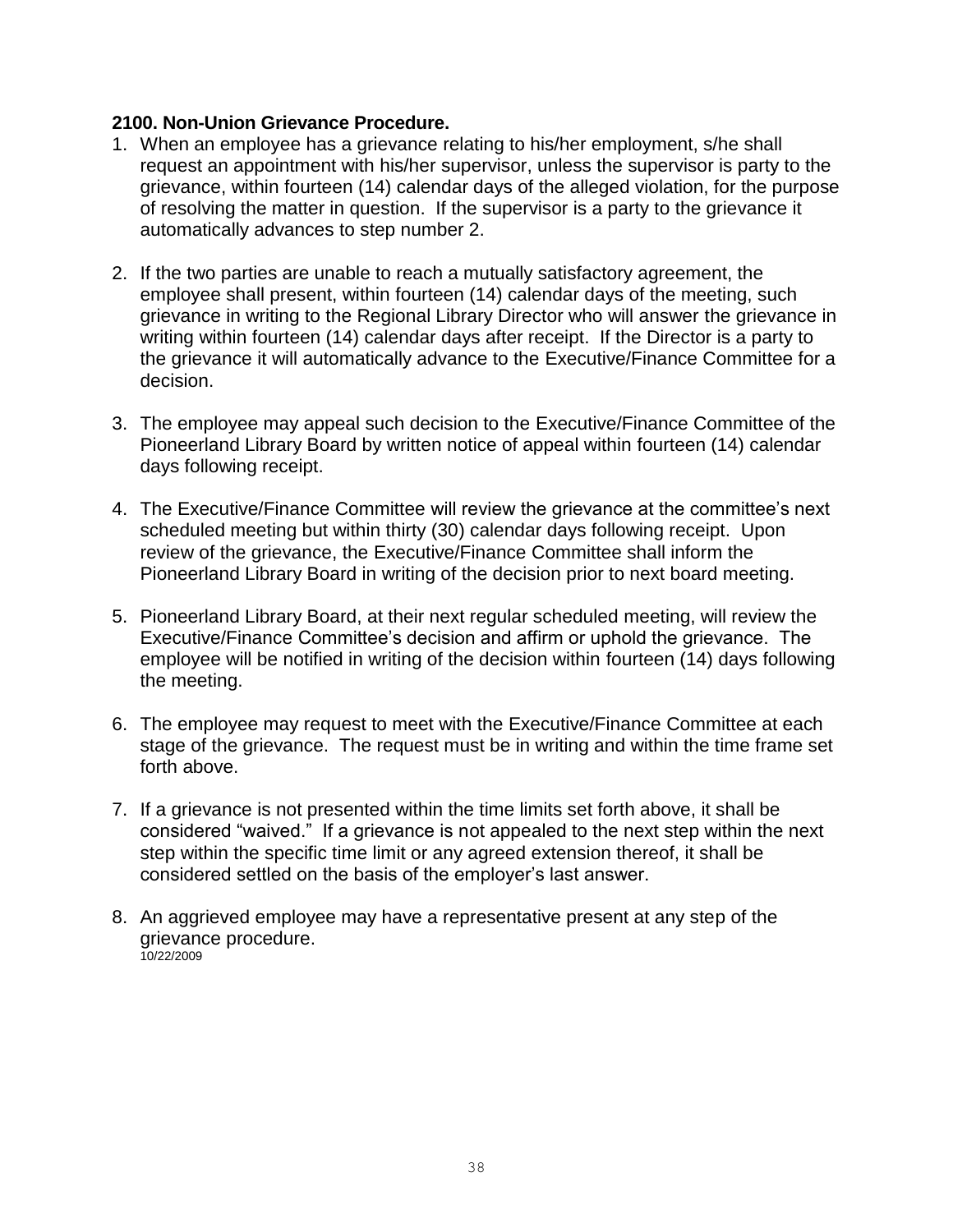# **2200. Outside Employment**

#### **2201. Outside Employment Permitted.**

Employees may accept outside employment if the second job does not affect Pioneerland Library System job performance, involve a conflict of interest between employee's public and private interests, is not performed while also working on Pioneerland Library System time, or involve use of confidential information learned through employment at public library.

4/17/1997

#### **2202. Process.**

Employees should discuss outside employment with supervisor before accepting position. If supervisor determines proposed outside employment violates above criteria and employee is discouraged from accepting outside employment, employee must follow grievance process to appeal decision. 4/17/1997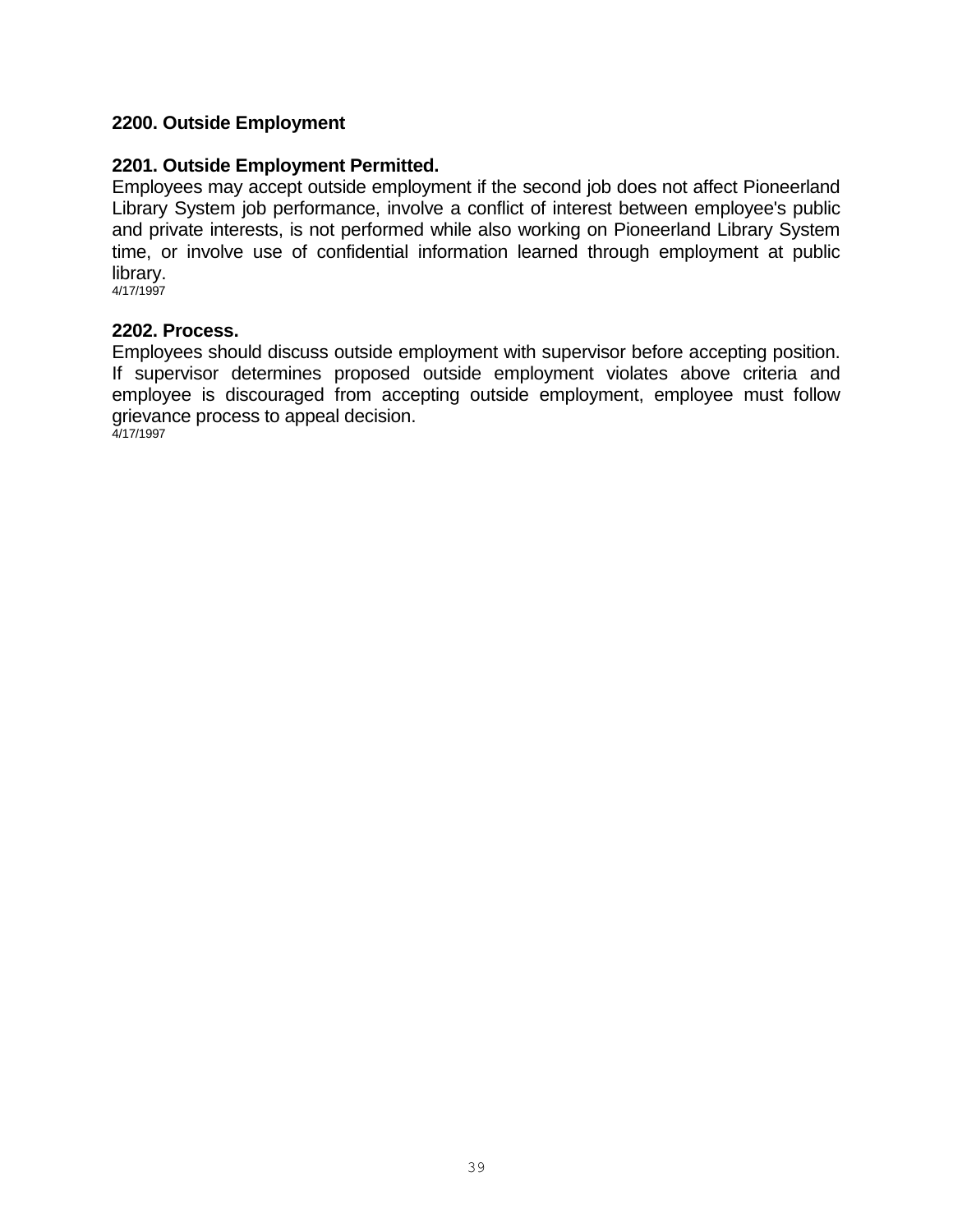# <span id="page-39-0"></span>**2300. Harassment**

# **2301. Sexual Harassment.**

It is the policy of the Pioneerland Library System and the responsibility of its board members, managers, supervisors, and employees to promote a work environment free from sexual harassment. Acts of sexual harassment by any employee, manager, supervisor or board member will not be tolerated by PLS and are grounds for disciplinary action up to and including discharge from employment or termination of affiliation with PLS. Employees who believe they are being sexually harassed are encouraged to use available resources and options to resolve their concerns. Managers/supervisors will take prompt and appropriate action in response to reports of sexual harassment.

# *Definition of Sexual Harassment*

Sexual harassment: Unwelcome sexual advances, requests for sexual favors and other verbal or physical conduct of a sexual nature including, but not limited to, the following when:

- submission to that conduct or communication is made a term or condition, either explicitly or implicitly, of obtaining employment; or
- submission to or rejection of that conduct or communication by an individual is used as a factor in decision affecting that individual's employment; or
- that conduct or communication has the purpose or effect of substantially interfering with an individual's employment or creating an intimidating, hostile, or offensive employment environment; and the employer knows or should know of the existence of the harassment and fails to take timely and appropriate action; or
- sexually harassing behaviors occur away from the work site and impact the employment environment.

Sexual harassment may take different forms, including but not limited to:

- pervasive, repetitive and unwelcome sexual remarks or conduct; or
- threats, demands or suggestions that an employee's work status is contingent upon the employee's toleration or acquiescence to sexual advances; or
- displaying in the workplace sexually suggestive objects, publications or pictures; or
- making unwanted advances to a non-PLS employee which adversely affects PLS' business purposes or business relationships, e.g., sexually harassing a food server while on a rest break, lunch break or in travel status or sexually harassing a library patron.

# **Conduct That Constitutes Unlawful Sexual Harassment**

Unlawful sexual harassment generally falls into two categories:

- "Extortion" or "coercive" type harassment (also called "quid pro quo"): Submission to sexual overtures is a condition of employment, such as but not limited to hiring, promotion, or performance review.
- "Climate of work" or "hostile environment" type harassment: The behavior is marked by sexual conduct, or communication which may include but is not limited to jokes,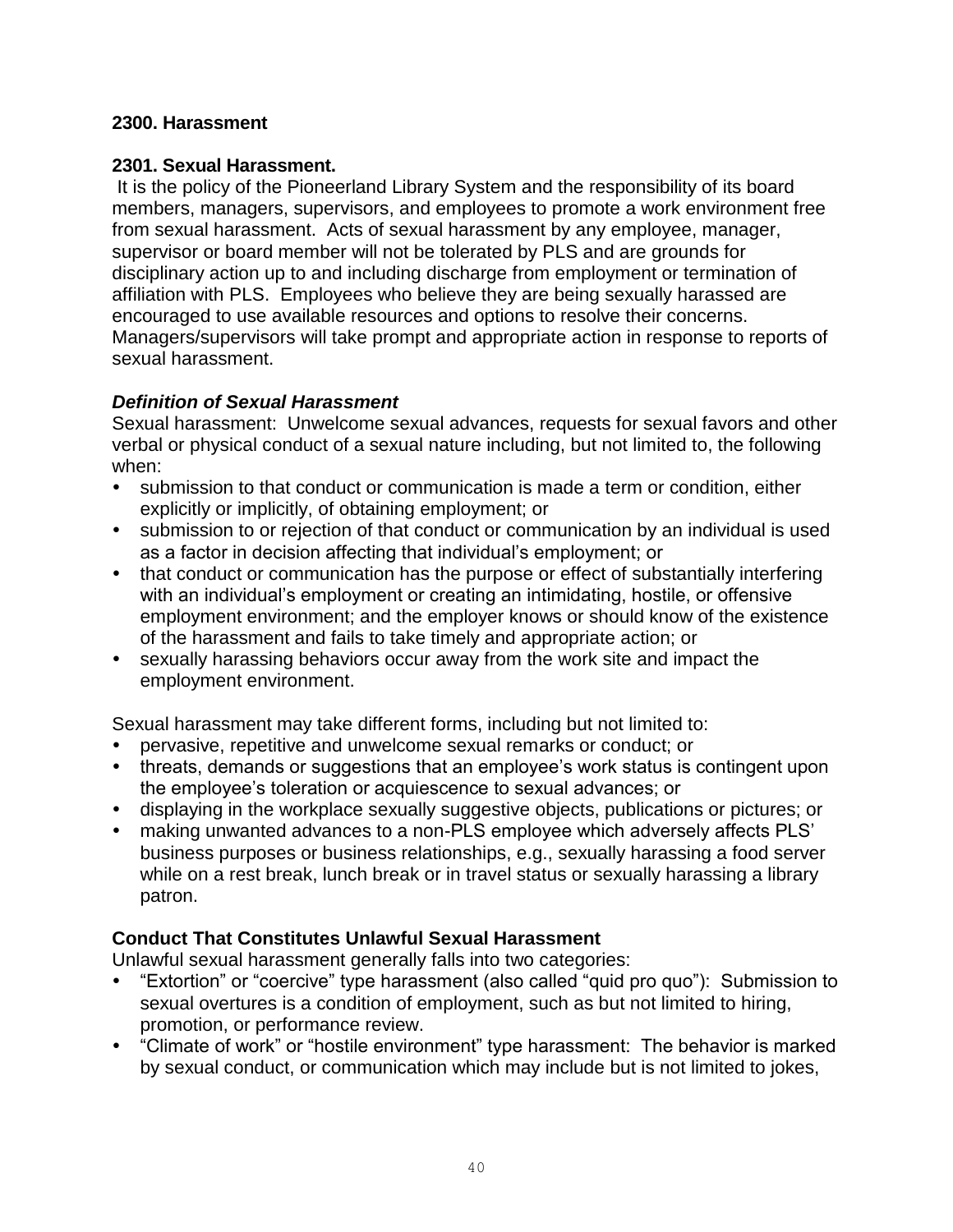touching, statements, or sexually explicit pictures which are sufficiently severe or pervasive to create an intimidating, hostile, or offensive working environment.

# **Procedures:**

# *All employees:*

1. All new employees and PLS Board Members will be provided with a copy of the Sexual Harassment Policy at the start of their affiliation with PLS. This policy will be reviewed during their orientation, which will be documented and kept on file.

# *An employee who believes he/she is being sexually harassed can take any of the following actions:*

- 1. Directly inform the person(s) engaging in perceived sexual harassing conduct or communications that such conduct or communication is offensive, and ask that it stop.
- 2. Those who do not feel comfortable in communicating directly with the person(s) whose conduct or communication is offensive or whose direct communication with the offending party has been unsuccessful, can immediately contact his/her supervisor.
- 3. Whose supervisor is engaging in sexual harassment, or who is not comfortable for whatever reasons in contacting his/her supervisor, may contact his/her manager or the PLS Director/Designee. In the event the PLS Director/Designee is engaging in sexual harassment, the employee should contact the Chair of the Personnel Committee. The Chair of the Personnel Committee will notify the Chair of the PLS Board.
- 4. In most cases, employees will be asked to put their complaint in writing. The written complaint should include date(s), time(s), location(s), and description of incident, witnesses, and employee's response. Assistance in writing out the complaint will be provided if necessary.
- 5. May file an external complaint with the MN Department of Human Rights and/or the Equal Employment Opportunity Commission and/or District Court in lieu of using the PLS procedure.
	- **Note:** Employees should be aware that complaints must be filed with the above agencies within certain time limitations after the occurrence of the incident. Employees are encouraged, however, to use the internal PLS resources for sexual harassment issues.

# *Supervisors and Managers*:

Take necessary steps to protect employees from sexual harassment in the workplace.

- 1. Receive reports of sexual harassment.
- 2. Report all incidents in writing to the PLS Director/Designee within one working day. In the event the incident involves the PLS Director/Designee, report the incident in writing to the Chair of the Personnel Committee within one working day. The Chair of the Personnel Committee will notify the Chair of the PLS Board.
- 3. As required, participate in investigations and testify in administrative and court hearings.
- 4. Model appropriate behavior in the workplace.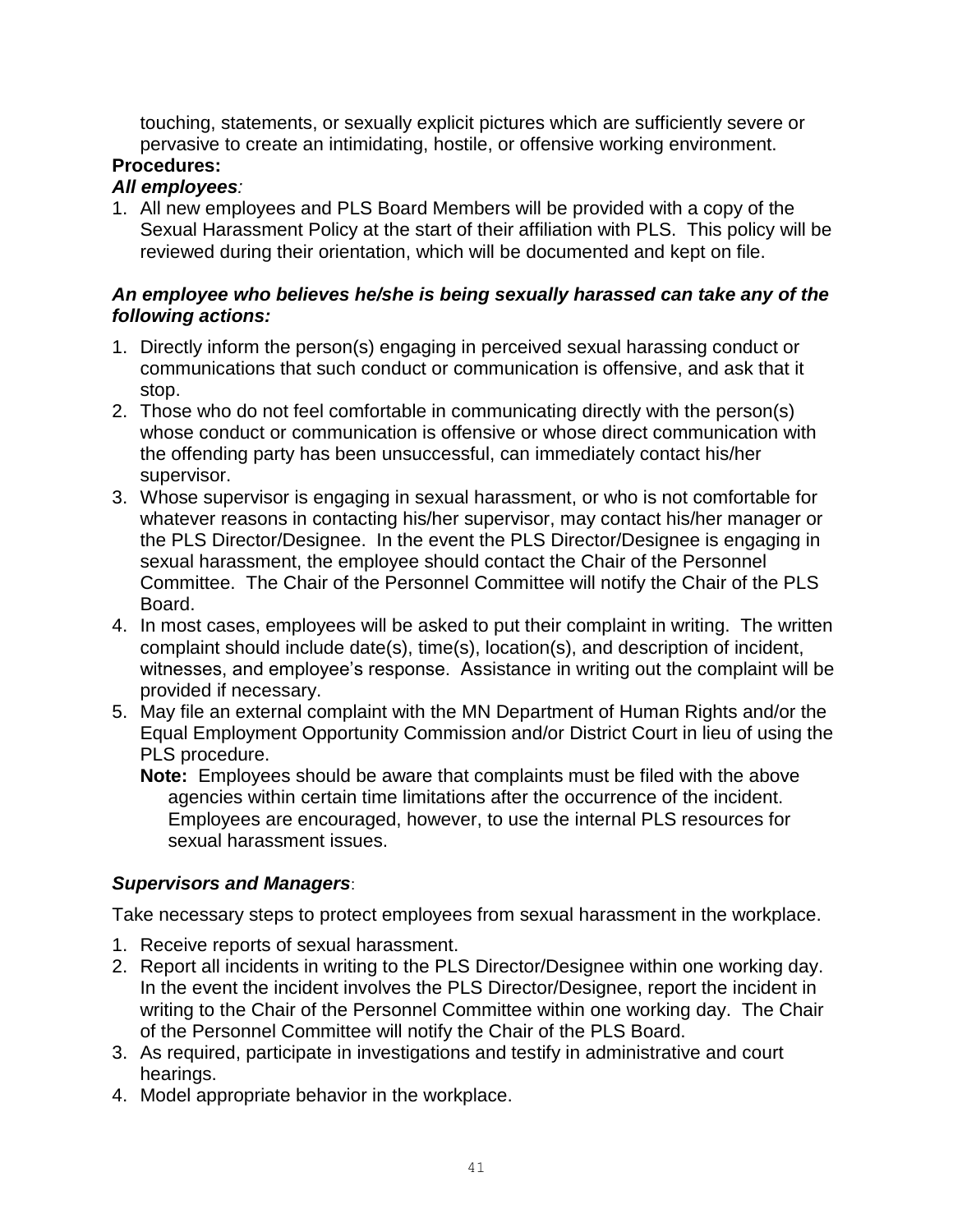# *PLS Director/Designee*:

- 1. Take necessary steps to protect employees from sexual harassment in the workplace.
- 2. Receive reports of sexual harassment.
- 3. Complete an investigation promptly after receiving report of an incident. The investigation will include interviews with employees and witnesses, a determination of the frequency, severity, context, and duration of incident(s) as well as its interference with work performance, and the collection of any document(s) or other information relating to incident(s). The investigation will be conducted impartially and confidentially.
- 4. Submit a confidential written report to the Chair of the Personnel Committee and the Chair of the PLS Board after receiving report of an incident. This written report will document findings of the investigation and recommend action. Action could include, but is not limited to: mediation, disciplinary action (under Policy 701), recommendation to seek legal counsel, suspension, or termination of employment of offending employee or of an employee making false accusations.
- 5. If the incident involves the Chair of the Personnel Committee, submit the report only to the Chair of the PLS Board. Similarly, if the incident involves the Chair of the PLS Board, submit the report only to the Chair of the Personnel Committee.
- 6. If required, testify in administrative and court hearings.
- 7. Model appropriate behavior in the workplace.

# *PLS Board Members:*

- 1. Receive investigative reports and determine disciplinary action which can include, but is not limited to: mediation, disciplinary action (under Policy 701), recommendation to seek legal counsel, suspension, or termination of employment of offending employee or of an employee making false accusations.
- 2. If required, testify in administrative and court hearings.
- 3. Model appropriate behavior in the workplace.

# *Human Resource Designee:*

- 1. Provide all new employees and PLS Board Members with a copy of the Sexual Harassment Policy at the start of their affiliation with PLS. Review this policy with the new employee and/or board member during their orientation, which will be documented and kept on file.
- 2. Retain copies of all reports and/or recommendations in PLS personnel files.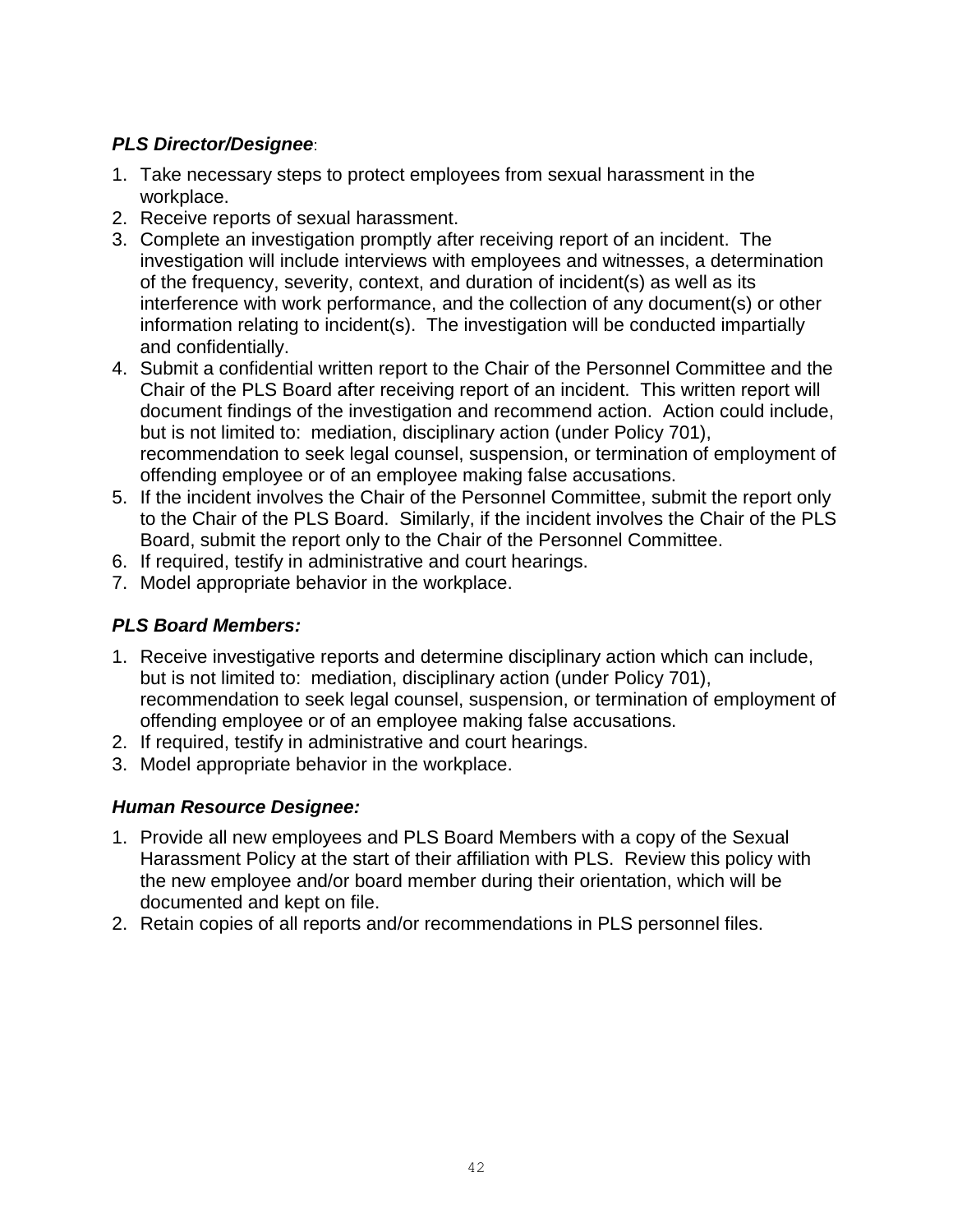**Prohibition Against Reprisal:** Managers, supervisors, employees, and PLS board members are prohibited from taking disciplinary or retaliatory action against an employee because that employee has complained of sexual harassment. Any employee who believes that he/she is the target of retaliation is to promptly communicate this concern to his/her supervisor, manager, or the PLS Director/Designee. If the PLS Director/Designee is engaging in retaliatory action, this should be reported to the Chair of the Personnel Committee. The Chair of the Personnel Committee will notify the Chair of the PLS Board. 11/17/2005

# **2302. Prevention of Workplace Violence.**

Pioneerland Library System will not tolerate threats or violent acts at any member library or PLS headquarters. All individuals within PLS will work to promote, establish, and maintain facilities that are free of intimidation, threats or violent acts and will implement local policies and procedures for responding to all threats or violent acts.

**Definition of Workplace Violence:** A threat or action, which occurs at the workplace, in which someone (an employee, patron, volunteer, visitor, etc.) seeks to intimidate, threatens to harm, or harms another person. **Procedures:**

# *Employees:*

- 1. All new employees and PLS Board Members will be provided with a copy of the Prevention of Workplace Violence Policy at the start of their affiliation with PLS. This policy will be reviewed during their orientation, which will be documented and kept on file.
- 2. Employees who have knowledge of incident(s) of workplace violence must report the incident, at the first reasonable opportunity, to their supervisor or the PLS Director/Designee. In most cases, employees will be asked to put their complaint in writing. The written complaint should include date(s), time(s), location(s), description of incident, witnesses, and employee's response. Assistance in writing out the complaint will be provided if necessary.

# *Supervisors and Managers*:

- 1. Take necessary steps to protect employees from violence in the workplace.
- 2. Receive reports of violence.
- 3. Report all incidents in writing to the PLS Director/Designee within one working day. In the event the incident involves the PLS Director/Designee, report the incident in writing to the Chair of the Personnel Committee within one working day. The Chair of the Personnel Committee will notify the Chair of the PLS Board.
- 4. As required, participate in investigations and testify in administrative and court hearings.
- 5. Model appropriate behavior in the workplace.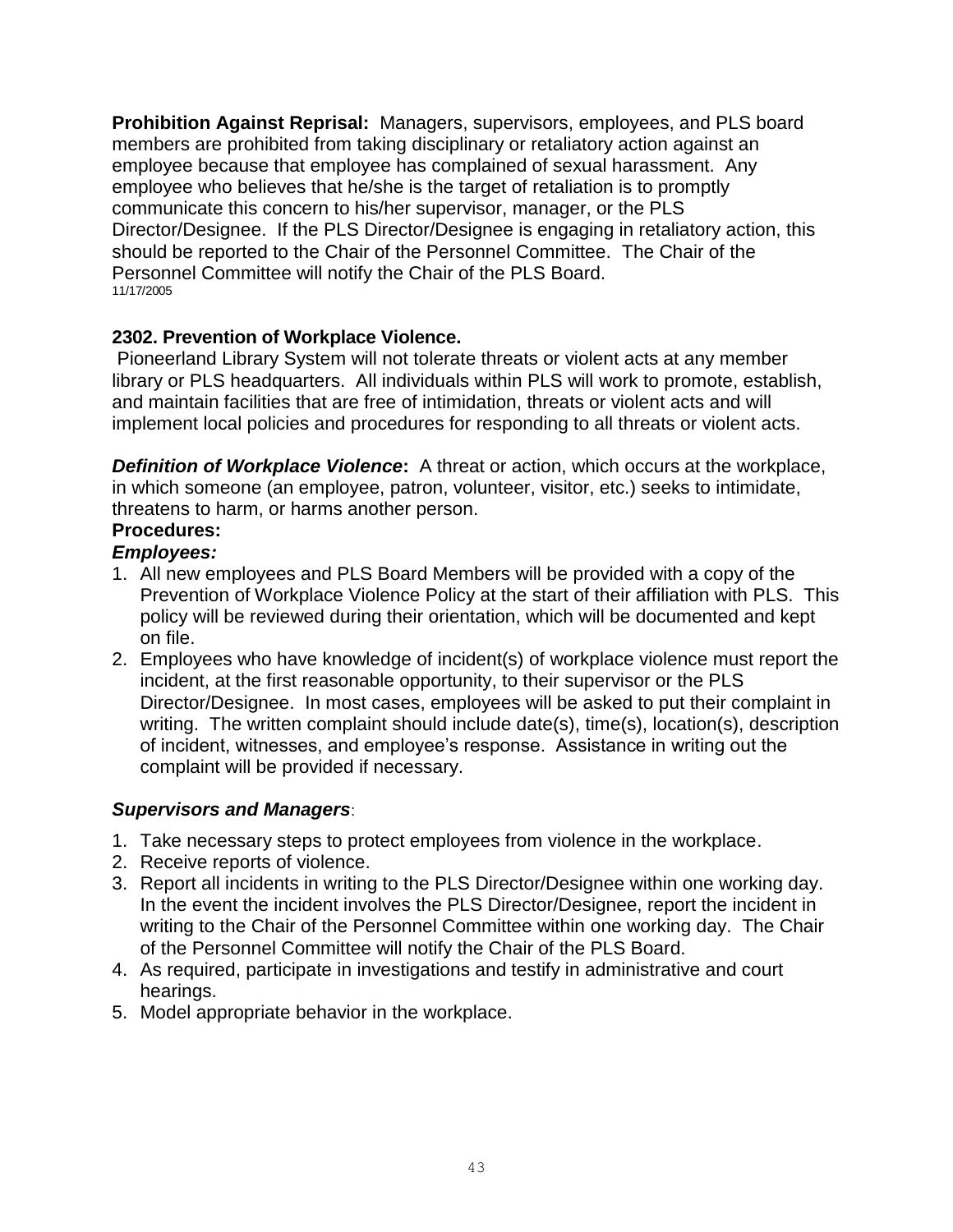# *PLS Director/Designee:*

- 1. Take necessary steps to protect employees from violence in the workplace.
- 2. Receive reports of violence.
- 3. Complete an investigation promptly after receiving report of an incident. The investigation will include interviews with employees and witnesses, a determination of the frequency, severity, context, and duration of incident(s) as well as its interference with work performance, and the collection of any document(s) or other information relating to incident(s). The investigation will be conducted impartially and confidentially.
- 4. Submit a confidential written report to the Chair of the Personnel Committee and the Chair of the PLS Board after receiving report of an incident. This written report will document findings of the investigation and recommend action. Action could include, but is not limited to: mediation, disciplinary action (under Policy 701), recommendation to seek legal counsel, suspension, or termination of employment of offending employee or of an employee making false accusations.
- 5. If the incident involves the Chair of the Personnel Committee, submit the report only to the Chair of the PLS Board. Similarly, if the incident involves the Chair of the PLS Board, submit the report only to the Chair of the Personnel Committee.
- 6. If required, testify in administrative and court hearings.
- 7. Model appropriate behavior in the workplace.

# *PLS Board Members:*

- 1. Receive investigative reports and determine disciplinary action which can include, but is not limited to: mediation, disciplinary action (under Policy 701), recommendation to seek legal counsel, suspension, or termination of employment of offending employee or of an employee making false accusations.
- 2. If required, testify in administrative and court hearings.
- 3. Model appropriate behavior in the workplace.

# *Human Resource Designee:*

- 1. Provide all new employees and PLS Board Members with a copy of the Prevention of Workplace Violence Policy at the start of their affiliation with PLS. Review this policy with the new employee and/or board member during their orientation, which will be documented and kept on file.
- 2. Retain copies of all reports and/or recommendations in PLS personnel files.

**Prohibition Against Reprisal:** Managers, supervisors, employees, and board members are prohibited from engaging in retaliatory action against anyone because that person has made a complaint of violence or cooperated in the investigation of a complaint of violence. Any employee who believes that he/she is the target of retaliatory action should immediately report this to the PLS Director/Designee. If the PLS Director/Designee is engaging in retaliatory action, this should be reported to the Chair of the Personnel Committee. The Chair of the Personnel Committee will notify the Chair of the PLS Board.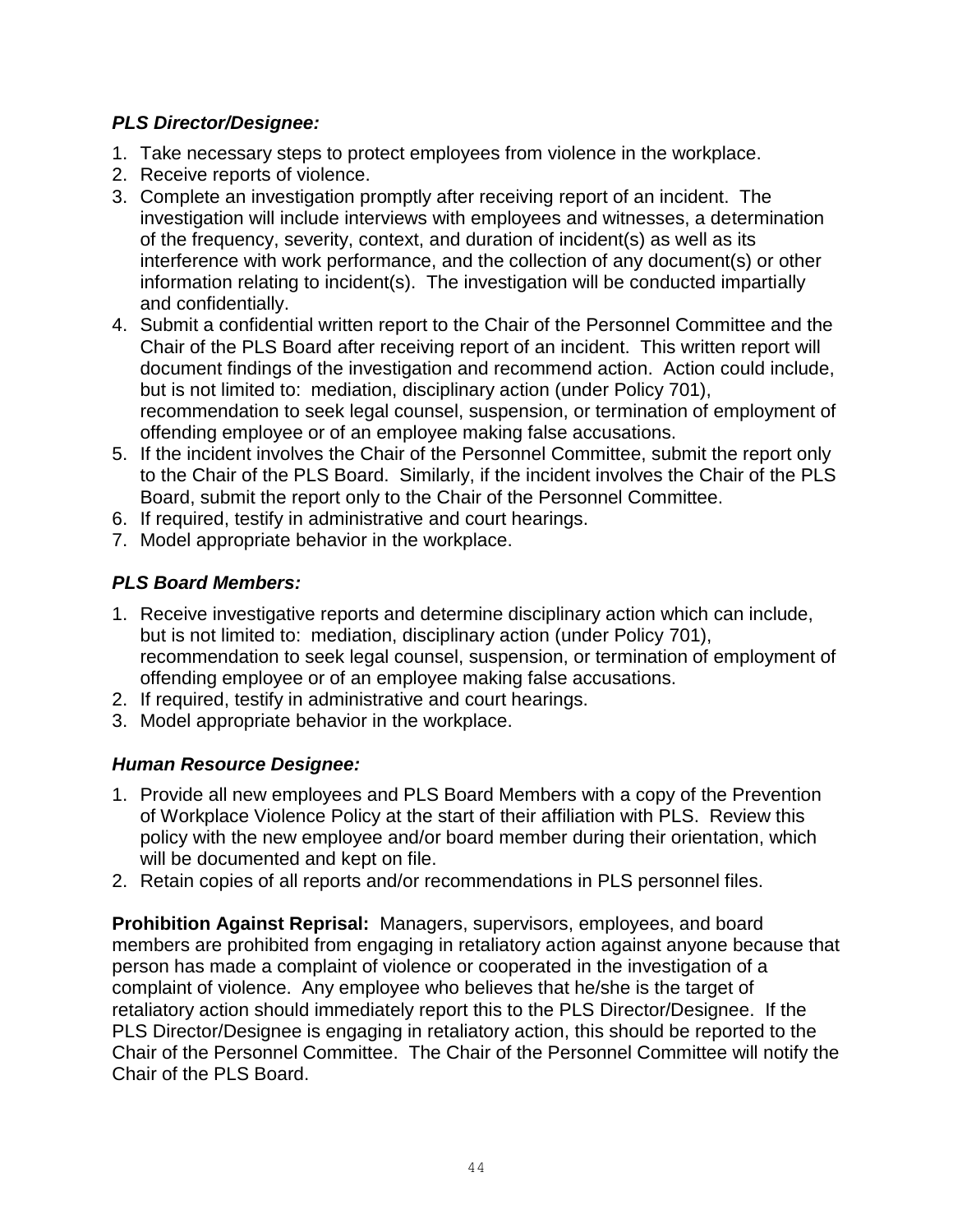**Penalty for Engaging in Violence or Reprisal:** A violation of this policy may be grounds for immediate discipline up to and including discharge. The specific penalty to be imposed shall be determined on a case-by-case basis, after a careful review of all the relevant facts, and in accordance with labor agreements or plans. 11/17/2005

# **2303. Harassment.**

It is the policy of the Pioneerland Library System and the responsibility of its board members, managers, supervisors, and employees to provide a work environment free from unlawful discriminatory and/or general harassment. Acts of harassment by any employee, manager, supervisor, board member, or non-employee will not be tolerated by PLS and are grounds for disciplinary action up to and including discharge from employment. Employees who believe they are being harassed are encouraged to use available resources and options to resolve their concerns. Managers/supervisors will take prompt and appropriate action in response to reports of harassment.

# *Definition of Harassment:*

Harassment: The conduct of one employee (toward another employee) which has the purpose or effect of 1) unreasonably interfering with the employee's work performance, and/or 2) creating an intimidating, hostile or offensive work environment. Harassment is not the legitimate job-related efforts of supervisory personnel to direct and/or to evaluate an employee or to have the employee improve his or her performance.

Harassment may take different forms, including but not limited to:

"Unlawful Discriminatory Harassment" is based on the following characteristics: race, color, creed, religion, national origin, sex, disability, age, marital status, status with regard to public assistance or sexual orientation. This conduct falls within the definition of illegal discrimination in violation of MN Statutes Section 363.03. (Note: Sexual harassment is specifically defined and treated in PLS Policy No. 2301.)

Examples of "General Harassment" (not based on the above characteristics) may include but are not limited to:

- physically intimidating behavior and/or threats of violence;
- use of profanity (swearing), vulgarity;
- ridiculing, taunting, belittling or humiliating another person;
- inappropriate assignments of work or benefits; or
- derogatory name-calling.

Evaluating Complaints of Harassment

- A. The allegations will be reviewed looking at the record as a whole and at the totality of circumstances, such as the nature of the alleged harassing conduct and the context in which it occurred.
- B. All facts will be reviewed on a case by case basis.
- C. In evaluating alleged "general harassment," the acts shall be reviewed from the perspective of the complainant, using a "reasonable person" standard.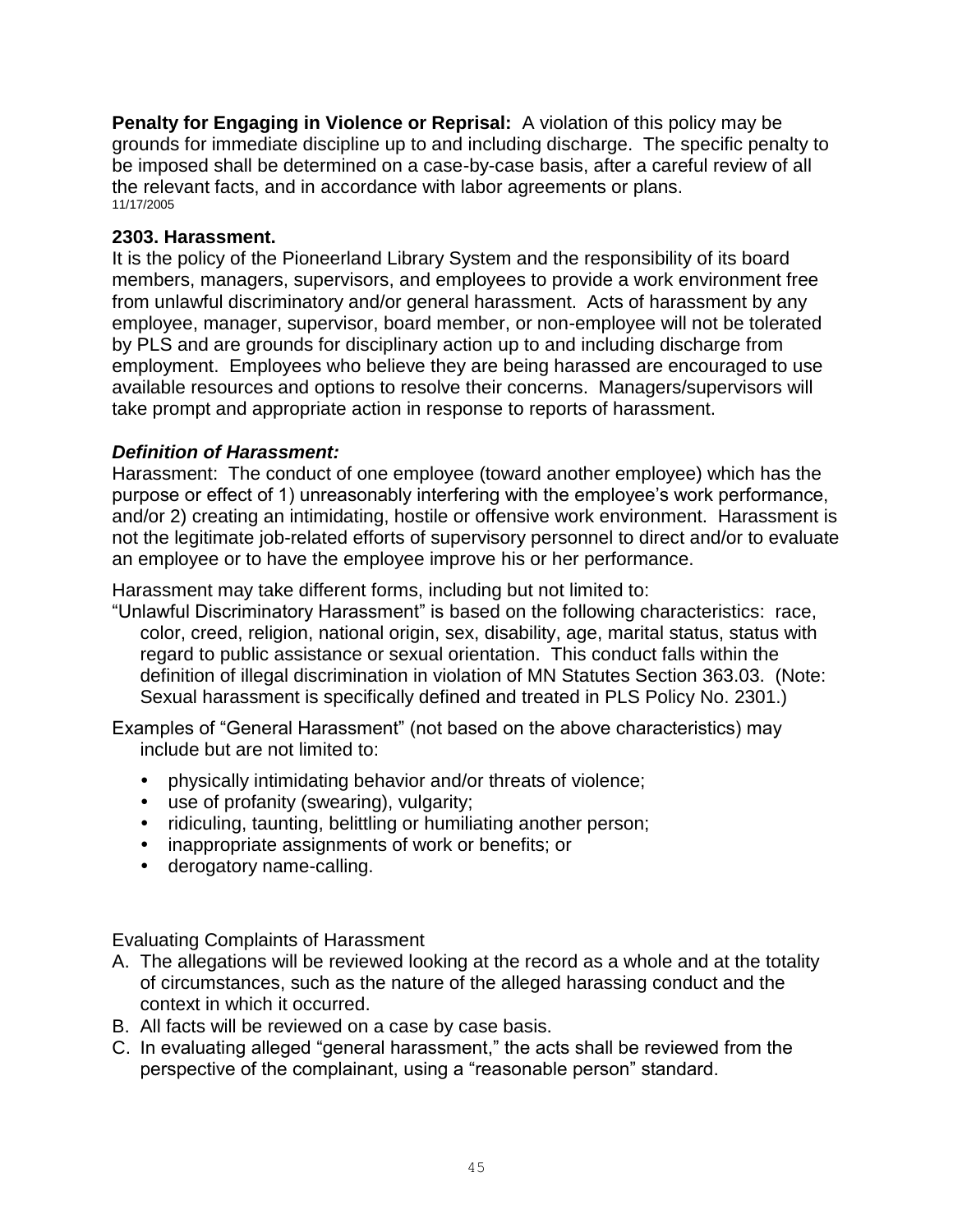D. In evaluating alleged "unlawful discriminatory harassment," the acts shall be reviewed from the perspective of a reasonable person of the group which is the object of the alleged harassment. For example, if the complainant is female, the standard would be of a "reasonable woman." If the harassment is based on race and the complainant is African-American, then the standard would be of a "reasonable African-American," etc. These standards recognize the unique experiences of different groups in our society.

E. All applicable provisions of collective bargaining agreements apply. **Procedures:**

# *All employees:*

1. All new employees and PLS Board Members will be provided with a copy of the Harassment Policy at the start of their affiliation with PLS. This policy will be reviewed during their orientation, which will be documented and kept on file.

# *An employee who believes he/she is being harassed can take any of the following actions:*

- 1. Respectfully inform the person(s) engaging in perceived harassment that such conduct or communications is offensive, against PLS policy, and must stop.
- 2. Those who do not feel comfortable in communicating directly with the person(s) whose conduct or communication is offensive or whose direct communication with the offending party has been unsuccessful, can immediately contact his/her supervisor.
- 3. Whose supervisor is engaging in harassment, or who is not comfortable for whatever reasons in contacting his/her supervisor, may contact his/her manager or the PLS Director/Designee. If the PLS Director/Designee is engaging in harassment, the employee should contact the Chair of the Personnel Committee. The Chair of the Personnel Committee will notify the Chair of the PLS Board.
- 4. In most cases, employees will be asked to put their complaint in writing. The written complaint should include date(s), time(s), location(s), description of incident, witnesses, and employee's response. Assistance in writing out the complaint will be provided if necessary.
- 5. An employee may file a complaint of unlawful discriminatory harassment with the MN Department of Human Rights and/or the Equal Employment Opportunity Commission and/or District Court in lieu of using the PLS procedure. However, in the case of general harassment, the employee must use internal PLS procedures as the MN Department of Human Rights and the Equal Employment Opportunity Commission cannot accept complaints of general harassment.
	- **Note:** Employees should be aware that complaints must be filed with the above agencies within certain time limitations after the occurrence of the incident. Employees are encouraged, however, to use the internal PLS resources for all harassment issues.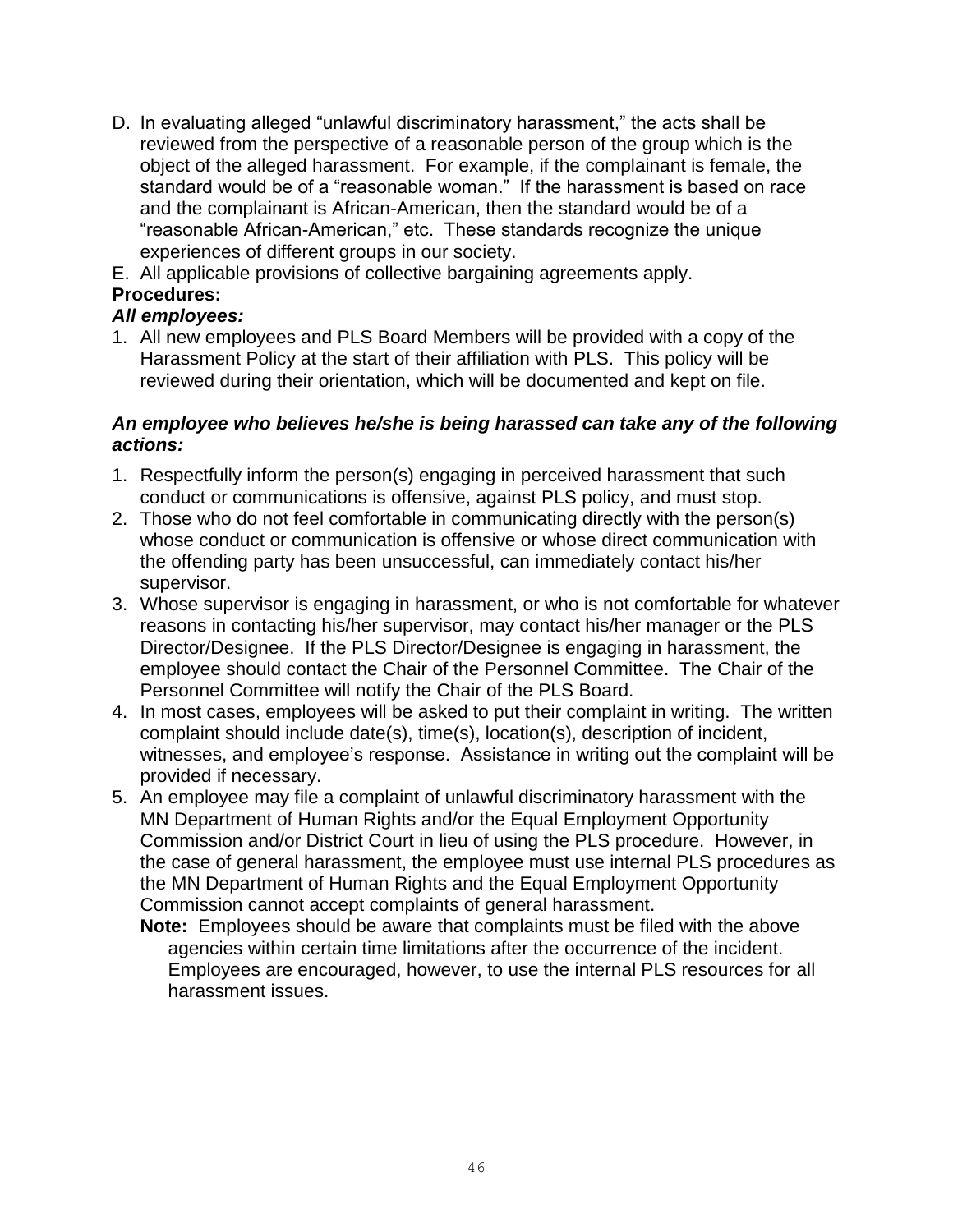# *Supervisors and Managers:*

- 1. Take necessary steps to protect employees from harassment in the workplace.
- 2. Receive reports of harassment.
- 3. Report all incidents in writing to the PLS Director/Designee within one working day. If the incident involves the PLS Director/Designee, report the incident in writing to the Chair of the Personnel Committee within one working day. The Chair of the Personnel Committee will notify the Chair of the PLS Board.
- 4. As required, participate in investigations and testify in administrative and court hearings.
- 5. Model appropriate behavior in the workplace.

# *PLS Director/Designee:*

- 1. Take necessary steps to protect employees from harassment in the workplace.
- 2. Receive reports of harassment.
- 3. Complete an investigation promptly after receiving report of an incident. The investigation will include interviews with employees and witnesses, a determination of the frequency, severity, context, and duration of incident(s) as well as its interference with work performance, and the collection of any document(s) or other information relating to incident(s). The investigation will be conducted impartially and confidentially.
- 4. Submit a confidential written report to the Chair of the Personnel Committee and the Chair of the PLS Board after receiving report of an incident. This written report will document findings of the investigation and recommend action. Action could include, but is not limited to: mediation, disciplinary action (under Policy 701), recommendation to seek legal counsel, suspension, or termination of employment of offending employee or of an employee making false accusations.
- 5. If the incident involves the Chair of the Personnel Committee, submit the report only to the Chair of the PLS Board. Similarly, if the incident involves the Chair of the PLS Board, submit the report only to the Chair of the Personnel Committee.
- 6. If required, testify in administrative and court hearings.
- 7. Model appropriate behavior in the workplace.

# *PLS Board Members:*

- 1. Receive investigative reports and determine disciplinary action which can include, but is not limited to: mediation, disciplinary action (under Policy 701), recommendation to seek legal counsel, suspension, or termination of employment of offending employee or of an employee making false accusations.
- 2. If required, testify in administrative and court hearings.
- 3. Model appropriate behavior in the workplace.

# *Human Resource Designee:*

1. Provide all new employees and PLS Board Members with a copy of the PLS Harassment Policy at the start of their affiliation with PLS. Review this policy with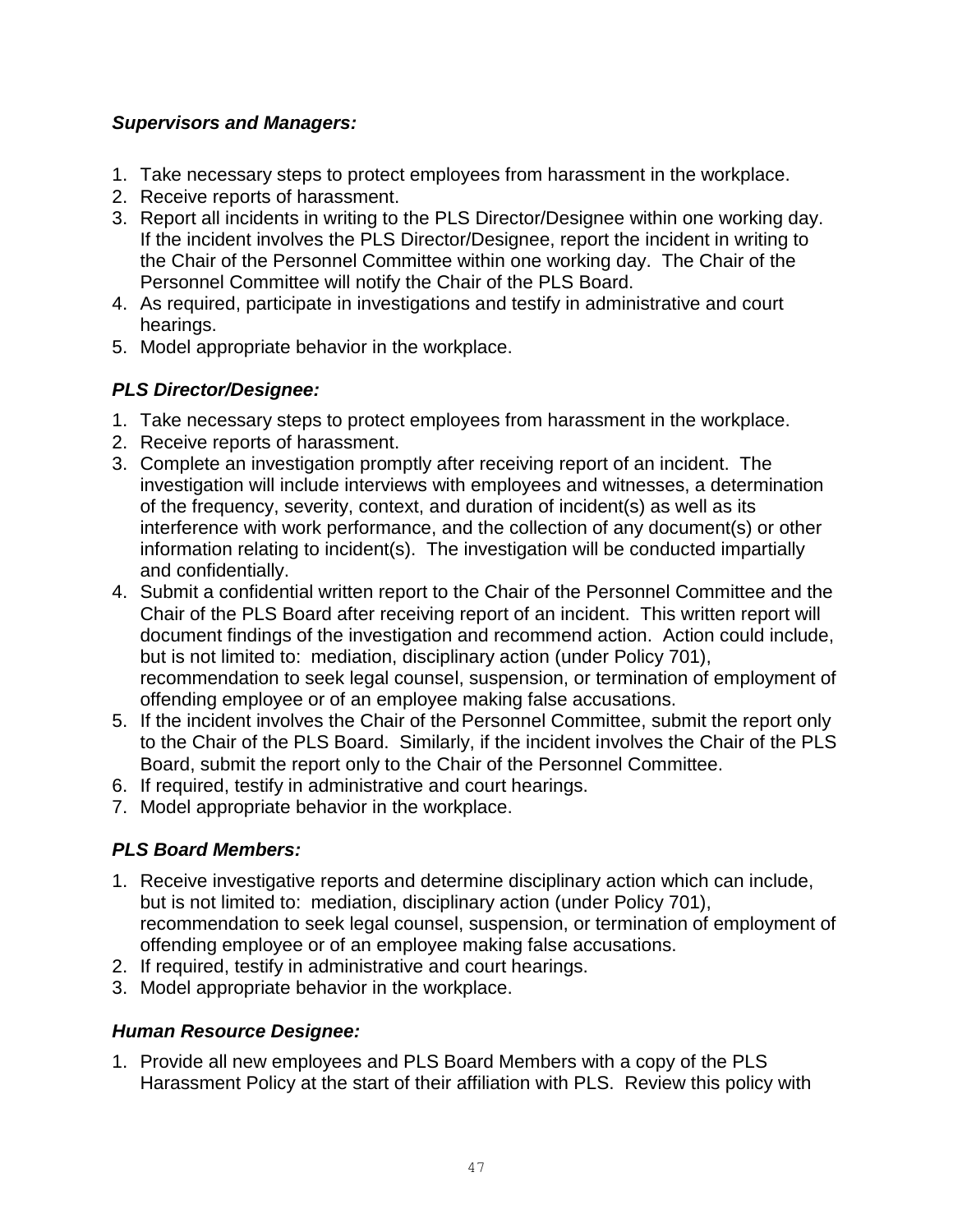the new employee and/or board member during their orientation, which will be documented and kept on file.

2. Retain copies of all reports and/or recommendations in PLS personnel files.

**Prohibition Against Reprisal:** Managers, supervisors, employees, and board members are prohibited from engaging in retaliatory action against anyone because that person has made a complaint of harassment or cooperated in the investigation of a complaint of harassment. Any employee who believes that he/she is the target of retaliatory action should immediately report this to the PLS Director/Designee. If the PLS Director/Designee is engaging in retaliatory action, this should be reported to the Chair of the Personnel Committee. The Chair of the Personnel Committee will notify the Chair of the PLS Board.

**Penalty for Engaging in Harassment or Reprisal:** A violation of this policy may be grounds for immediate discipline up to and including discharge. The specific penalty to be imposed shall be determined on a case-by-case basis, after a careful review of all the relevant facts, and in accordance with labor agreements or plans. 11/17/2005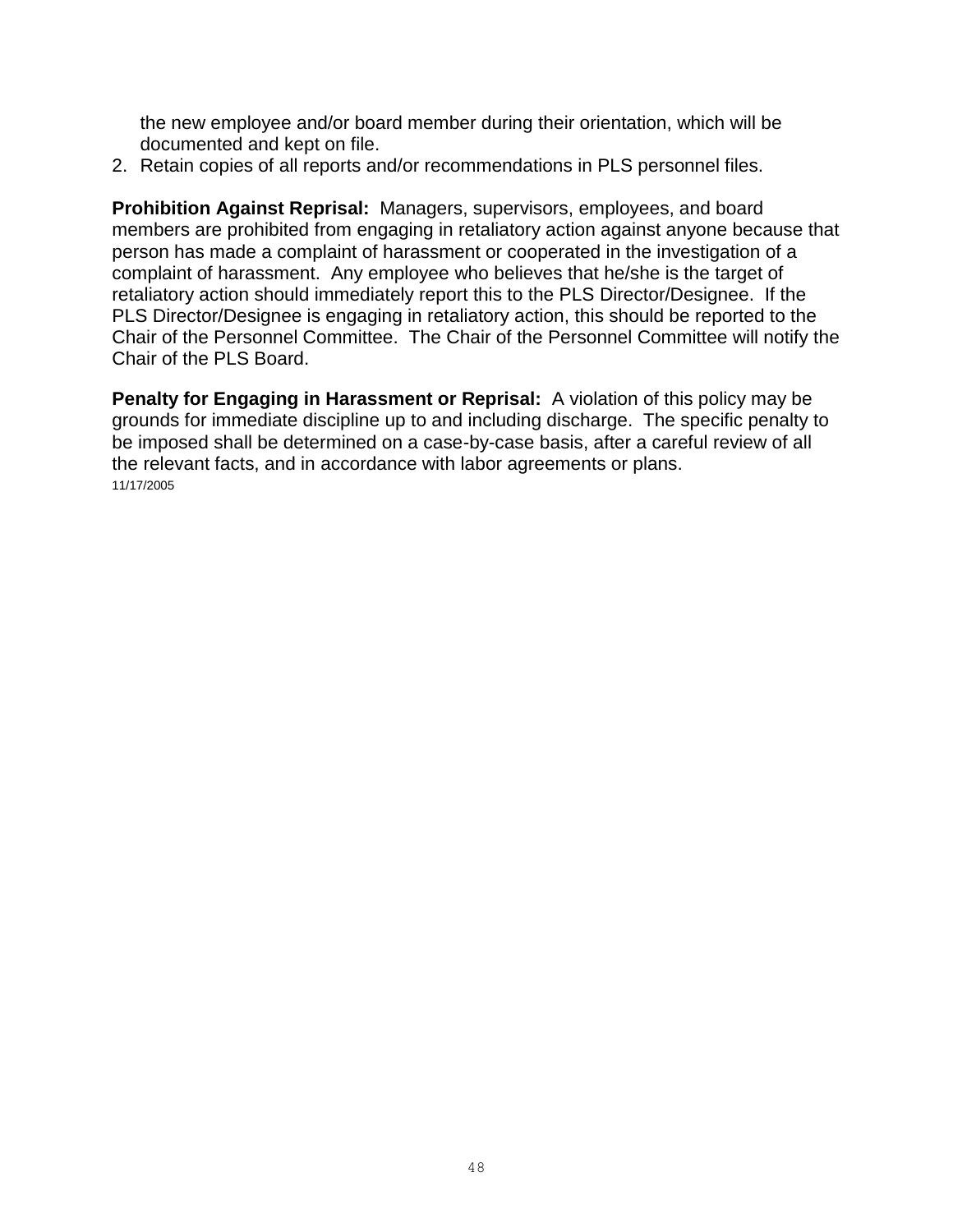# <span id="page-48-0"></span>**2400. Staff Development and Continuing Education**

### **2401. Participation.**

Pioneerland Library System encourages employee participation in continuing education and staff development programs, such as workshops, seminars, courses, meetings, and conventions. Improved skills and acquired knowledge will improve job performance and library service.

4/17/1997

#### **2402. Individual Education Plans.**

Individual education plans will be developed by employee, supervisor, Assistant Director, and Director as part of performance evaluation process for all employees. 4/17/1997

#### **2403. Availability.**

Pioneerland Library System will facilitate employee participation in continuing education and staff development activities by disseminating information about available activities. 4/17/1997

#### **2404. Eligibility.**

Employees regularly scheduled to work twenty hours a week or more and all librarians and branch managers will be given priority for attending staff development/continuing education opportunities to be paid by Pioneerland. 4/17/1997

#### **2405. Procedure.**

Employees must request from supervisor and supervisor must request from Director permission for employees to attend a staff development activity prior to registration for event. Approval will be based on budget, number of employees attending, relevance of topic to employee's current or future job needs, library staffing levels, and availability of other funds.

4/17/1997

#### **2406. Reimbursement.**

Eligible employees may be reimbursed from Pioneerland Library System for all or part of expenses associated with attending a staff development activity. Reimbursement is based on available funds. Expenses may include tuition, registration, and travel expenses. Registration fee will be reimbursed at sponsoring organization's member rate. Mileage will be reimbursed at rate set by library board. Meals and lodging will be reimbursed at a rate not to exceed recommended state employees reimbursement rate. Receipts are required. Employees attending a staff development/continuing education event must submit a reimbursement voucher with receipts for expenses to Pioneerland Library System office within ten working days. Director must approve in advance payment for attending staff development activity or meeting when travel and meeting time exceeds eight hours a day. Employees may be compensated at regular rate of pay for work hours spent at staff development activity plus travel time (not to exceed eight hours a day excluding travel time). If an employee registers for an event and does not attend, Pioneerland Library System will not reimburse registration fee. Supervisors may require a written or oral report.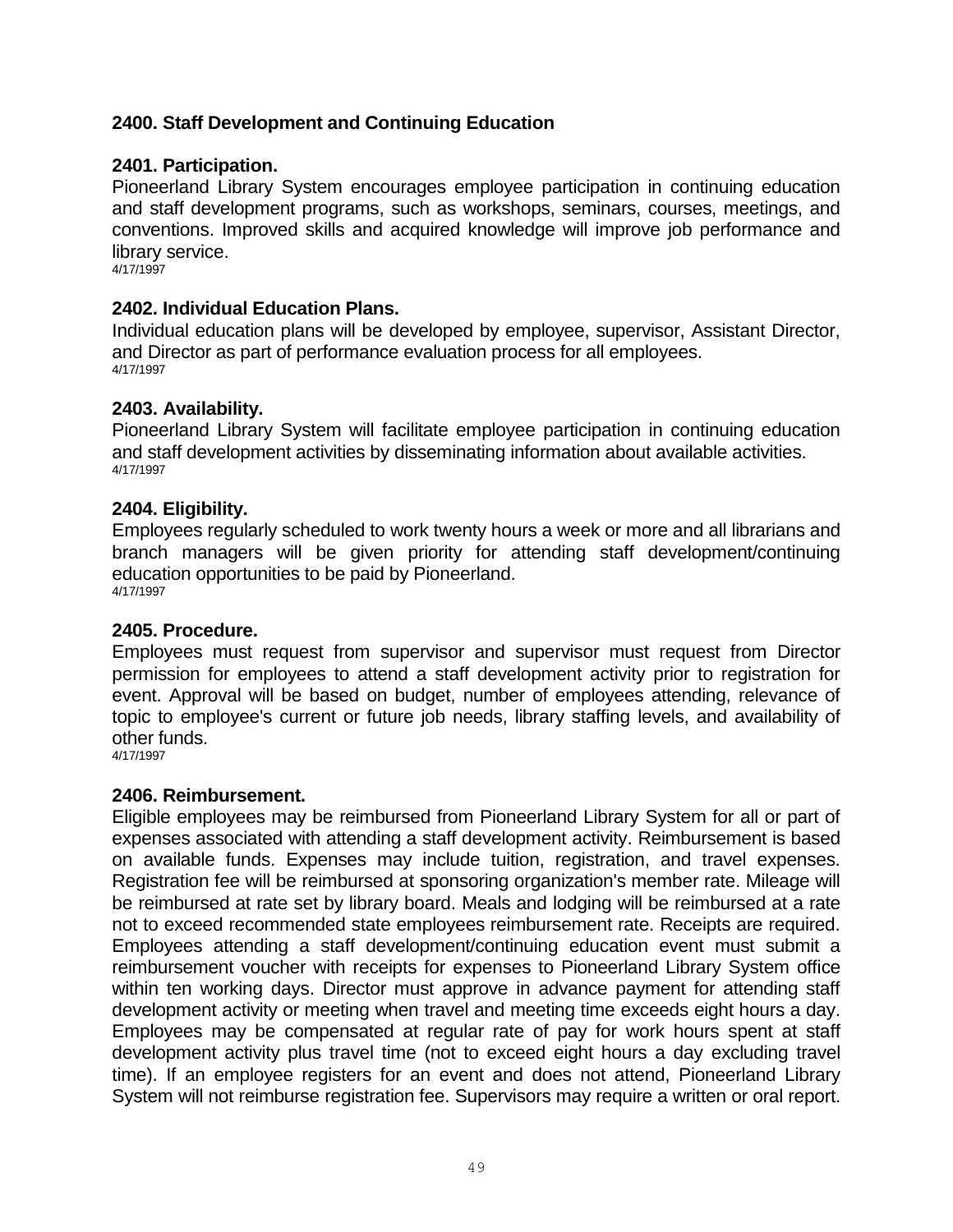Certificate of attendance should be obtained and placed in personnel file. 4/17/1997

# **2408. Leave of Absence.**

Leaves of absence without pay for educational purposes may be granted by the Director. Educational leave may not exceed twelve continuous months. 4/17/1997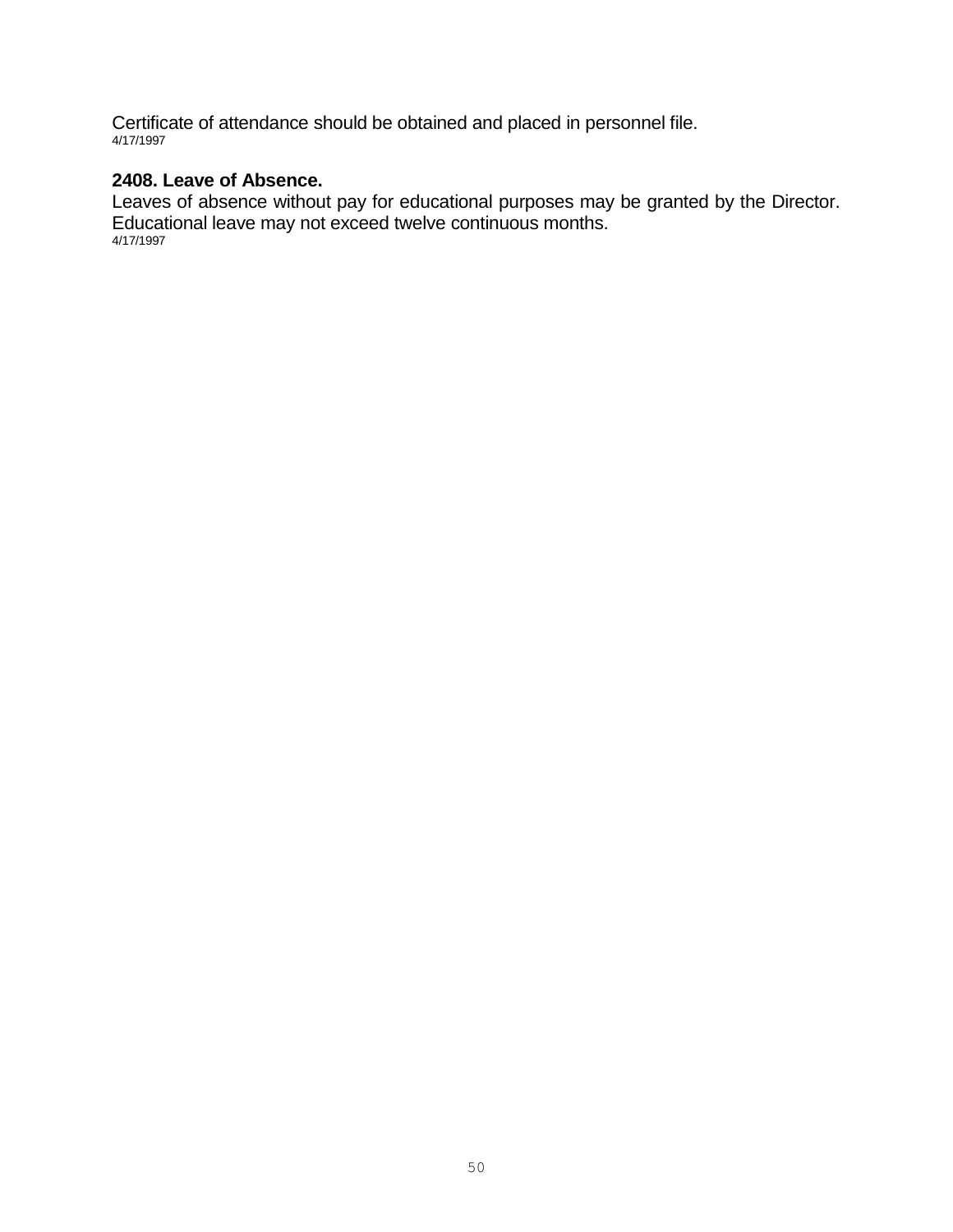### <span id="page-50-0"></span>**2500. Data Privacy and Records Retention**

#### **2501. Personnel Files.**

Employee personnel files are located at Pioneerland Library System administrative office. Files are in an office which is locked when staff is not present. Employees or former employees may request opportunity to examine their personnel file during normal working hours with supervisor, Assistant Director, or Director present. Request must be written and employer must respond within ten calendar days. 4/17/1997

#### **2502. Removing Information.**

Employee or former employee has right to request removal of erroneous or dated material from their personnel file or to place an explanation in their file. 4/17/1997

#### **2503. Records Retention.**

Pioneerland Library System will comply with recommended retention schedules for personnel records.

4/17/1997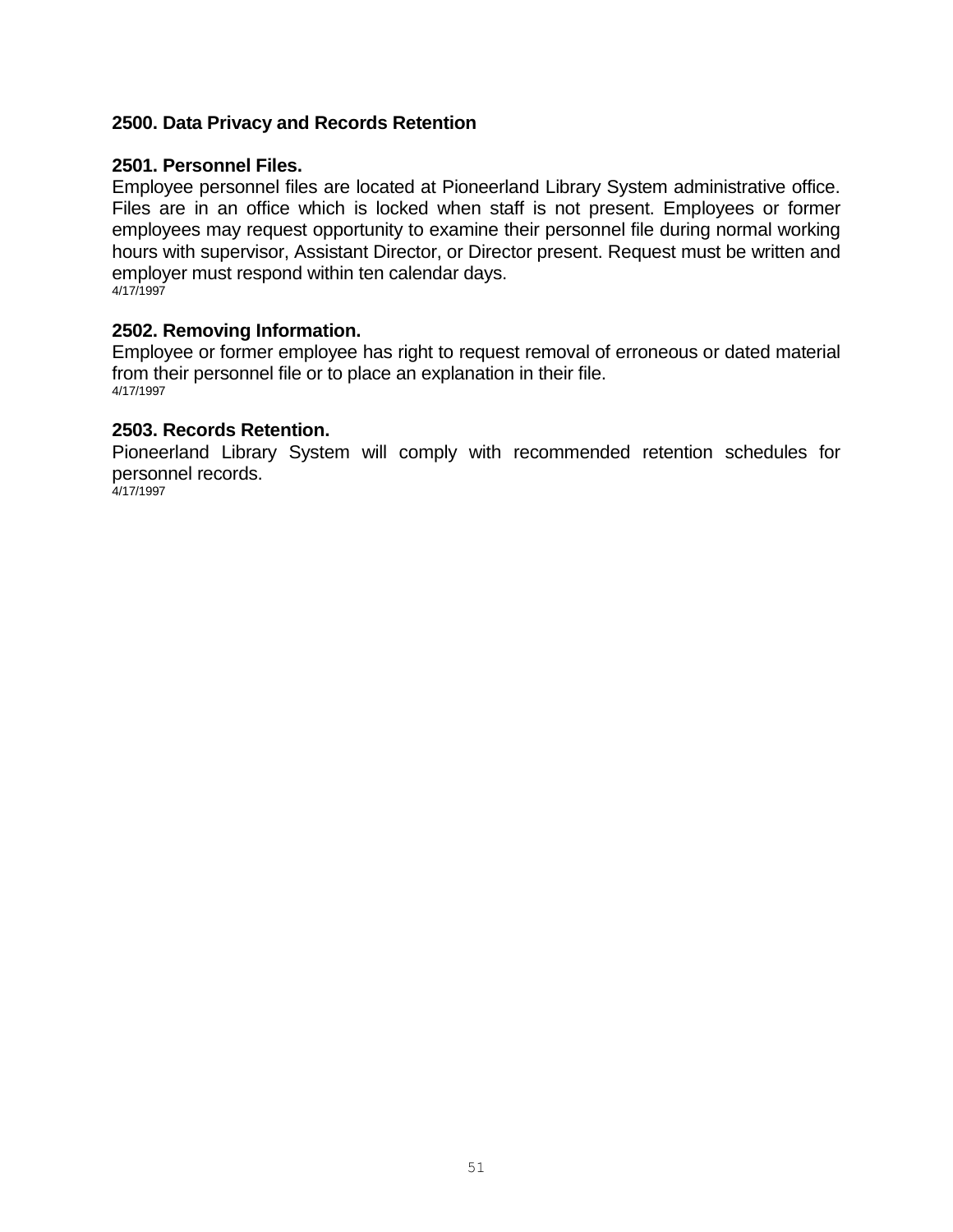# <span id="page-51-0"></span>**2600. Working Conditions**

#### **2601. Promptness.**

Employees must be at their job site and be prepared to start work at start of their scheduled work time. Requests for work schedule changes should be made with supervisor at least 24 hours in advance if possible. 4/17/1997

#### **2602. Payroll Voucher.**

Each employee is personally responsible for completing a monthly payroll voucher which must be signed by supervisor and sent to Pioneerland Library System office. 4/17/1997

#### **2603. Employee Information.**

Each employee is personally responsible for updating changes in address, telephone number, marital status, dependents, or other relevant personal data. 4/17/1997

#### **2604. Personal Phone Calls.**

Local phone calls (incoming or outgoing) during work hours are to be kept to a minimum. Personal long distance phone calls may not be billed to Pioneerland. 4/17/1997

#### **2605. Lost Property.**

Pioneerland Library System does not accept responsibility for personal property lost or stolen in library.

4/17/1997

# **2606. Employee Gifts.**

Local library employee gifts, cards, or remembrances are responsibility of local library employees.

4/17/1997

# **2607. Soliciting and Sales.**

Employees may not solicit non-library contributions or sell non-library sponsored items to library customers at a Pioneerland library. Librarian or library manager must authorize library solicitations or sales by community organizations in advance. 4/17/1997

#### **2608. Use of Personal Vehicle.**

All employees operating their own vehicle on library business must have in force automobile insurance coverage which provides liability coverage. 4/17/1997

#### **2609. Use of Library Vehicle.**

Employees are personally responsible for traffic tickets or parking violations received while operating their own vehicle or library vehicle. 4/17/1997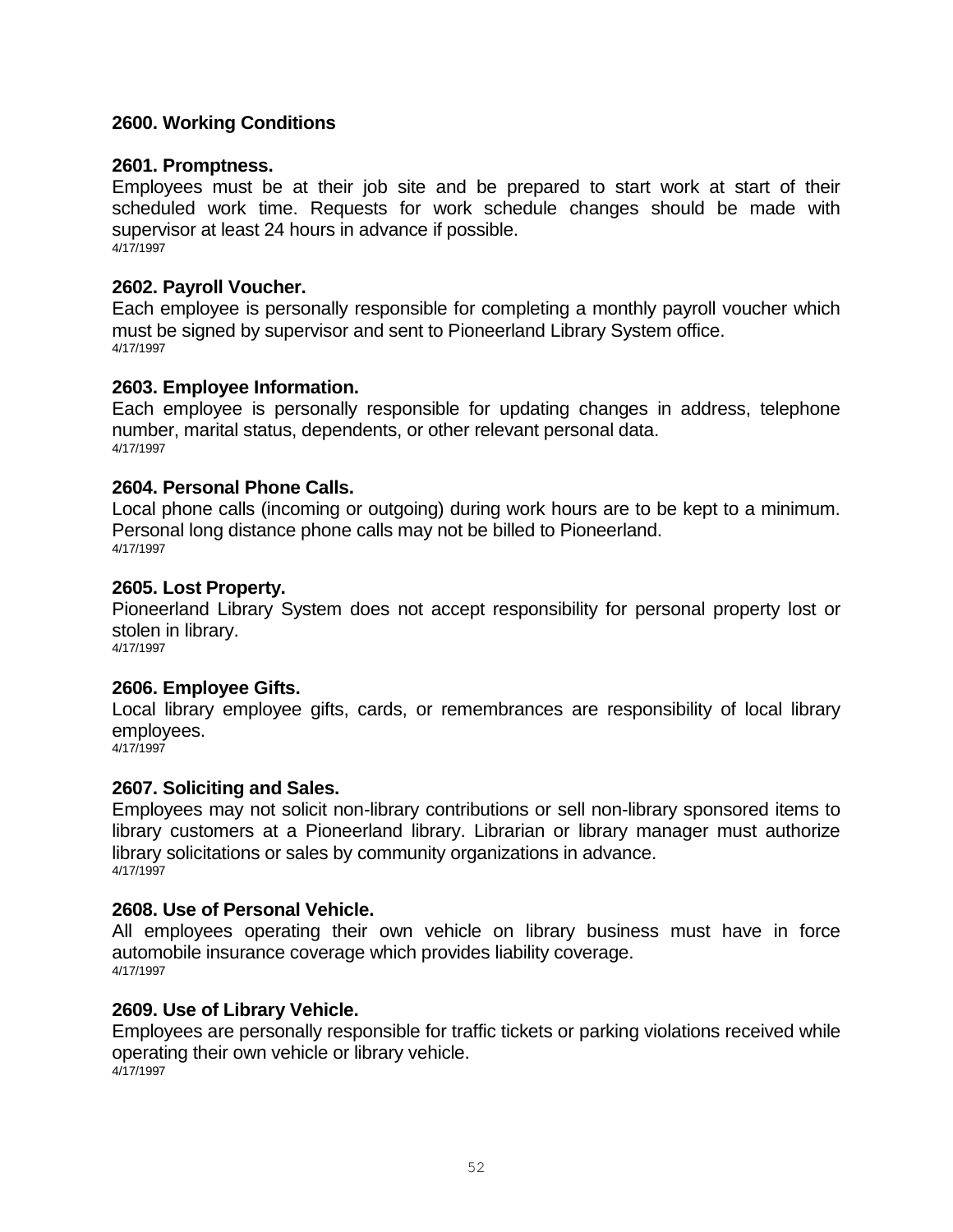#### **2610. Rest Breaks and Meal Breaks.**

Rest periods shall be fifteen (15) minutes in each four hours of the shift. Employees may have a thirty (30) minute unpaid, duty free meal/lunch in each 8 hour work period to be scheduled at their discretion provided it does not interfere with the needs of the employer and service to the public. Employees may not leave library unattended if the employee is the only staff member on duty at the library except in an emergency. 1/01/2009 Union Agreement

#### **2611. Smoking.**

Employees must follow local library smoking regulations and Minnesota Clean Indoor Air Act which prohibits smoking in all public place and public meetings except in designated smoking areas.

4/17/1997

#### **2612. Campaigning.**

Employees must not engage in political activity while on work time or in the library. 4/17/1997

#### **2613. Drug Free Workplace.**

Pioneerland Library System will abide by Drug Free Workplace Act of 1988. Pioneerland Library System prohibits distribution, possession, manufacture, use, or dispensing of illegal substances in the workplace. Reports of such activity must be made to Director within ten calendar days. Employees convicted of criminal drug activity must notify Director within five calendar days. Pioneerland Library System will notify proper agency within five calendar days. Employees involved must participate in a rehabilitation program. One source for these services is Woodland Centers, 1-800-992-1716. Eligible employees may use accrued vacation, sick leave, or unpaid leave of absence for rehabilitation or counseling services. Pioneerland Library System will make available to employees information on dangers of drug abuse in workplace. 4/17/1997

#### **2614. Closing Library.**

Head librarians and/or branch managers may close the library due to:

- (a) inclement weather determined by local businesses, offices, city, or school closings;
- (b) emergency; or
- (c) local practices or events as determined by city businesses and government offices.

Library closings must be authorized in advance by the PLS Director or the director's designee.

Employees with accrued vacation, personal (floating) holiday, or sick leave may charge the hours not worked because of library closing to their accumulated hours. 5/18/2006

#### **2615. Excused Absences.**

Excused absences may be allowed in situations in which employees miss scheduled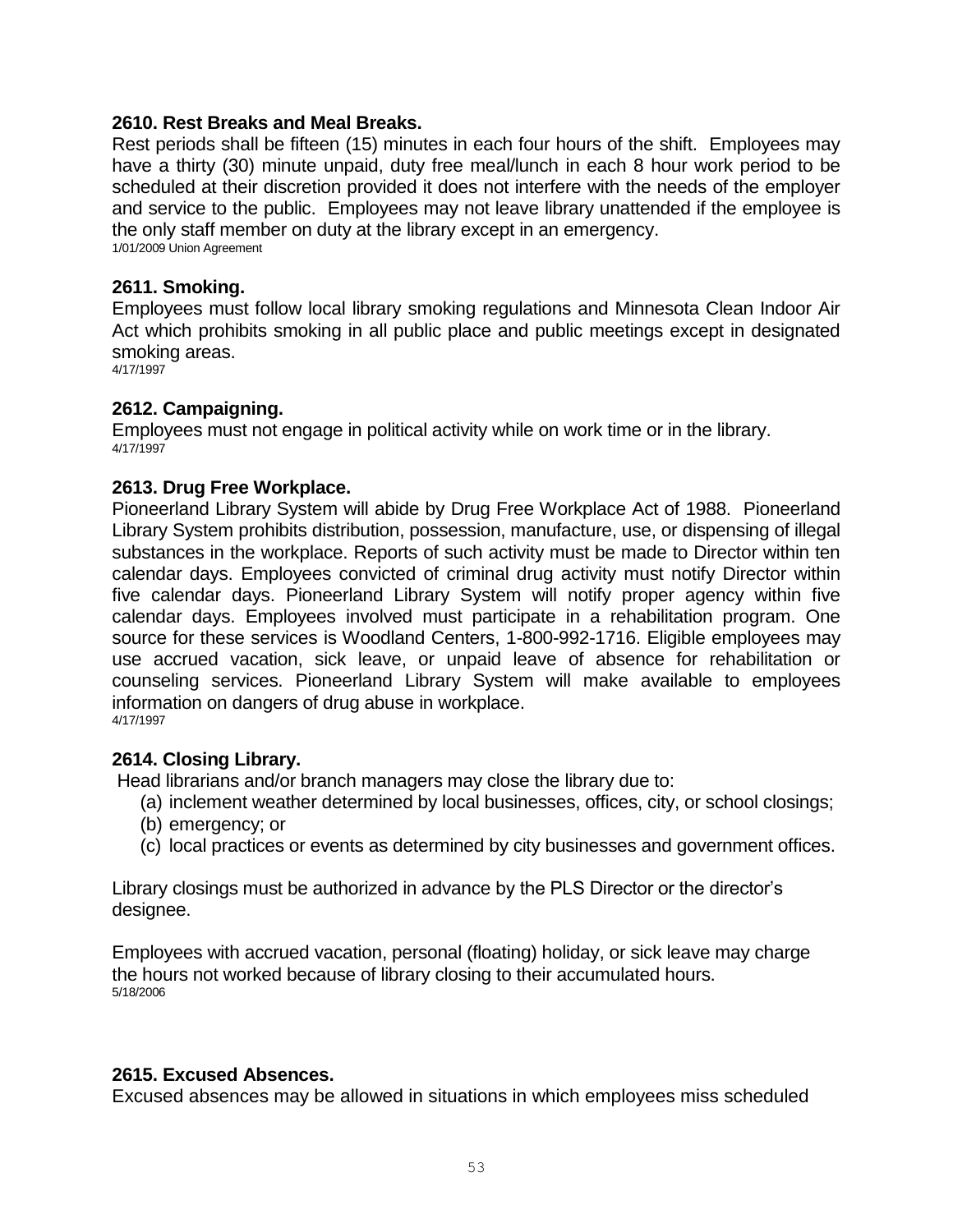work hours due to non-medical reasons such as inclement weather, household emergency (home flooding or non-functioning furnace), or automotive trouble (this list is not intended to be all-inclusive). The employee's immediate supervisor will make the determination if an absence is excused.

Employees with accrued vacation or personal (floating) holiday may charge the hours not worked because of excused absence to their accumulated hours. 5/18/2006

# **2616. Employee Computer Usage. General Use and Ownership**

- 1. While PLS's network administration desires to provide a reasonable level of privacy users should be aware that the data they create on the computer systems remains the property of PLS/Libraries. Because of the need to protect PLS's network, management cannot guarantee the confidentiality of information stored on any network device belonging to PLS.
- 2. Employees are responsible for exercising good judgment regarding the reasonableness of personal use.
- 3. For security and network maintenance purposes, authorized individuals within PLS may monitor equipment, systems, and network traffic at any time.
- 4. PLS reserves the right to audit networks and systems on a periodic basis to ensure compliance with this policy.

# **Security and Proprietary Information**

- 1. Keep passwords secure and do not share accounts. Authorized users are responsible for the security of their passwords and accounts. System level passwords should be changed quarterly; user level passwords should be changed every six months.
- 2. Your password may not be given to anyone. If a person has requested the use of your account, you may direct them to your supervisor or the IT Department. In addition, using another's account or representing another user is prohibited. You may be held responsible for any abuse if you knowingly let someone use your account.
- 3. Postings by employees from a PLS email address to newsgroups should contain a disclaimer stating that the opinions expressed are strictly their own and not necessarily those of PLS, unless posting is in the course of business duties.
- 4. All hosts used by the employee that are connected to the PLS Internet/Intranet, shall be continually executing approved virus-scanning software with a current virus database.
- 5. Employees must use extreme caution when opening e-mail attachments received from unknown senders, which may contain viruses, e-mail bombs, or Trojan horse code.

# **System and Network Activities**

*The following activities are strictly prohibited, with no exceptions:*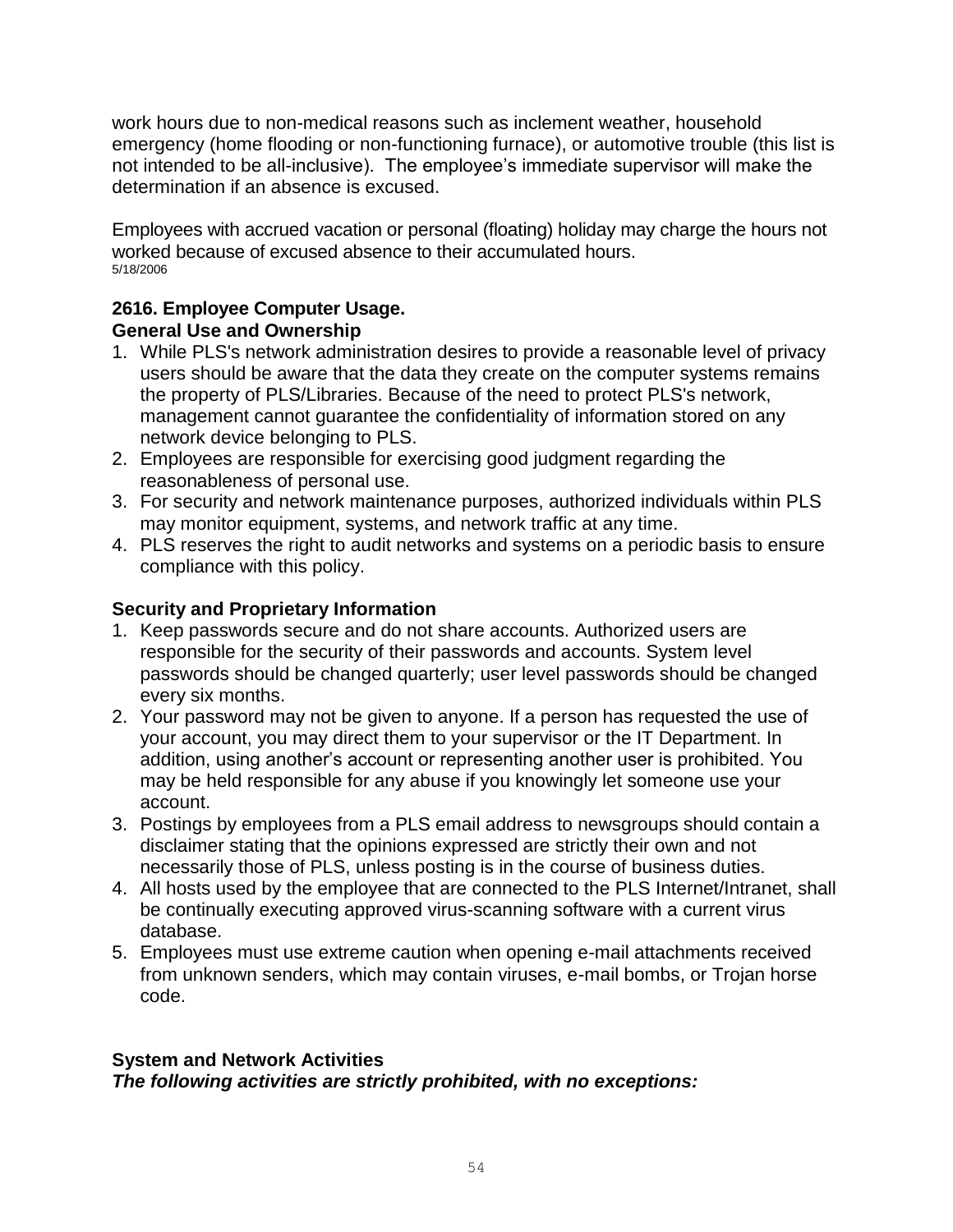- 1. Violations of the rights of any person or company protected by copyright, trade secret, patent or other intellectual property, or similar laws or regulations, including, but not limited to, the installation or distribution of "pirated" or other software products that are not appropriately licensed for use by PLS/Libraries.
- 2. Unauthorized copying of copyrighted material including, but not limited to, digitization and distribution of photographs from magazines, books or other copyrighted sources, copyrighted music, and the installation of any copyrighted software for which PLS/Libraries or the end user does not have an active license is strictly prohibited.
- 3. Exporting software, technical information, encryption of software or technology, in violation of international or regional export control laws, is illegal. The appropriate management should be consulted prior to export of any material that is in question.
- 4. Introduction of malicious programs into the network or server (e.g., viruses, worms, Trojan horses, e-mail bombs, etc.).
- 5. Revealing your account password to others or allowing use of your account by others. This includes family and other household members when work is being done at home.
- 6. Using a PLS/Libraries computing asset to actively engage in procuring or transmitting material that is in violation of sexual harassment or hostile workplace laws in the user's local jurisdiction.
- *7.* Making fraudulent offers of products, items, or services originating from any PLS/Libraries account.
- 8. Making statements about warranty, expressly or implied, unless it is a part of normal job duties.
- 9. Effecting security breaches or disruptions of network communication. Security breaches include, but are not limited to, accessing data of which the employee is not an intended recipient or logging into a server or account that the employee is not expressly authorized to access, unless these duties are within the scope of regular duties. For purposes of this section, "disruption" includes, but is not limited to network sniffing, pinged floods, packet spoofing, denial of service, and forged routing information for malicious purposes.
- 10.Port scanning or security scanning is expressly prohibited unless prior notification.
- 11. Executing any form of network monitoring which will intercept data not intended for the employee's host, unless this activity is a part of the employee's normal job/duty.
- 12.Circumventing user authentication or security of any host, network, or account.
- 13.Interfering with or denying service to any user other than the employee's host (for example, denial of service attack).
- 14.Using any program/script/command, or sending messages of any kind, with the intent to interfere with, or disable, a user's terminal session, via any means, locally or via the Internet/Intranet.
- 15.Providing information about, or lists of, PLS employees to parties outside PLS.

# **Email and Communications Activities**

1. Sending unsolicited email messages, including the sending of "junk mail" or other advertising material to individuals who did not specifically request such material (email spam).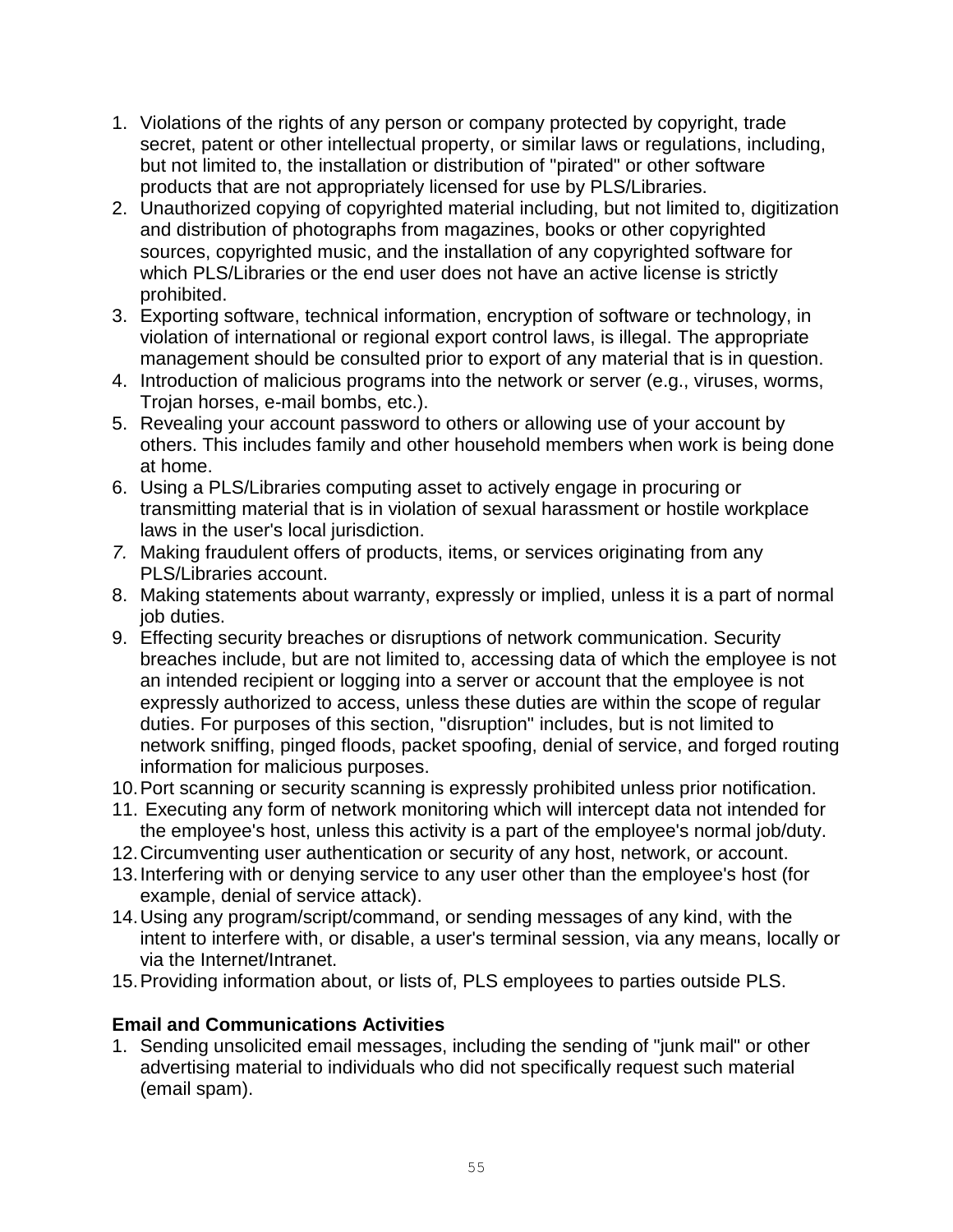- 2. Any form of harassment via email, telephone, or paging, whether through language, frequency, or size of messages.
- 3. Unauthorized use of or forging of email header information.
- 4. Solicitation of email for any other email address, other than that of the poster's account, with the intent to harass or to collect replies.
- 5. Creating or forwarding "chain letters", "Ponzi" or other "pyramid" schemes of any type.
- 6. Use of unsolicited email originating from within PLS's networks of other Internet/Intranet service providers on behalf of, or to advertise, any service hosted by PLS or connected via PLS's network.
- 7. Posting the same or similar non-business-related messages to large numbers of Usenet newsgroups (newsgroup spam).

4/19/2009

# **2617. Bringing Children to Work.**

Children of library staff are encouraged to use the library as patrons. It is inappropriate for any staff member to use library facilities as an alternative to childcare. Infrequent emergency situations while other arrangements are being made; or for short periods when a child may stop to visit or wait for transportation, are acceptable.

During these periods, it is the responsibility of the staff member to ensure that the child's behavior is appropriate when in the library and that the child is not disruptive to patrons and other staff.

4/20/2011

# **2618. Social Networking Guidelines.**

These guidelines are intended to supplement – not replace – other PLS policies. Policies on confidentiality, personal use of PLS equipment, unlawful harassment, and other rules of conduct remain in force. Conduct that violates those policies will be subject to action set forth in PLS discipline policy.

- These Guidelines apply to all PLS personnel who participate in social media or other Internet activity. The Guidelines apply without regard to whether the conduct occurs during working or non-working time.
- Ensure that your blogging and social networking activity does not interfere with your work commitments. Personal use should be occasional and incidental.
- It is the responsibility of each individual to use good judgment and to ask for clarification before engaging in any questionable conduct online.
- You have a duty to report any conduct that violates the rules in these Guidelines. Should you observe such conduct by any PLS personnel, you are obligated to comply with the reporting requirements set forth in PLS's Harassment Policy.
- Information becomes public the moment it is published on the Internet. Personnel should expect that other members of PLS, including members of management, will see anything you post online.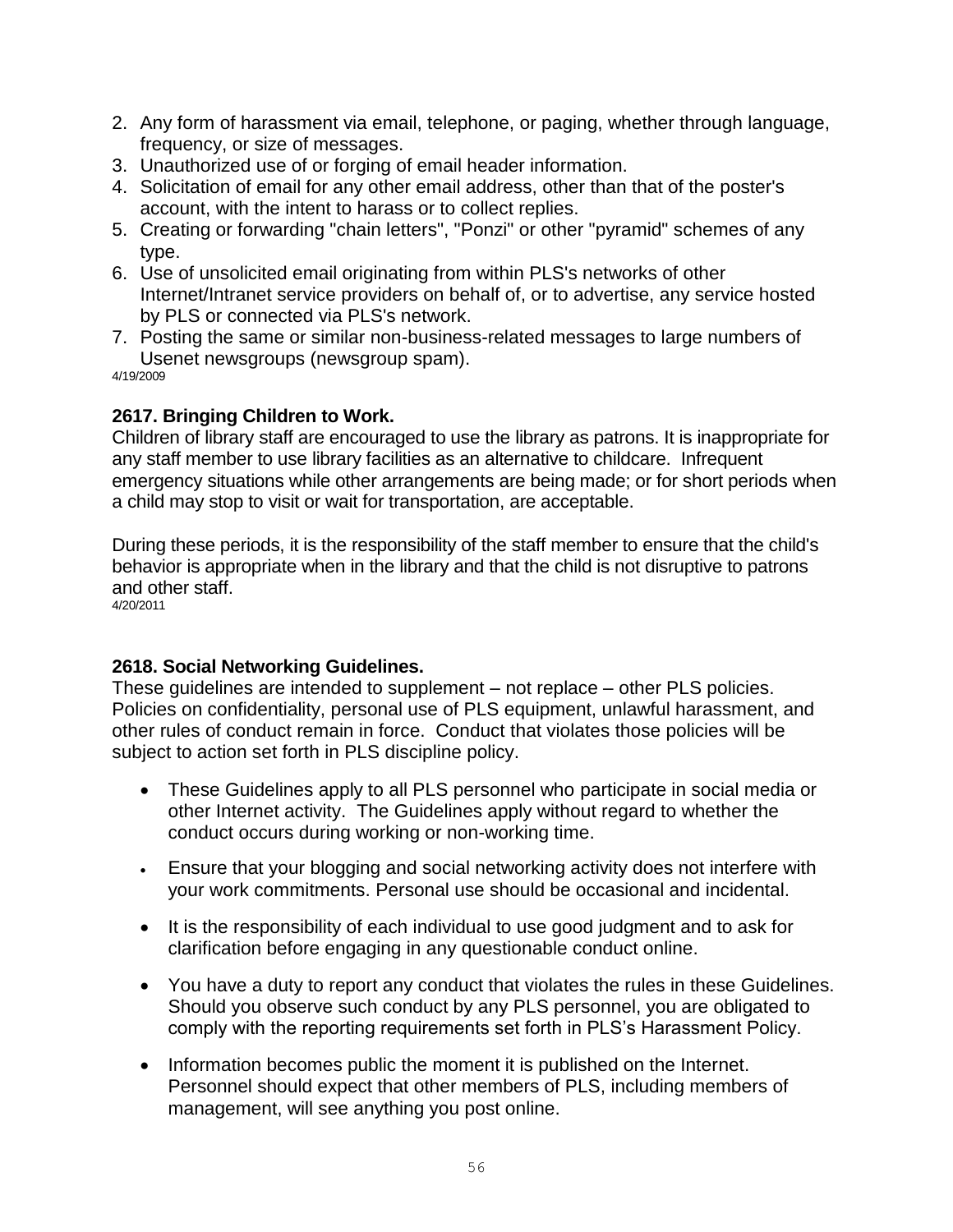- If at any time you communicate about PLS you must disclose your affiliation with PLS and make it clear that you are speaking for yourself and not on behalf of PLS.
- Do not discuss or otherwise reveal confidential matters. Do not upload, post, or share photographs of PLS personnel taken at PLS sponsored events, or pictures taken inside a PLS office, or work-related documents, or e-mail exchanges. Preserve the confidentiality of patron information, including the identity of current and former patrons.
- Be respectful and professional to everyone, including fellow personnel and patrons. Do not use profanity. Do not use language that violates PLS's Harassment Policy.
- Do not use or incorporate PLS's name, logo, imagery or derivatives thereof in your address, screen name, home page, screen imagery or otherwise without prior written approval.
- Exercise discretion in inviting colleagues, and responding to invitations from colleagues, to join social networks or become "friends." While feelings of inclusion can have positive effects on working relationships, feeling of exclusion can be painful and counterproductive.
- In general, what you do on your own time is your affair. However, activities in or outside of work that affect your job performance, the performance of others, or Pioneerland are a proper focus for company policy.
- Use your best judgment. Remember that there are always consequences to what you publish. Ultimately, you have sole responsibility for what you post to your blog or publish in any form of online social media.  $4/20/2011$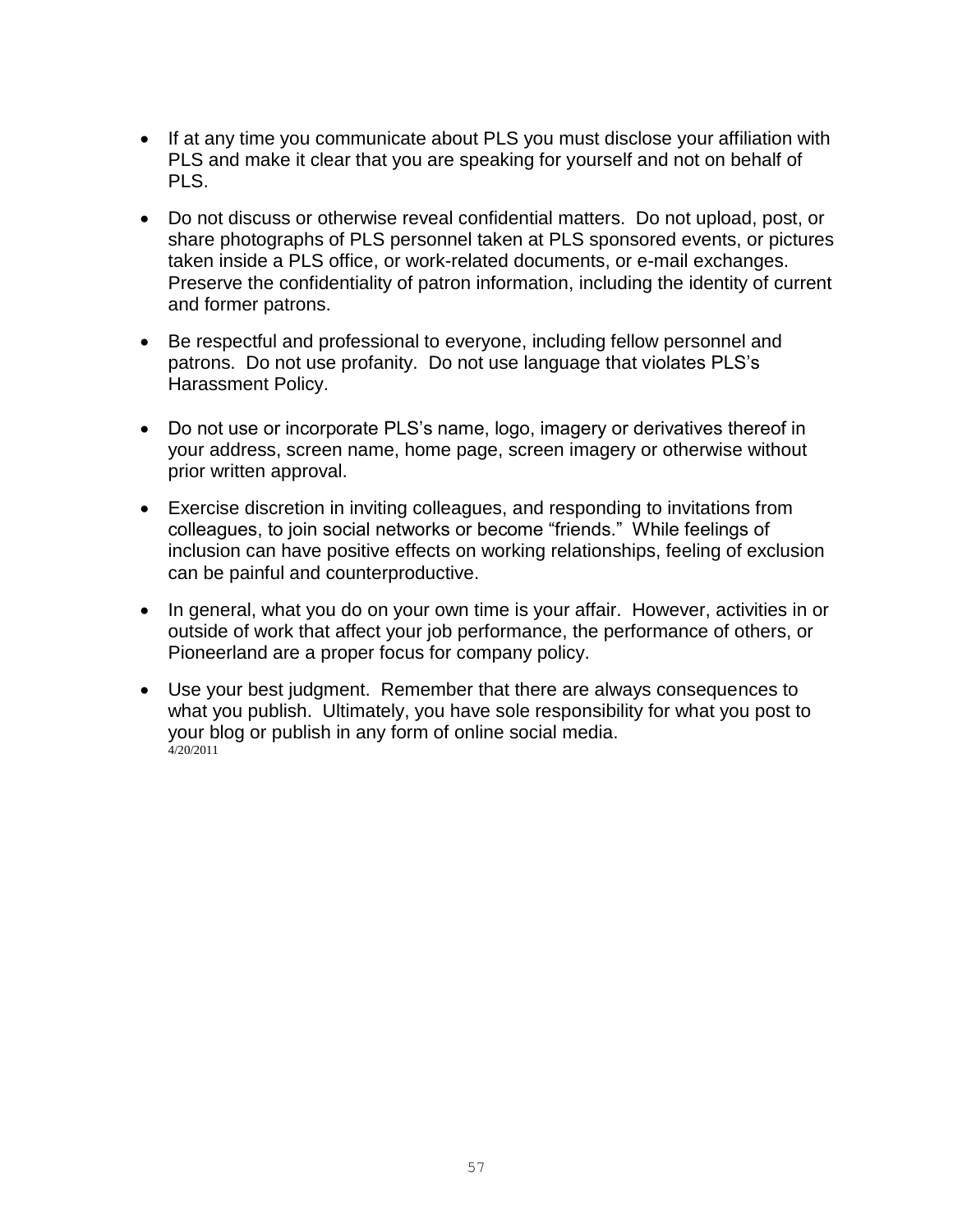# <span id="page-57-0"></span>**2700. Non-Pioneerland Library System Employees**

#### **2701. Policy.**

Employees working at Pioneerland Library System libraries but employed by other agencies must abide by employing agency's personnel policy. 4/17/1997

#### **2703. Use of Volunteers.**

Volunteers' services and hours will be determined by PLS's department heads, head librarians or other supervisory staff in discussions with the volunteer. Volunteers must honor and follow federal, state and PLS's laws, rules, policies or guidelines regarding data privacy and confidentiality.

**\***Volunteers are expected to arrive at the library in time to begin work as scheduled or call the library if they are going to be absent**.**

\*All volunteer work must be completed within normal library hours unless authorized by a supervisor.

**\*** Volunteers must sign a confidentiality compliance form ("Minnesota Government Data Practices Act Letter to Volunteers") before beginning their service in the library.

**\***A paid staff must be present in the library when volunteer is performing their services.

\*There will be no formal evaluation process for volunteers

#### **Definitions:**

A **volunteer** is considered as any individual whose work is freely and personally donated without remuneration to any Pioneerland library and whose service is not part of a project by a school, group, organization, club, etc. A **student intern** is an individual who is performing a donated service to a library on behalf of a school whether it is elementary, middle or high school; or college.

A **service volunteer** is an individual who performs volunteer work for a library, without remuneration from the library; on behalf of or for a group, club, organization, etc. (examples could be Boy or Girl Scouts, Eagle Scouts, etc) A **community service volunteer** is one who under the direction of the court system performs donated service to a library.

A **paid volunteer** is an individual who performs services to a library but receives no remuneration from the library but may receive payment from others. (Example- Experience Works employee)

**Other:** an individual whose work is donated without remuneration and whose status does not meet any of the above class of volunteers.

#### **Sources**

<span id="page-57-1"></span>\*Louisville Public Library Policy 9/18/2008